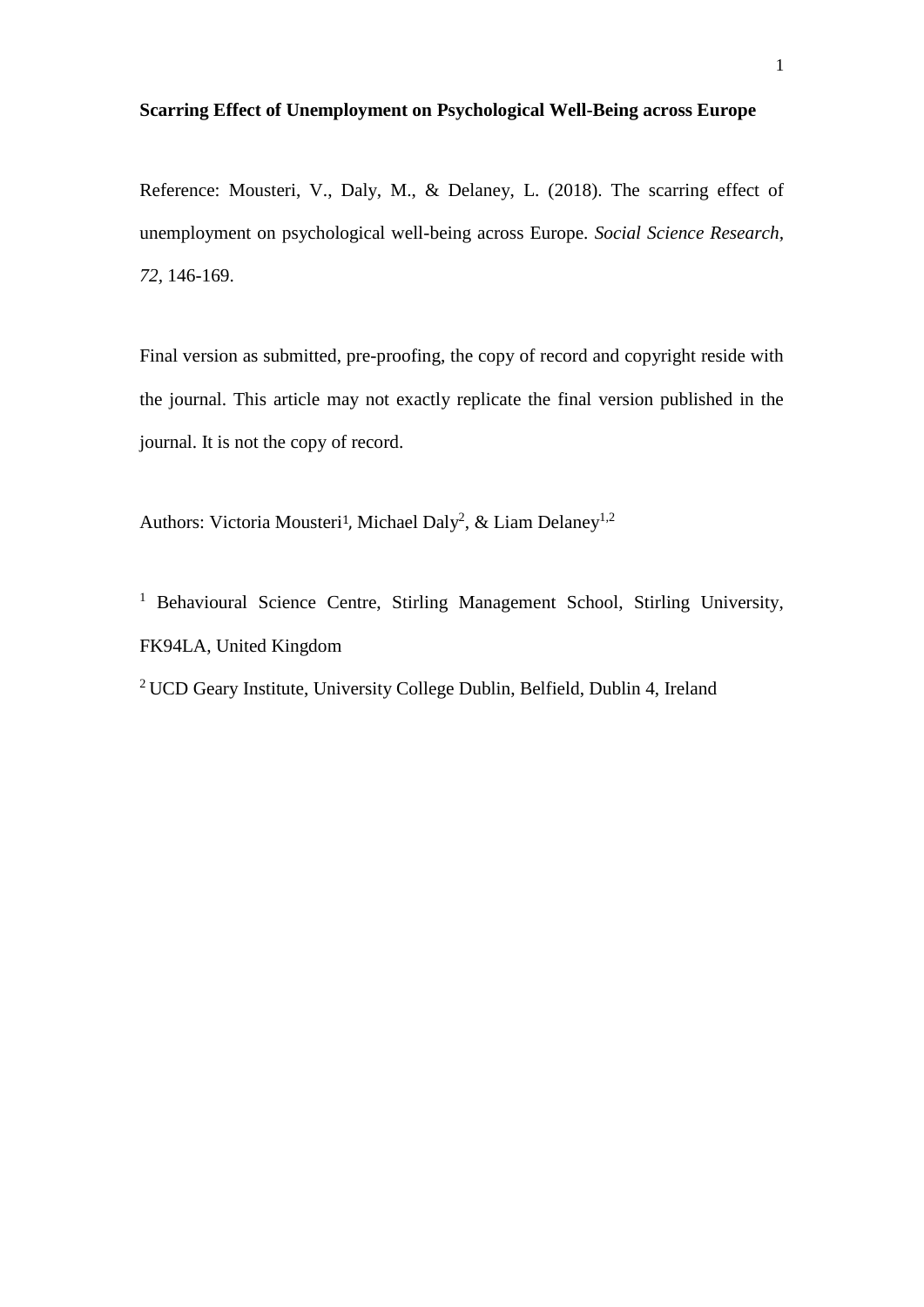## **Scarring Effect of Unemployment on Psychological Well-Being across Europe**

## **Abstract**

Past unemployment may have a pervasive psychological impact that occurs across nations. We investigate the association between unemployment events across working life and subsequent psychological well-being across 14 European countries. Additionally, we consider the influence of between-country differences in labour market institutions and conditions on the cross-country well-being effects of unemployment. Data detailing life-long employment trajectories and contemporary life conditions are drawn from the Survey of Health, Ageing and Retirement in Europe. The well-being impact of unemployment is modeled using linear, multi-level specifications. Each six-month spell of past unemployment is found to predict reduced quality of life and life satisfaction after the age of 50, having adjusted for a broad range of individual and country-specific covariates. In contrast, the impact of past unemployment on depression is explained by individual demographic factors. We identify the first **comparative long-term** evidence that unemployment welfare scarring may be a broad, international phenomenon.

**Keywords:** cross-country survey; life satisfaction; quality of life; depression; unemployment; psychological scarring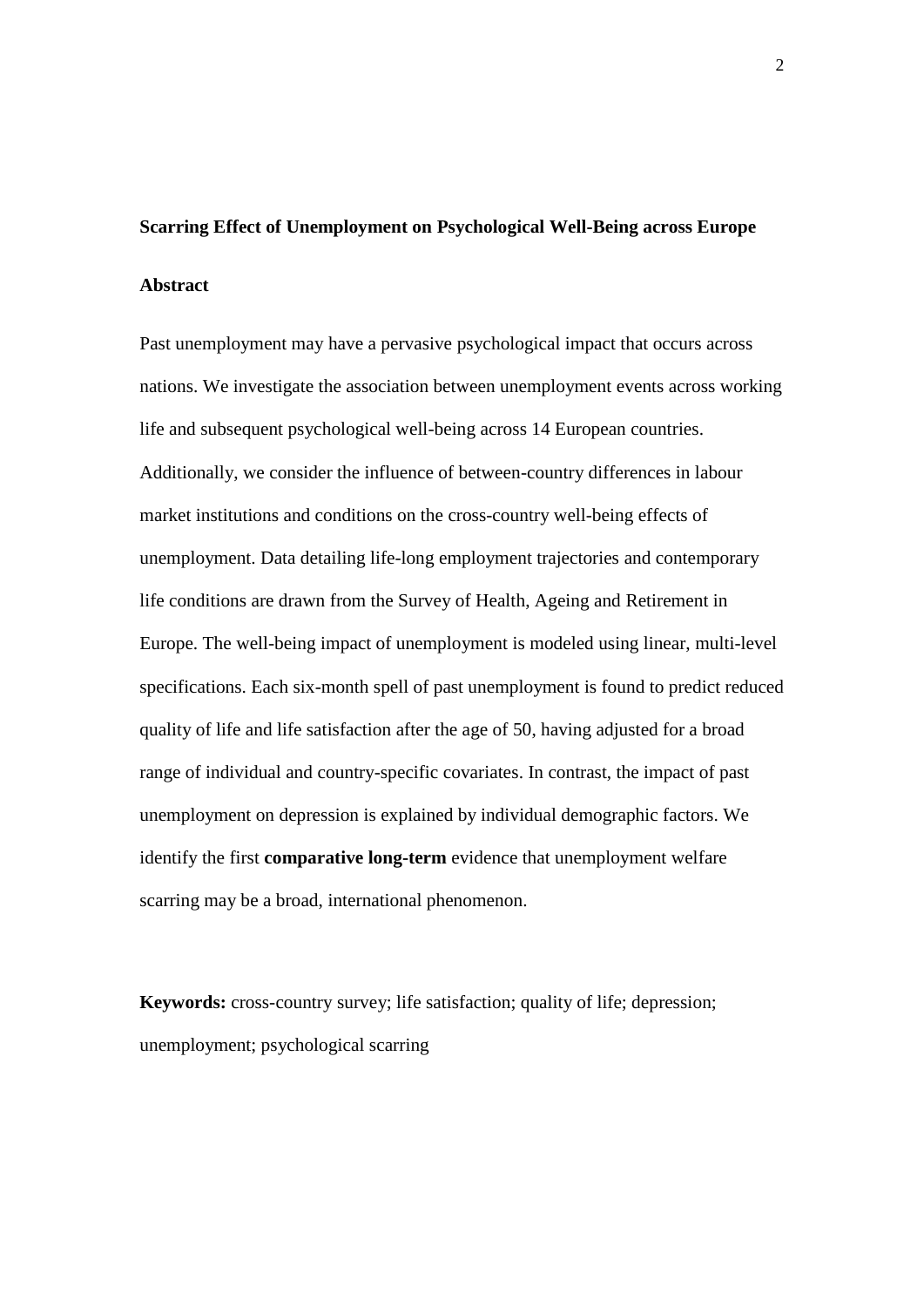# **1. Introduction**

In the aftermath of the Great Recession, the majority of the European countries experienced a series of economic adversities including a sharp rise in unemployment with potentially profound welfare consequences. Although the recession affected European countries in unique ways, most of them have experienced a persistent increase in unemployment (e.g. Blanchflower, 2015; Scarpetta et al., 2010). Evidently, the average unemployment rate of the member-states of the European Union reached the level of 10.2% in 2014, approximately 3% higher than its 2008 level.<sup>1</sup> Even though unemployment has recently started to move towards its pre-crisis levels, with the European average rate falling to 8.5% in 2016, it is important to understand how the accumulation of unemployment experiences may affect human welfare over prolonged periods.

Unemployment has been shown to adversely affect psychological well-being, predicting poor mental health and reduced life-satisfaction (e.g. Paul and Moser, 2009). Further, the harmful impacts of involuntary joblessness on well-being have been found to persist through time, remaining evident long after the spell has ended, a phenomenon known as *psychological scarring* (Clark et al., 2001). Reduced wellbeing is likely to have consequential downstream repercussions for later economic outcomes such as earnings and employment (Binder and Coad, 2010; De Neve and Oswald, 2012; Egan et al., 2016) as well as negative social consequences including social deprivation. Hence, understanding the general long-term effect of unemployment on future well-being is an important step forward in informing public

 $\overline{\phantom{0}}$ 

<sup>&</sup>lt;sup> $1$ </sup> While average unemployment rates are informative of the macro-economic trends prevailing in Europe, the increase in unemployment was not uniform across all countries. For instance, in the Euro area, the unemployment rate in 2014 was 4% higher compared to 2008. In some countries, such as Spain, Greece and Italy, the rise was more dramatic (i.e 18.7% in Greece, 13% in Spain, 6% in Italy). The relevant figures are retrieved from:

http://appsso.eurostat.ec.europa.eu/nui/show.do?dataset=une\_rt\_a&lang=en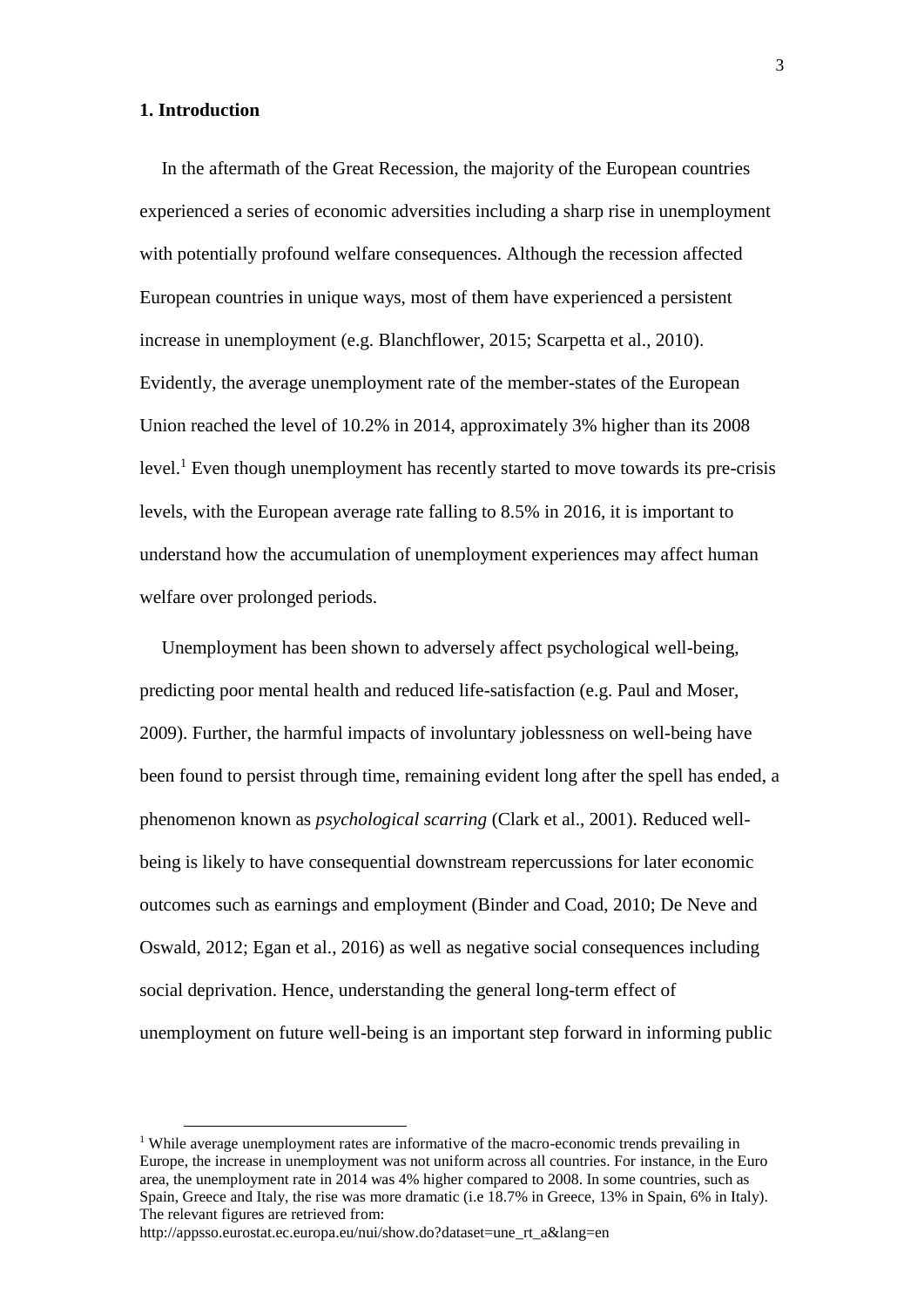debates and recommending policy measures to protect individuals from the long-run adverse welfare consequences of unemployment.

Thus far, existing research examining psychological scarring following unemployment, has chiefly relied on single-country panel and cohort studies limited to a small subset of European countries; mainly, Germany, Sweden and the UK (Daly and Delaney, 2013; Clark et al., 2001; Knabe and Rätzel, 2011; Strandh et al., 2014). It is, therefore, not currently known whether unemployment has long-run well-being influences that could occur across a broad range of social settings, or whether scarring is a unique context and potentially country-specific phenomenon. We contribute to prior work on the long-term psychological impact of unemployment by tackling this question directly. Using a sample of workers drawn from contemporaneous and retrospective waves of the Survey of Health, Ageing and Retirement in Europe (SHARE), we test whether past unemployment has long-term repercussions for psychological well-being in fourteen European countries; Germany, France, Belgium, Austria, Switzerland, Netherlands, Spain, Italy, Greece, Ireland, Sweden, Denmark, Poland and Czech Republic. Taking into consideration the structure of our sample, which consists of individual observations of labour market trajectories and life conditions nested within countries, we estimate linear multi-level models with mixedeffects techniques.

Further, we identify the influence of contextual variation in policies towards unemployment and prevailing labour market conditions on unemployment scarring across countries. Adjusting for differences in passive labour market policies and unemployment rates across the 14 sampled countries will reveal whether scarring is a phenomenon which occurs across countries, regardless of the specific institutional and socio-economic background where the unemployment events occur. Moreover, we test whether country-specific labour market policies and conditions can predict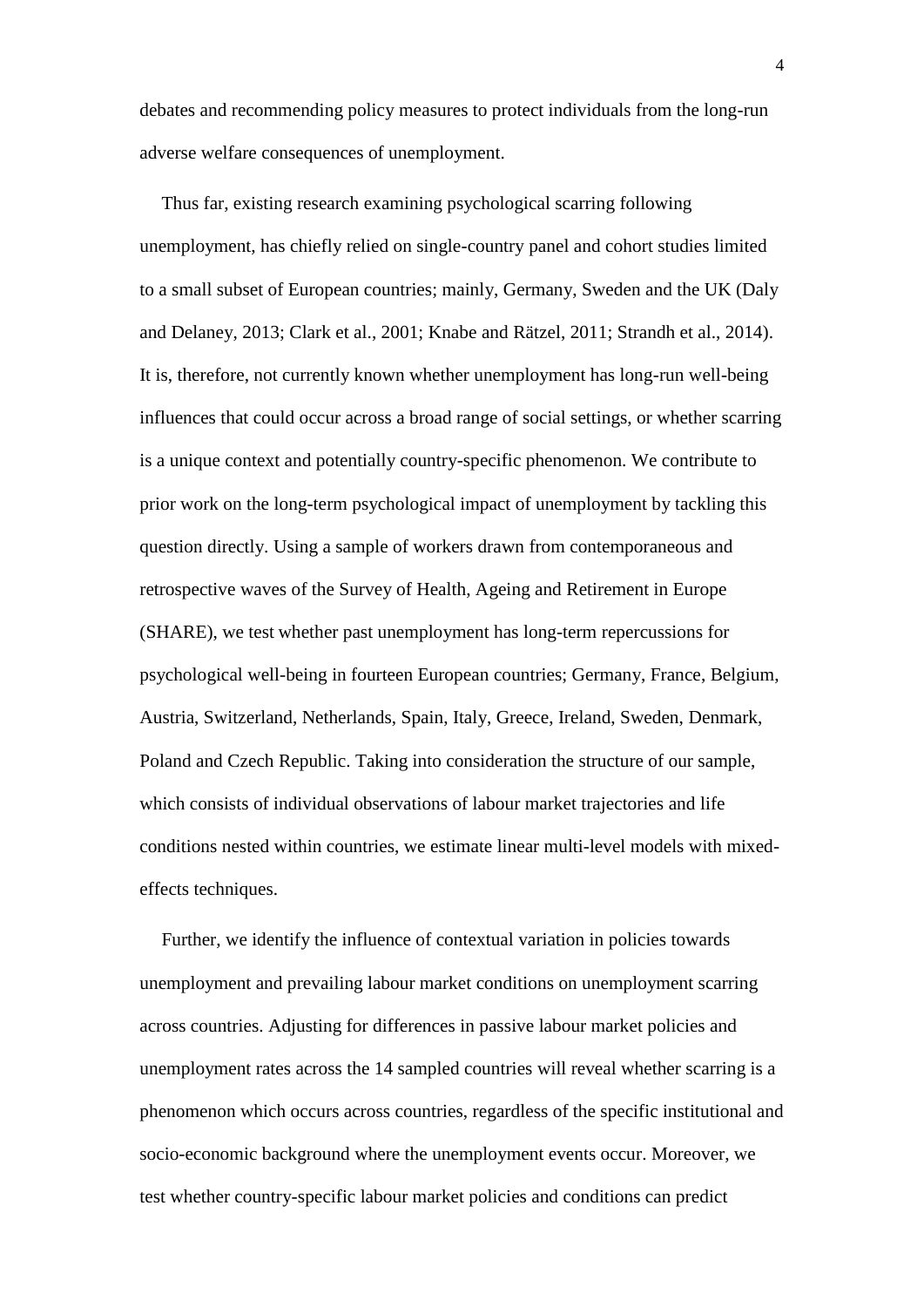differences in the magnitude of the scarring effect across countries. Finally, we extend the literature on the psychological impact of unemployment by shedding further light on the importance of unemployment as a determinant of various components of wellbeing. Particularly, we explore the effects of prolonged unemployment on cognitive evaluations of life, mental health and positive functioning, a concept which incorporates feelings, moods and sense of life meaning and purpose (Vanhouette, 2014).

# **2. Theoretical background and expectations**

Empirical evidence detailing the association between unemployment and wellbeing is unequivocal. Meta-analyses, summarizing the findings of numerous studies on the subject, indicate that being unemployed predicts substantial decrements in psychological well-being as long as the spell lasts (McKee-Ryan et al., 2005; Murphy and Athanasou, 1999; Paul and Moser, 2009). Moreover, numerous theories have been developed to explain the mechanisms driving the adverse psychological consequences of unemployment.

According to the latent deprivation theory (Jahoda, 1981;1982), employment serves universal psycho-social needs. Therefore, involuntary joblessness, defined as the absence of employment, is expected to have negative effects on well-being irrespective of the individual and country-specific settings where the unemployment events take place. On the contrary, alternative theoretical frameworks take into consideration the unique influence of individual perceptions and social factors on the well-being impact of unemployment. According to these theories, unemployment can be seen as a disruption to life-plans developed to validate individuals' social identities (Ezzy, 1993). Further, unemployment can be considered as depriving workers from resources, which are necessary to cover social needs and pursue socially defined goals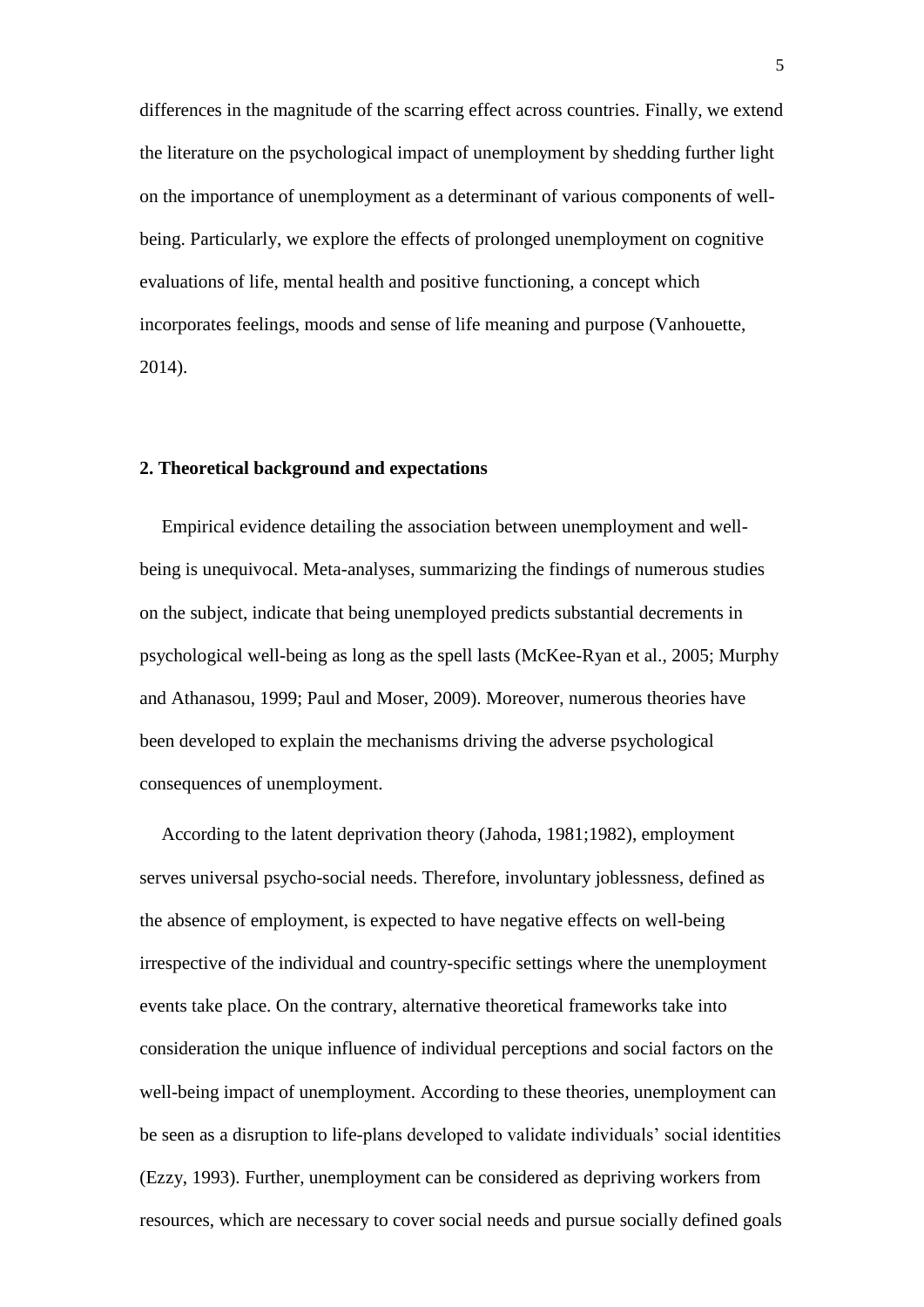(Nordenmark and Strandh, 1999). The primary assumption of both theories is that the psychological impact of unemployment depends on how central employment is to workers' social identities.

Taken together, these theories suggest that the psychological consequences of unemployment depend on the extent to which joblessness interferes with the fulfilment of purposes pertaining to specific social identities. The formation of such identities is determined by cultural and social factors (Abrahams and Hogg, 1990) which are likely to vary across countries. Therefore, the psychological impact of unemployment is potentially influenced by the country-specific settings, where individuals' employment trajectories are shaped. Particularly, labour market conditions and welfare policies could affect the well-being impact of unemployment. For example, generous unemployment benefits reduce the financial impact of unemployment and prevent workers from having to take up insecure, unstable or lowquality jobs. Thus, unemployment insurance potentially mitigates the psychological harm caused by job loss, by protecting unemployed workers from financial strain and motivating them to think positive about the future. However, such passive labour market policies are not expected to fully offset the psychologically deleterious effects of unemployment, as they cannot substitute employment itself (e.g. Wulfgramm, 2014).

In summary, whilst unemployment is understood to be a detrimental experience, the magnitude of its effects on well-being potentially depends on the interaction between socio-economic stimuli and individual perceptions and self-concepts. Important international institutes point to the importance of unemployment as a determinant of psychological well-being across various Western economies. For instance, in OECD's reports and working papers, unemployment is identified as a major well-being component across member countries (see for example Fleche et al.,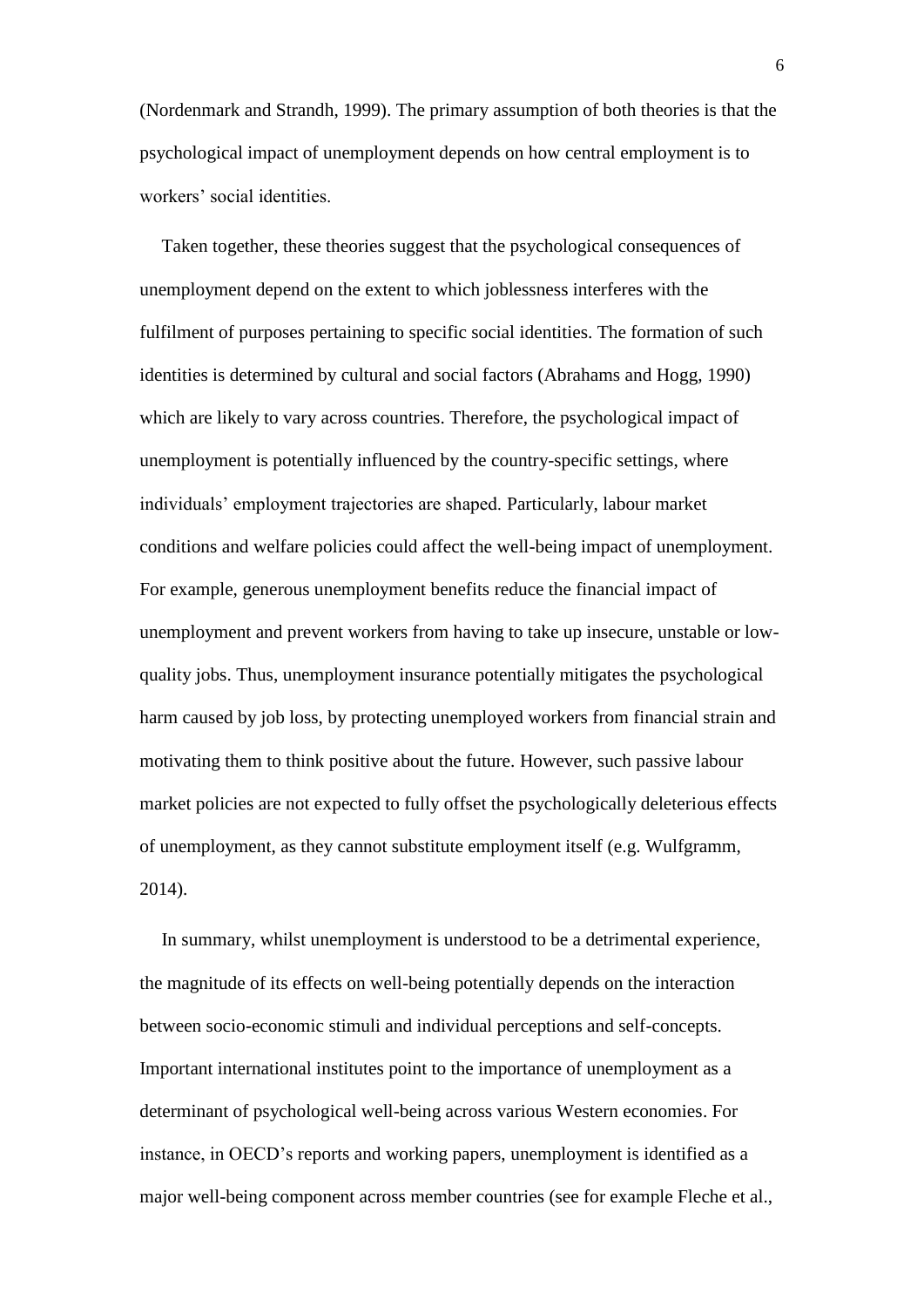2012; OECD, 2015). Therefore, we anticipate that despite the potential cross-country nuances in the psychological impact of unemployment, this impact will be negative both in the short- and the long-run in all examined countries.

## **3. Prior empirical research on the well-being scarring effect of unemployment**

## 3.1 Evidence of long-term effects of unemployment on individual well-being

A growing set of studies indicates that the psychological effects of unemployment may persist for years after the initial spell occurred. The key studies examining this topic are longitudinal and draw on panel samples of individuals living in a specific country and/or belonging to a specific birth cohort (Clark et al., 2001; Daly and Delaney, 2013; Knabe and Rätzel, 2011; Lucas et al., 2004; Strandh et al., 2014; Wadsworth et al., 1999). For example, Clark and colleagues (2001) use eleven consecutive waves from the German Socio-Economic Panel (GSOEP) to show that the longer the duration of past unemployment the lower the life satisfaction level respondents reported, even if they were currently employed. Utilising the same panel study, Knabe and Rätzel (2011) further explore the above relationship by showing that the scarring effect is driven by expectations of future unemployment among German workers. Particularly, they show that past unemployment triggers feelings of insecurity, which, in turn, may generate persistent psychological damage. Strandh et al. (2014) follow the 1965 birth cohort who lives in northern Sweden and show that multiple exposures to unemployment predict poor mental health in the long-term. Finally, Daly and Delaney (2013) strengthen this argument by finding the positive relationship between past unemployment and current psychological distress to persist even after controlling for childhood mental health, intelligence, and social background in the 1958 National Child Development Study cohort in the UK.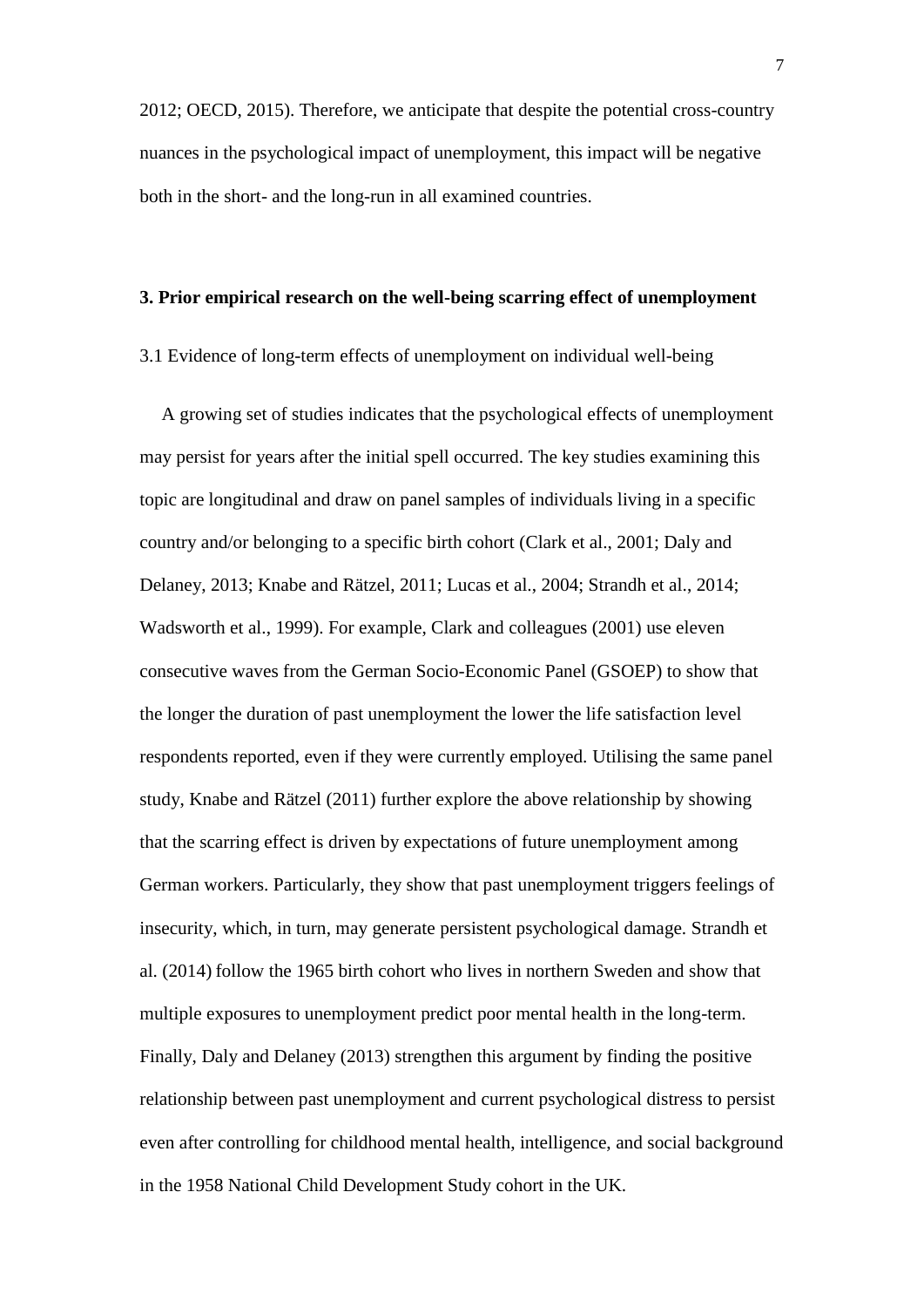The studies discussed above attempt to address reverse causality and endogeneity issues; a common problem involved in well-being studies. Specifically, they aim to account for the possibility that the relationship between past unemployment and wellbeing later in life could be driven by poor mental health prior to labour market entry causing self-selection into prolonged unemployment. The longitudinal nature of the panel samples used in these studies allows for the implementation of various econometric techniques, which control for unobserved heterogeneity at the individual level, thus, enabling the observation of the path from past unemployment to future psychological well-being. Taken together, these studies provide support for the idea that experiencing unemployment throughout working life could detrimentally affect subsequent well-being years or even decades later.

However, past unemployment has only been shown to affect future subjective well-being in a limited number of countries; mainly, Germany, UK and Sweden. It is the goal of this paper to elucidate whether there is evidence for the presence of such long-run welfare scars resulting from prior unemployment across a range of European nations.

## 3.2 Cross-country evidence of unemployment scarring

To date, the literature on the cross-country scarring effects of unemployment has focused on the economic consequences of involuntary joblessness. Unemployment has been linked to various economic hardships in the long run, including reduced earnings and poorer occupational prospects and mobility, evident on a multinational scale (Brandt and Hank, 2014; Ekert-Jaffé and Terraz, 2011; Gangl, 2004; 2006). For example, Brandt and Hank (2014) find that past unemployment spells lasting at least six months are associated to increased risk of becoming unemployed after the age of 50, across eleven European countries participating in SHARE. Further, the authors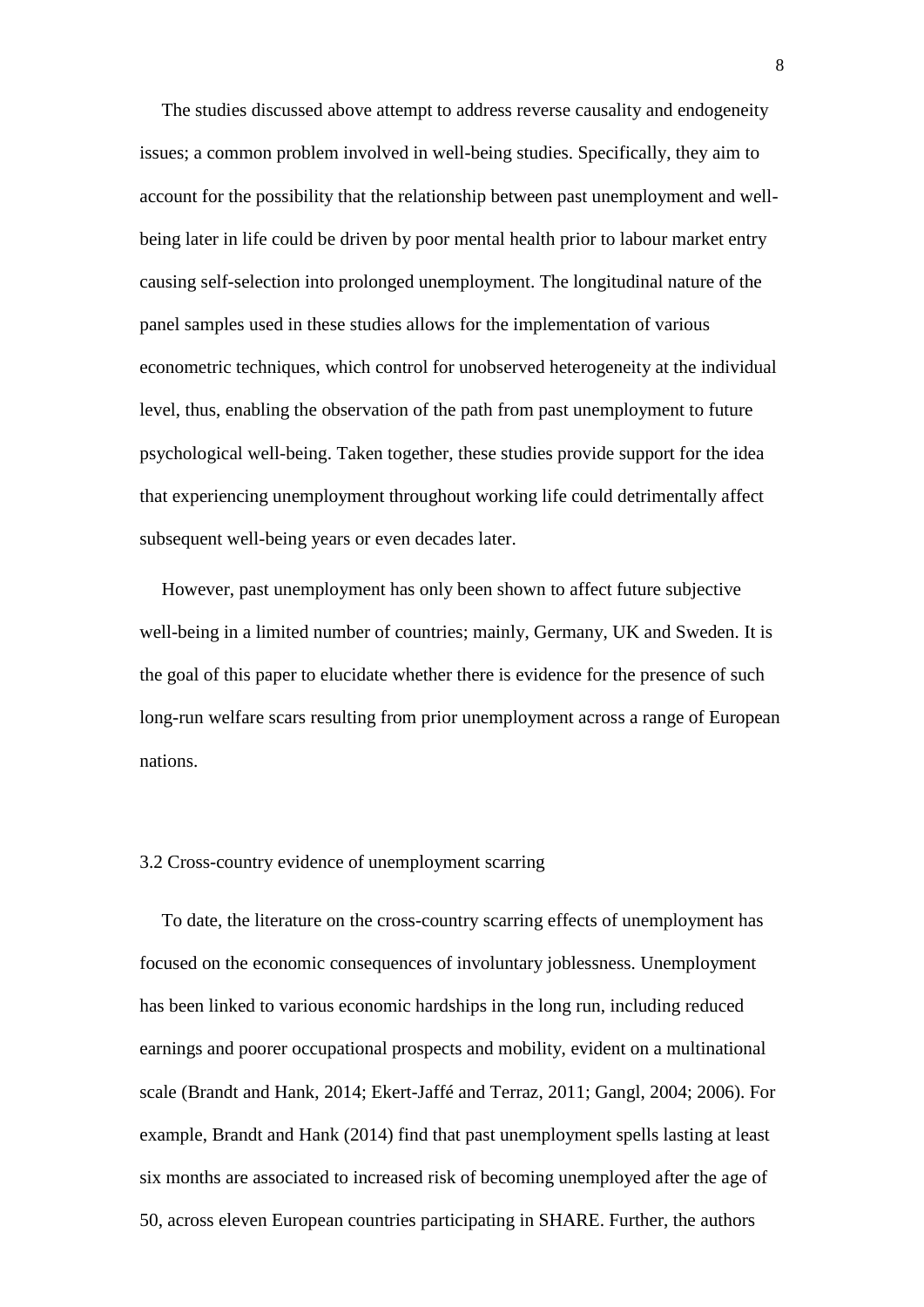find that these permanent scars inflicted by unemployment are quite stable across the countries they examine.

Further, it has been shown that the generosity of the welfare state towards the unemployed, the wage-setting institutions, and employment protection can reduce the scars in a number of economic outcomes, such as occupational status and mobility, probability of future unemployment and engaging in unstable employment contracts and earnings (Ekert-Jaffé and Terraz, 2011; Gangl, 2004; 2006). Ekert-Jaffé and Terraz (2011) find that the financial consequences of unemployment are harsher in more flexible economies. Similarly, Gangl (2004; 2006) shows that the impact of unemployment on future earnings is moderated by generous benefit systems and strict employment protection legislation in a set of countries including USA and countries in northern, centre and southern Europe. Exploring various economic repercussions of unemployment, Gangl (2004) suggests that generous welfare-state transfers to the unemployed alleviate the adverse impact of unemployment on future labour market outcomes.

However, there has not been cross-national research on unemployment's potential well-being scarring effect as yet. The few studies that look into the psychological impact of unemployment across countries have examined the relationships between unemployment and individual well-being contemporarily using cross-sectional data (Gallie, 2000; Whelan and McGinnity, 2000; Wulfgramm, 2014). Wulfgramm (2014) identifies unemployment as a predictor of reduced life satisfaction in 21 Western countries. Further, the findings of the study indicate that low levels and short duration of unemployment benefits magnify the psychological harm caused by unemployment. Given that the moderating effect of unemployment benefits generosity remains active after adjusting for individual income, it is suggested that non-pecuniary mechanisms,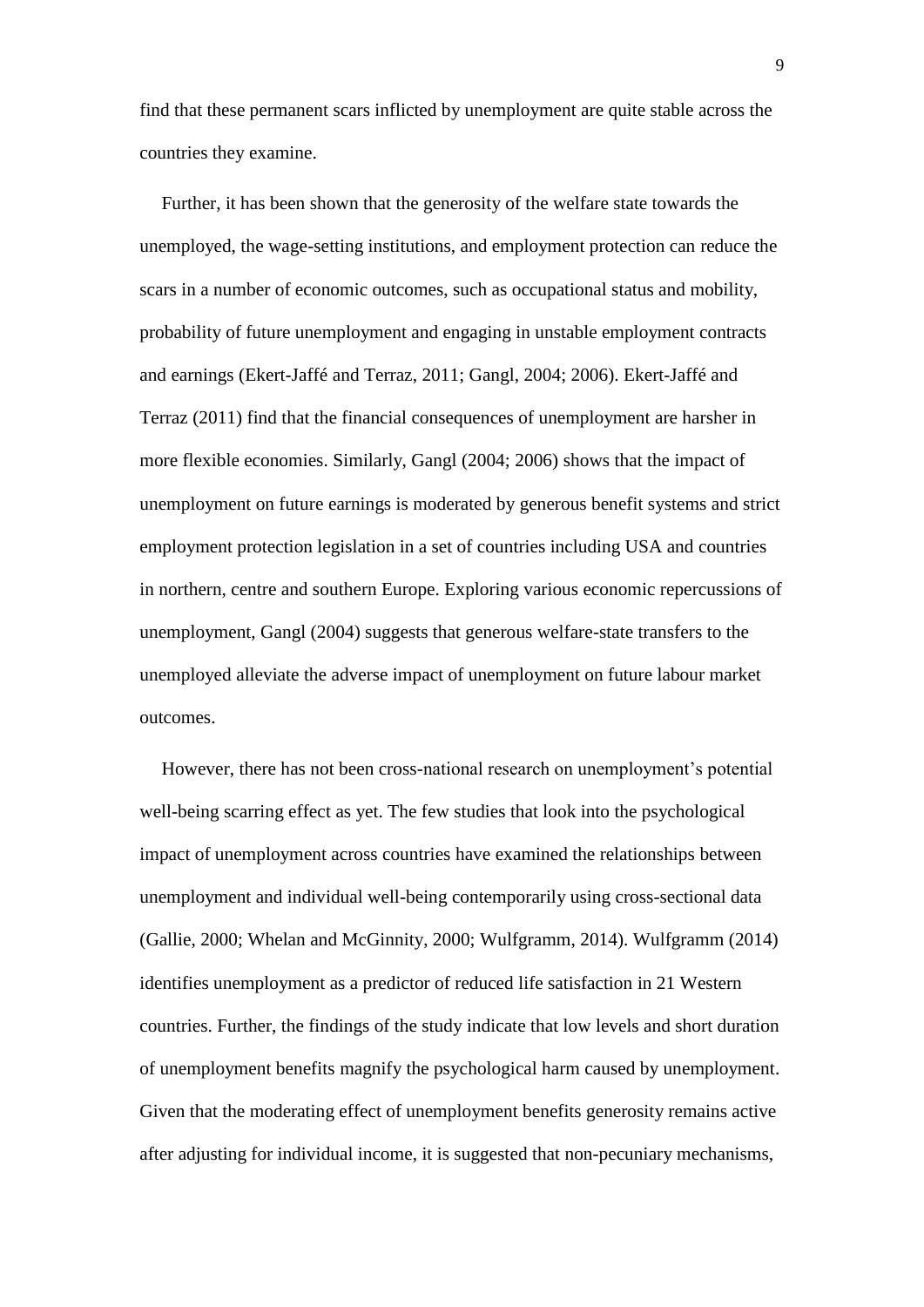such as stigmatisation, potentially drive the observed influence of passive labour market policies on the psychological repercussions of being unemployed.

Building on evidence that the contemporary welfare effects of current unemployment are a broad, cross-country phenomenon (Wulfgramm, 2014), the objective of the present study is to explore the long-term effect of past unemployment on future well-being across a range of socio-economic settings. We draw on unique historical and contemporary data from SHARE to observe workers' unemployment experiences throughout working life and link these experiences to their contemporary well-being. Despite memory bias being a potential limitation, there is evidence to suggest that survey participants can reliably recall their childhood circumstances (Havari and Mazzona, 2011; Smith, 2009), unemployment histories (Dex and McCulloch, 1998) and past socio-economic conditions (Berney and Blane, 1997) and that this data can be used to explain later life events (Smith, 2009).

Further, we adjust for level and duration of benefit replacement rates, which reflect between-country differences in welfare provision for the unemployed. The inclusion of such covariates allows to test whether unemployment has a scarring effect across all countries irrespective of differences in labour market institutions. Additionally, we distinguish between different aspects of well-being (Steptoe et al., 2015; Vanhoutte, 2014) and examine cognitive evaluations of life, psychological distress, and quality of life measures. Finally, in order to isolate the link from past unemployment to contemporary well-being, we consider the influence of child characteristics and socioeconomic factors, which could influence both labour market experiences and psychological well-being. Specifically, we adjust for indicators of childhood health, cognitive ability, and socio-economic background, which are unlikely to have been influenced by labour market experiences and have been shown to lead to low wellbeing and self-selection into unemployment (e.g. Currie, 2009; Haas, 2007).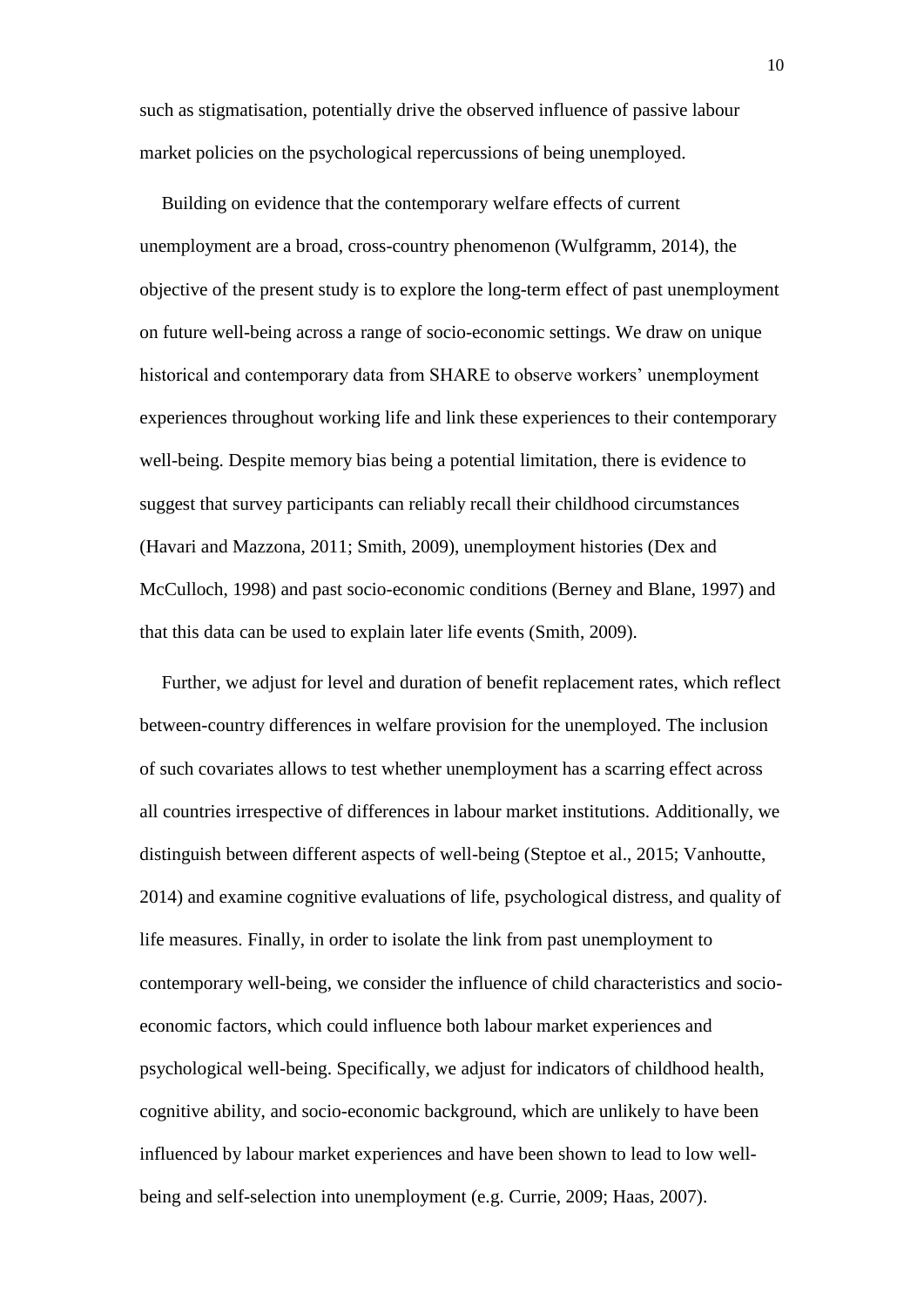## **4. Data and methods**

#### 4.1 Study sample

 $\overline{a}$ 

We use contemporaneous and retrospective data from the second and third wave of SHARE to examine the relationship between past unemployment and contemporary well-being. SHARE is a longitudinal, cross-country survey, following individuals close to retirement who lived in sampled households drawn from 20 European countries. All household members aged 50 and over, as well as their possibly younger partners, were interviewed using Computer Assisted Personal Interviews. Respondents were asked to document various aspects of their contemporary lives in consecutive waves, including evaluations of life quality and emotional health. Such data were collected between 2006 and 2007 in the context of the second SHARE wave (Börsch-Supan, 2017). The third wave of SHARE (Börsch-Supan, 2017), entitled SHARELIFE and conducted between 2008 and 2009, was retrospective and reported detailed information about the life histories of around 27,000 individuals who lived across 14 countries in Europe (Börsch-Supan et al., 2011; Börsch-Supan et al., 2013; Schröder, 2011). Respondents were interviewed, using the Life History Calendar approach, which facilitates accurate memory recollection. This extensive retrospective panel, which covers the lifelong employment trajectories of a large sample of participants, contains a very low share (1-2%) of missing observations (Brugiavini et al., 2013).

Despite SHARE being a longitudinal survey, the present study uses a sample drawn from the cross-section of a single survey wave and the retrospective SHARE wave which allows the observation of the largest shares of respondents and countries.<sup>2</sup>

<sup>&</sup>lt;sup>2</sup> Since the first wave was launched, various changes have occurred in the structure of the SHARE waves, ranging from the selection of countries participating in the survey to the formulation of questionnaires and variables. Therefore, conducting a longitudinal analysis would require sacrificing valuable information regarding respondents' past trajectories in the labour market and their contemporary experiences and limiting the number of countries included in the sample. Instead, we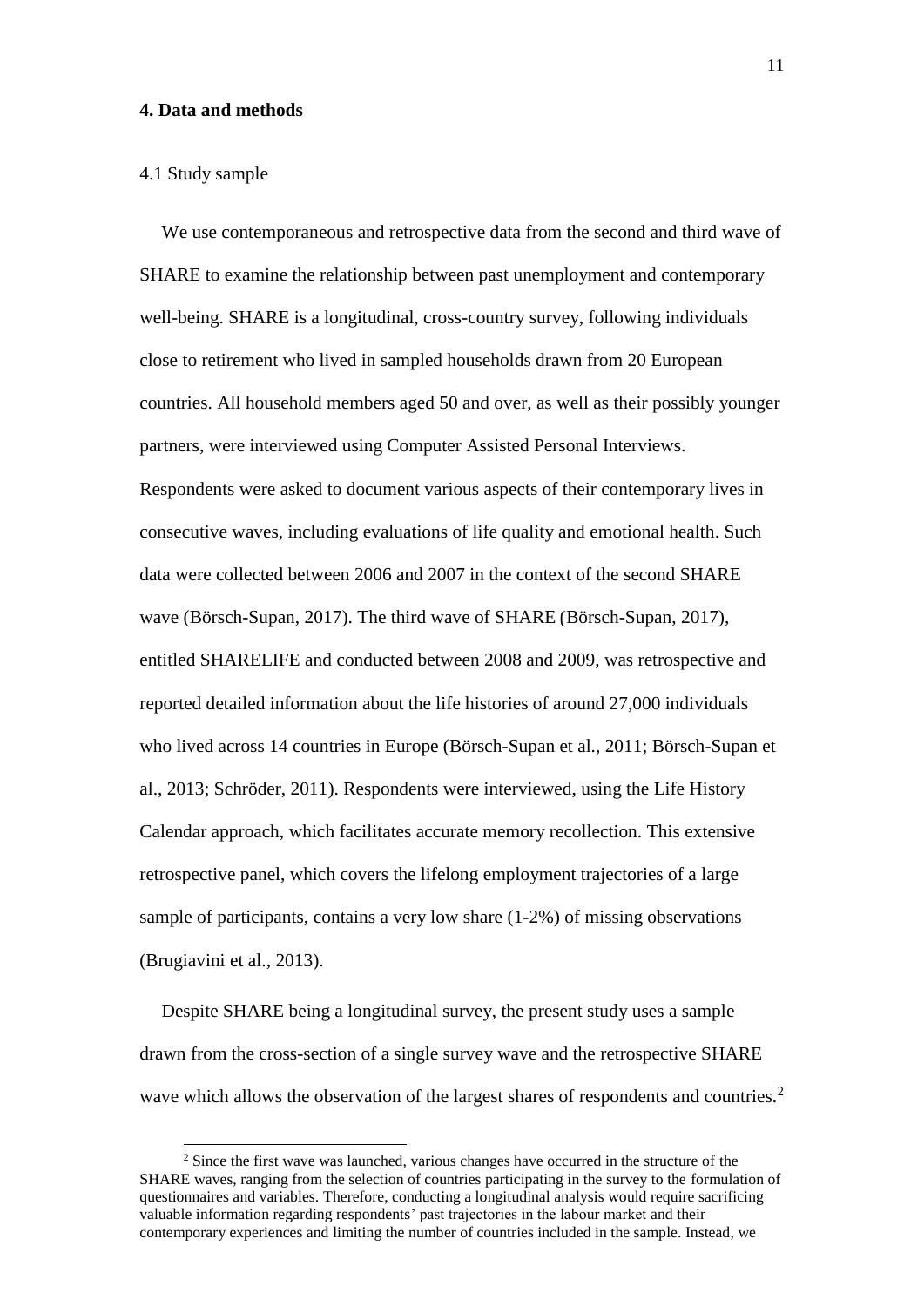Variables regarding past unemployment experiences were constructed using SHARELIFE's retrospective micro-data on respondents' full employment trajectories spanning from the 1950s to the time of the survey. SHARELIFE was also used to create measures on socio-economic background and health during childhood. Indicators for contemporary unemployment experiences, psychological well-being measures and other demographic confounding factors were drawn from the second SHARE wave.

From the 25,341 participants of the original sample, 15,610 had either retired, reported that they had never been in paid employment or were permanently sick. As retirement has been identified as a life-changing event, which may remove concerns about future employment and/or compensate for the loss in subjective well-being of workers who have experienced unemployment in the past (Hetschko et al., 2014), we chose to focus on active populations and thus, exclude the retirees from the study sample. Further, respondents older than 75 years old were eliminated from the sample, as they were very close to retirement. One particular concern regarding the sample of non-retirees is that it may be selective. Prolonged unemployment might result in early retirement among older workers, depending on the specific regulations across countries and gender (Tatsiramos, 2010). Therefore, we may underestimate the scarring effect of past unemployment, as those who potentially suffered the most from unemployment scarring are likely to self-select into early retirement and thus, be excluded from the study sample. One possible way to observe whether past unemployment led to early retirement is to examine the association between age and accumulation of past unemployment spells in the pooled sample. A negative and substantial correlation between past unemployment and age would indicate that older workers with experiences of past unemployment might have chosen to retire and thus,

l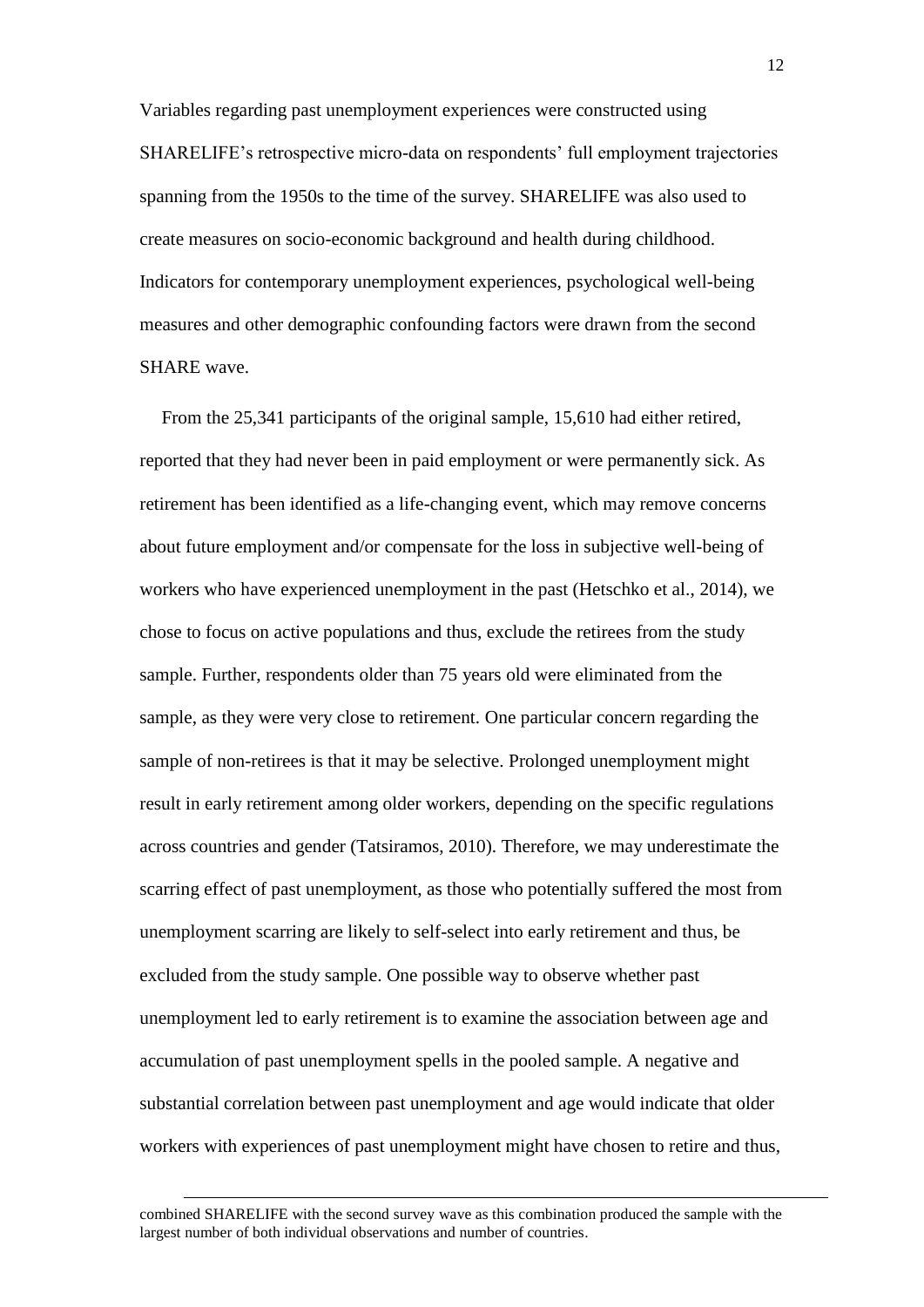are not represented in the study sample. The association between past unemployment and age in the pooled, cross-country sample was not found to be significant ( $p = 0.011$ ,  $p > 0.05$ ). Therefore, we can assume that the potentially selective nature of the group of non-retirees is not substantially related to their past unemployment experiences.

The final sample consisted of 9,464 participants, aged less than 75, who were active in the market at the time of the survey and who lived in 14 European countries; Germany (7.77%), France (8.35%), Belgium (10.08%), Austria (2.11%), Switzerland (6.53%), Netherlands (9.68%), Spain (7.15%), Italy (7.13%), Greece (10.21%), Ireland (3.48%), Sweden (7.12%), Denmark (9.97%), Czech Republic (5.62%) and Poland  $(4.80\%)$ .<sup>3</sup>

## 4.2 Variables description

 $\overline{a}$ 

#### 4.2.1 Subjective well-being

The outcomes of interest capture a range of aspects of psychological well-being; namely, the affective component, positive functioning and cognitive evaluations of life (Vanhoutte, 2014). The affective well-being component is assessed using the EURO-D measure, a depression scale developed for international comparisons (mean= 1.969, SD=2.011). The respondents were asked to report whether they had experienced 12 depression symptoms, including irritability, fatigue, poor appetite, sleeping disorders, sadness, anger etc. during the last month. The binary indicators for each symptom were then aggregated to form a scale, ranging from 0 (*"not depressed"*) to 12 (*"very depressed"*)*.* The EURO-D scale has been shown to be

<sup>&</sup>lt;sup>3</sup> Respondents from Czech Republic and Poland are expected to have experienced different labour market trajectories from the 1950s onwards compared to the rest of the study sample. Despite being post-communist, the two countries are kept in the sample to examine whether unemployment experiences have different psychological impacts in formerly socialist countries compared to the rest of Europe.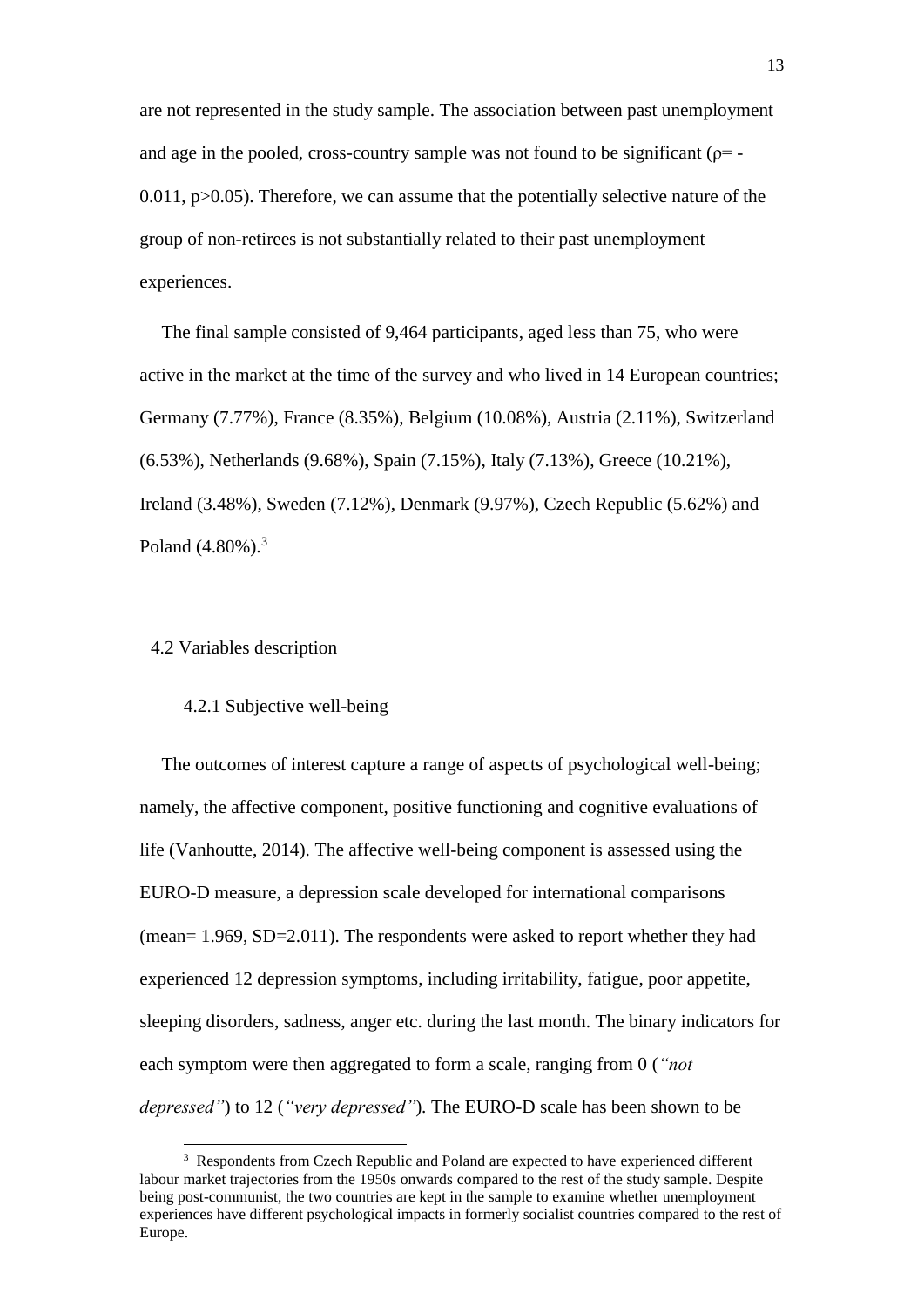internally consistent and also, highly correlated to other, more common measures of depression (Prince et al., 1999).

Positive functioning was assessed using the Control, Autonomy, Self-Realisation and Pleasure (CASP) scale, which measures subjective quality of life at later age (mean= 38.497, SD=5.412), specifically assessing pleasure, self-realisation, autonomy, meaning and purpose of life (Hyde et al., 2003). The CASP scale comprises 12 items reporting participants' judgements on the four dimensions that form its acronym (control, autonomy, self-realisation and pleasure). Participants were asked to evaluate how often they had experienced moods, thoughts and feelings related to self-fulfilment, happiness, enjoyment of life, and self-determination during the past four weeks (1=*"often", 2="sometimes", 3="rarely",4= "never"*). The CASP scale, which ranges from 12 to 48, has been found to be a reliable and valid measure of quality of life enabling cross-country comparisons (Hyde et al., 2015; Kim et al., 2015).

Finally, the cognitive dimension of individual well-being was examined using life satisfaction, broadly used as a valid measure of subjective well-being (Dolan et al., 2011; Kahneman and Krueger, 2006). Additionally, it has been shown that life satisfaction is comparable across countries (Bolle and Kemp, 2009). In the second SHARE wave, life satisfaction was measured using a single item ranging from 0 to 10, with 0 standing for *"completely dissatisfied"* and 10 for *"completely satisfied"* ( mean= 7.820, SD= $1.563$ ).<sup>4</sup>

 $\overline{\phantom{0}}$ 

<sup>&</sup>lt;sup>4</sup> It has been show that despite appearing to be cardinal, subjective well-being measures could be treated as being ordinal without causing substantial biases. Thus, all the outcomes of interest are assumed to be ordinal in the present study (Ferrer-i-Carbonell and Frijters, 2004). Descriptive statistics for the outcomes of interest and all other variables by country are displayed in table A1 in appendix A.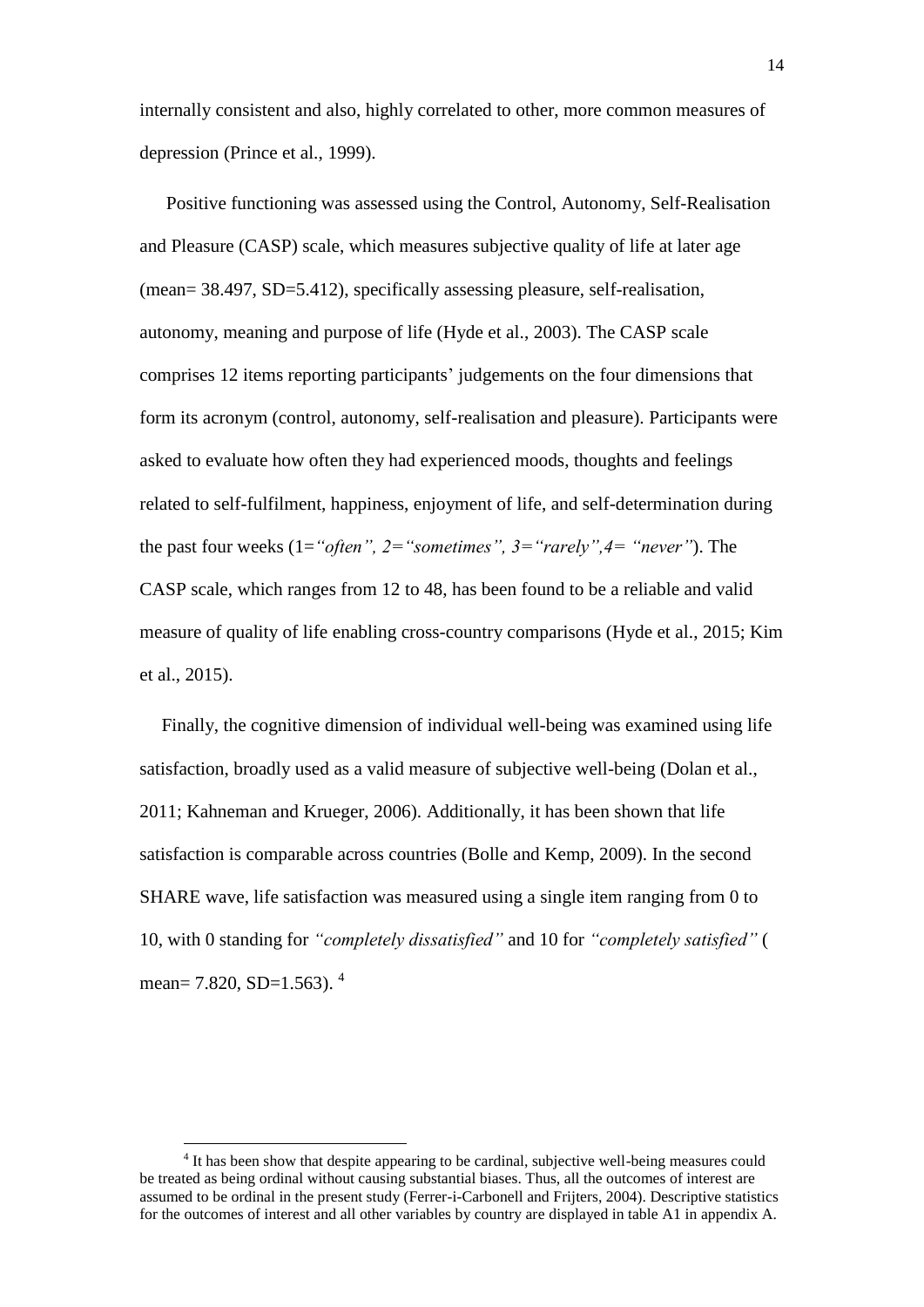#### 4.2.2 Past unemployment

The variable we used to assess past unemployment was constructed using the job episodes panel, a dataset generated from the first two regular SHARE waves and SHARELIFE (Antonova et al., 2017). The job episodes panel is a longitudinal dataset, including information regarding respondents' employment situation for every single year from the time they entered the market onwards. We used this information to create a count measure of the number of times the study subjects reported that they had been unemployed for six months or longer**.** It has been shown that the share of missing observations in the job episode panel is quite low, with missing data on employment and unemployment events being retrieved from other information provided at SHARELIFE (Brugiavini et al., 2013). However, some inconsistencies, potentially emerging from memory bias, were identified: overlap was found between working and unemployment status in 0.007% of person-year observations. Further, 0.16% of observations overlapped between retirement and unemployment status. These events were not included in this analysis for consistency purposes.

In SHARELIFE's job episode panel, unemployment spells were recorded annually. A binary variable was used indicating whether the respondent had gone through unemployment for at least six months in each year, starting from the time they entered the labour market. Annual unemployment indicators were then aggregated to produce a count measure of past unemployment spells, which lasted at least six months, covering the period from the beginning of 1950s onwards. Since the outcome data used in this study were collected between 2006 and 2007, we only included past unemployment experiences up to 2005. Binary variables indicating the decade when the unemployment spells occurred for each respondent were included in the models to adjust for the influence of older versus more recent events.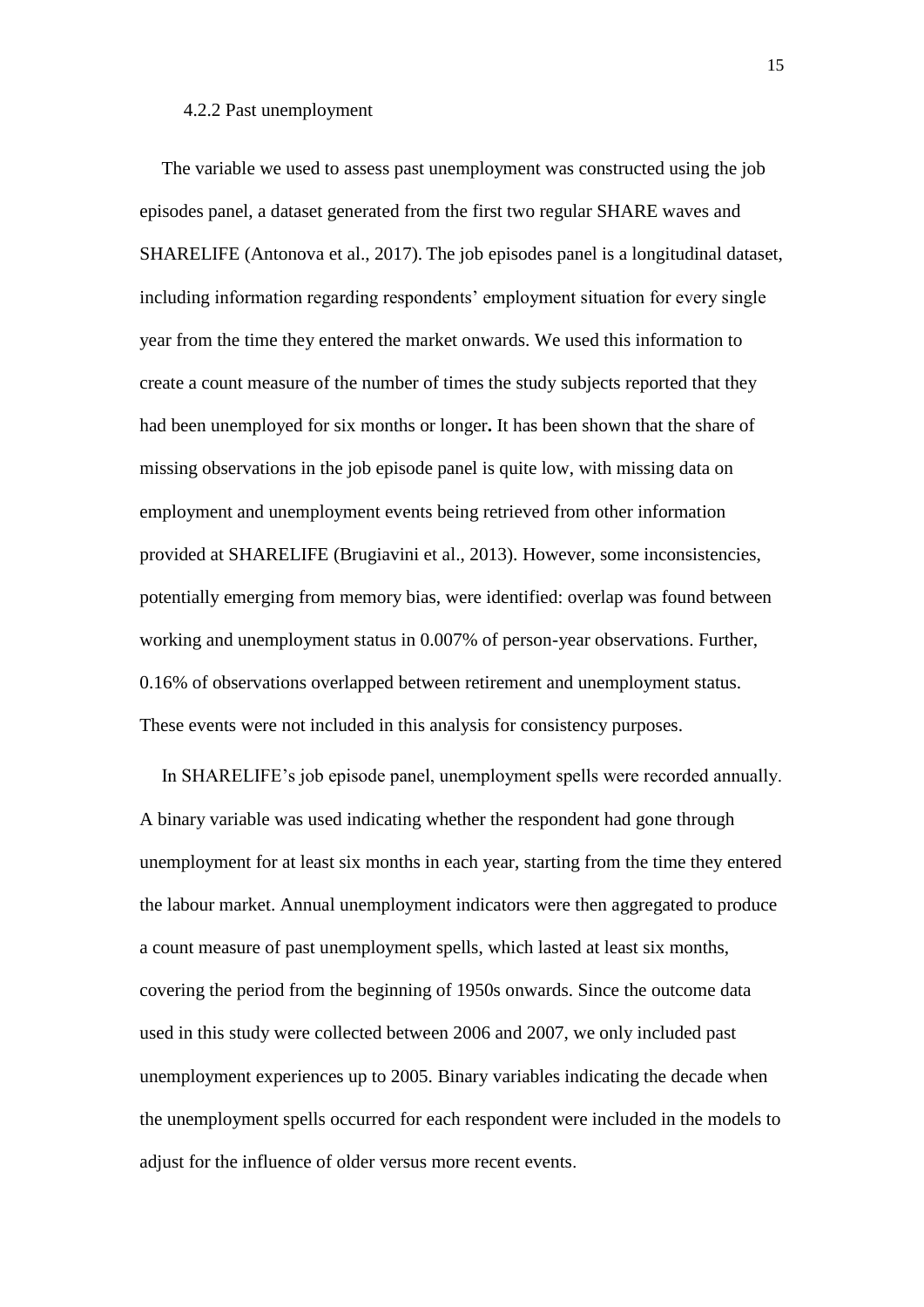The variable measuring past unemployment is skewed towards zero, with 88% of the participants reporting that they had never spent six months or more in unemployment. An alternative, categorical measure of past unemployment spells (0= 0 spells,  $1 = 1-3$  spells,  $2 = 4-6$  spells,  $3=$  more than 6 spells) was constructed and used as the basic explanatory variable instead of the count measure, to test the robustness of the scarring effect.

## 4.2.3 Individual confounding factors

Controls for individual demographic characteristics during adulthood and childhood were constructed to account for observed differences in socio-economic background, which could potentially influence the accumulation of past unemployment spells and/or contemporary well-being. Binary indicators were used for gender (1= *"female"*, 0= *"male"*), marital status (1= *"married*" and *"in registered partnership"*, 0= *"never married", "divorced"* and *"widowed*") and currently being unemployed (1= *"unemployed"*, 0= *"employed"* or *"homemaker"*). Moreover, age, number of children and highest educational level, measured using the International Standard Classification of Education (ISCED-1997 levels 0-6) scale, were adjusted for. Household monthly income, derived by the aggregation of all income components at the household level, measured in euro and adjusted for power purchase parity, was also used.

Moreover, the influence of socio-economic background and health during childhood was considered, in order to reduce the possibility that the scarring effect is driven by self-selection into prolonged unemployment. As participation in the labour force is highly unlikely before age 15, parental socio-economic status, self-reported cognitive ability and health up to age 15 are most probably not influenced by labour market experiences. Thus, we adjusted for self-reported psychiatric, emotional and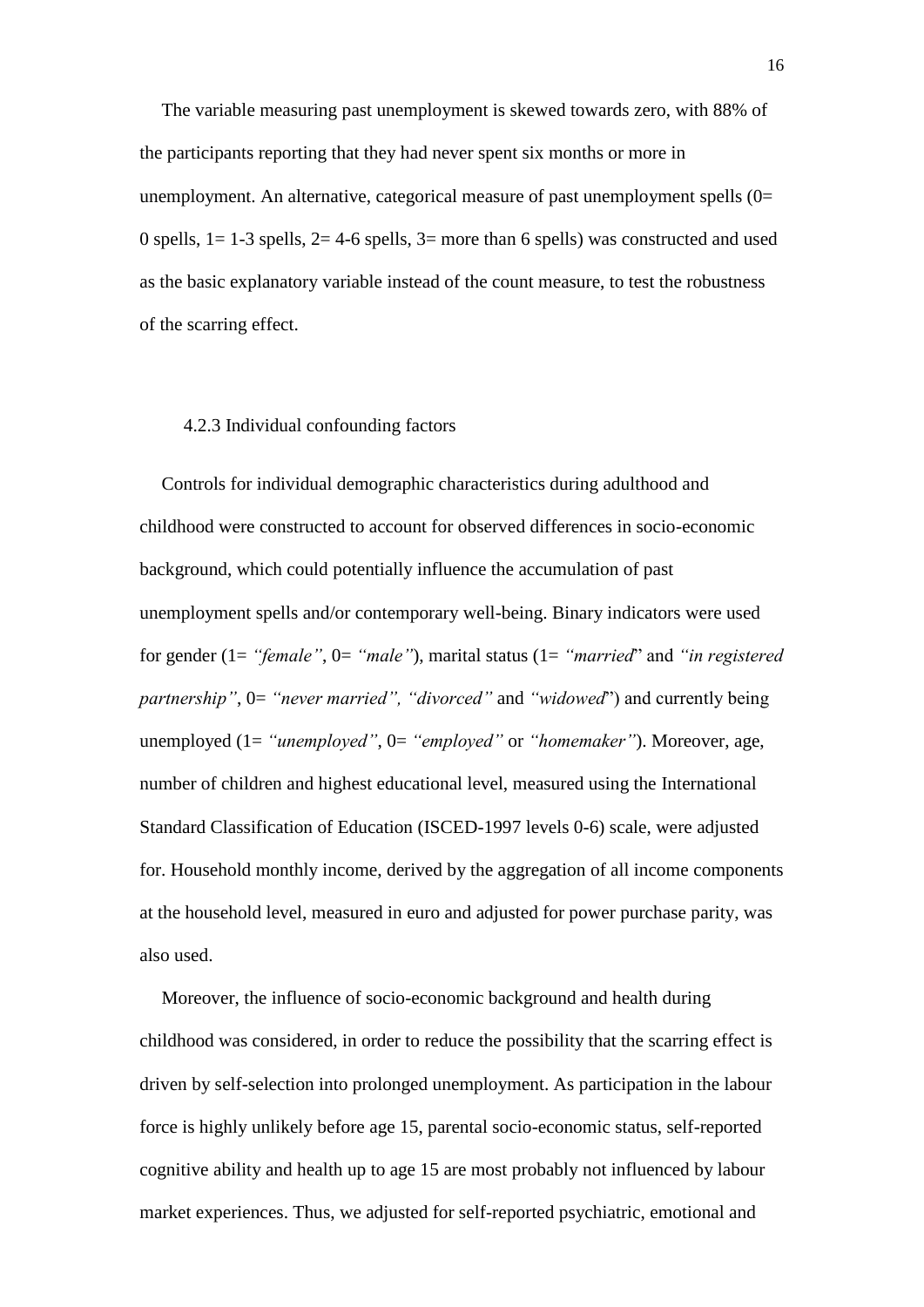nervous problems (1= *"Having experienced such illness or health condition"*, 0 = *"No such illness or health condition"*) and being hospitalised for at least one month (1= *"Yes"*, 0= *"No"*) up to age 15, parental socio-economic status at age 10 and selfrated cognitive ability at the same age. As done before in the literature using the SHARE survey (Brandt and Hank, 2014), parental socio-economic status was measured using two variables: number of books in the household (0= *"none or very few (0-10 books)*",  $1 = > 10$  books) and number of rooms per person at age 10. Further, cognitive ability was assessed using self-reported relative performance in mathematics and language compared to other classmates (1= *"much better"*, 2*= "better"*, 3= *"about the same"*, 4= *"worse"*, 5= *"much worse"*). These two variables were reversed and used for the construction of a composite measure of cognitive ability, ranging in a scale from 1 to 5.

#### 4.2.4 Country-specific confounding characteristics

Country-specific characteristics were included in the models in order to: (1) evaluate whether the potential scarring effects of past unemployment persist when substantial between-country differences in labour market institutions and prevailing macro-economic conditions are accounted for and, (2) to test whether the strength of scarring effects remains constant or varies systematically as a function of betweencountry differences in labor market institutions and economic conditions. We used unemployment benefit replacement rates both at the initial phase of unemployment, not lasting longer than a year, and after five years of unemployment to account for both level and duration of unemployment benefits. As suggested in the literature, the level and duration of net benefit replacement rates are indicative of the generosity of welfare state towards the unemployed (Di Tella et al., 2003; Ochsen and Welsch, 2012; Wulfgramm, 2014). Measures of annual average benefit replacement rates,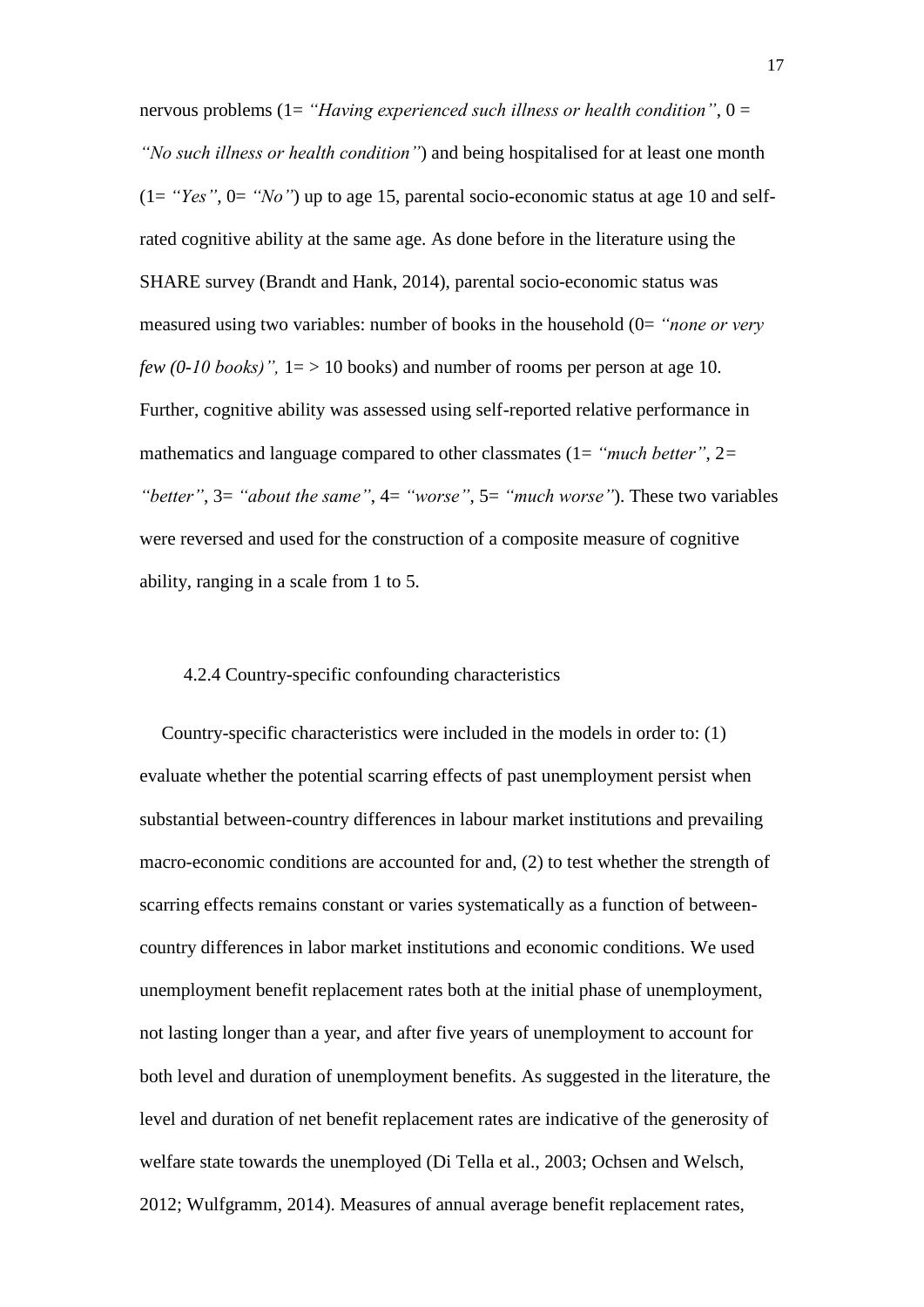averaged over 2006 and 2007, aggregated over six family types ("*single person"*, *"one-earner married couple"*, *"two-earners married couple"* having no children and two children) and two previous income levels (67% and 100%) were used (ΟΕCD, 2007). Additionally, levels of harmonised unemployment rates, averaged over years 2006 and 2007, were retrieved from the OECD online database and included in the specifications to adjust for exogenous labour market conditions in the sampled countries.

Finally, we conducted supplementary analyses to adjust for the influence of differences in benefit generosity in the past, covering the majority of the period when past unemployment was observed. We used historical data on net benefit replacement rates drawn from the BGHS dataset (Baker et al., 2004).<sup>5</sup> The latter includes detailed information about benefit generosity and unemployment rates for 20 major OECD countries, covering the period between 1960 and 2000. Average benefit replacement rates during initial period of unemployment and after five years of unemployment were calculated and weighted using annual unemployment rates for each country. Unfortunately, no historical data were available for three of the countries included in our sample: Poland, the Czech Republic and Greece. Thus, we had to exclude them from the additional analysis, which considers the effects of between-country variation in the development of passive labour market policies.

## 4.3 Model specification and methodology

 $\overline{\phantom{0}}$ 

Τhe structure of the dataset, consisting of 14 national subsamples, allows for adopting the multilevel approach to model the relationship between past unemployment and subjective well-being in a cross-country context (Snijders and Bosker, 1999). As shown in Figure 1, we assume that there is a link from past

<sup>5</sup> The dataset was retrieved from: http://ceprdata.org/other-data/bghs/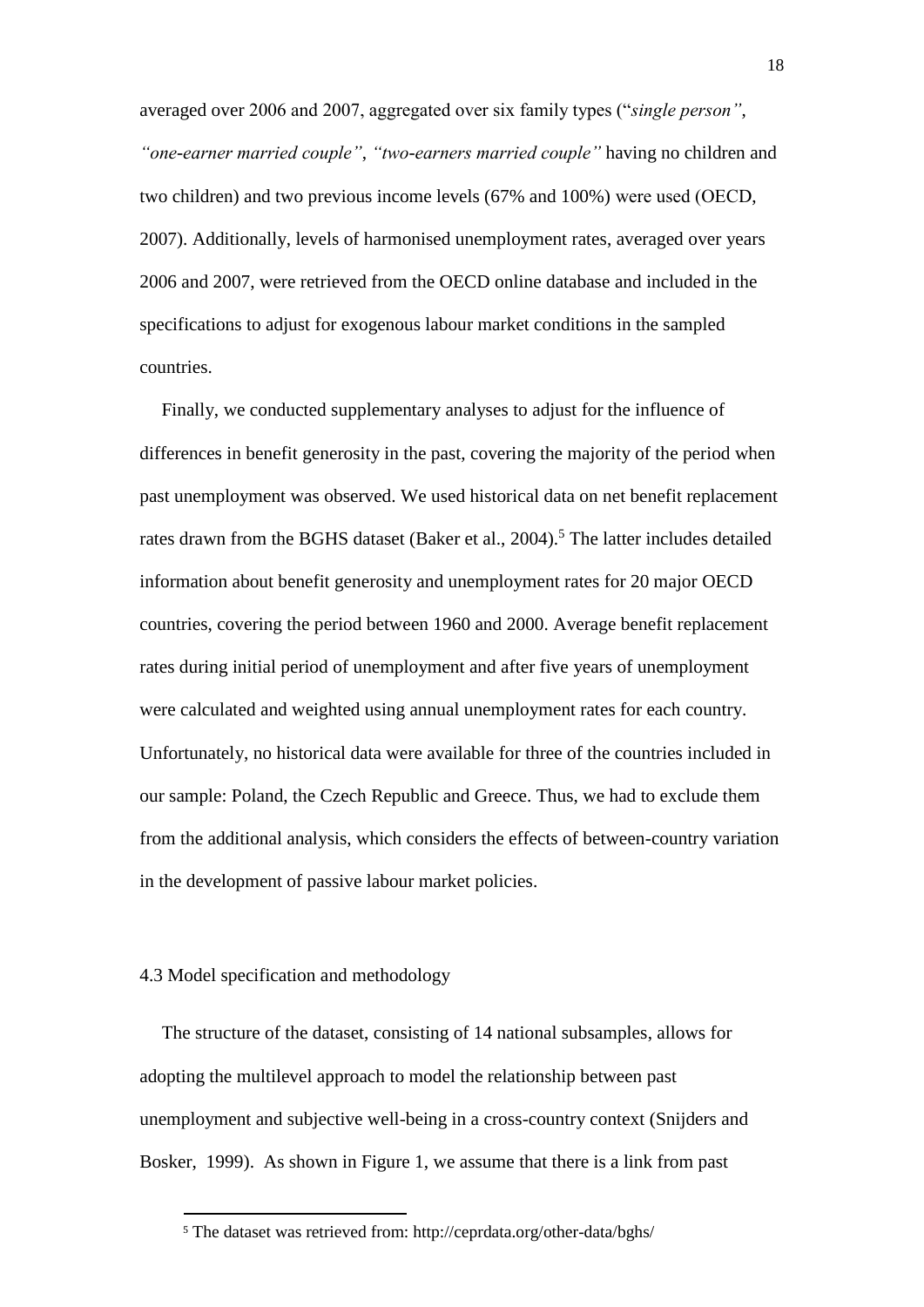unemployment to contemporary well-being at the individual level, which is influenced by observed and unobserved factors operating at the national level, such as labour market conditions and institutions. We examine the extent to which permanent characteristics of countries can explain the scarring phenomenon, by exploring crosslevel interactions, reflecting potential cross-country variability in the scarring effect. Further, we consider individual employment trajectories and subjective well-being as possibly being dependent on country-specific factors. We adjust for the confounding effects of country-level factors, by incorporating country-level macro-economic variables in the empirical specifications.



Figure 1. Multilevel construct of the psychological scarring hypothesis

We estimate the following empirical specification which reflects the relationship described above:

$$
W B_{ic} = (b_0 + \beta_{0c}) + (b_1 + \beta_{1c}) P U_{ic} + u_{ic}
$$
 (1)

where *i* and *c* are indices representing individuals and countries respectively.  $W B_{i c}$ stands for subjective well-being indicators (EURO-D, CASP and life satisfaction scales*). PUic* is the number of unemployment spells lasting at least six months participants had gone through since they entered the labour market. In order to account for cross-country variability in the scarring effect, we allow the well-being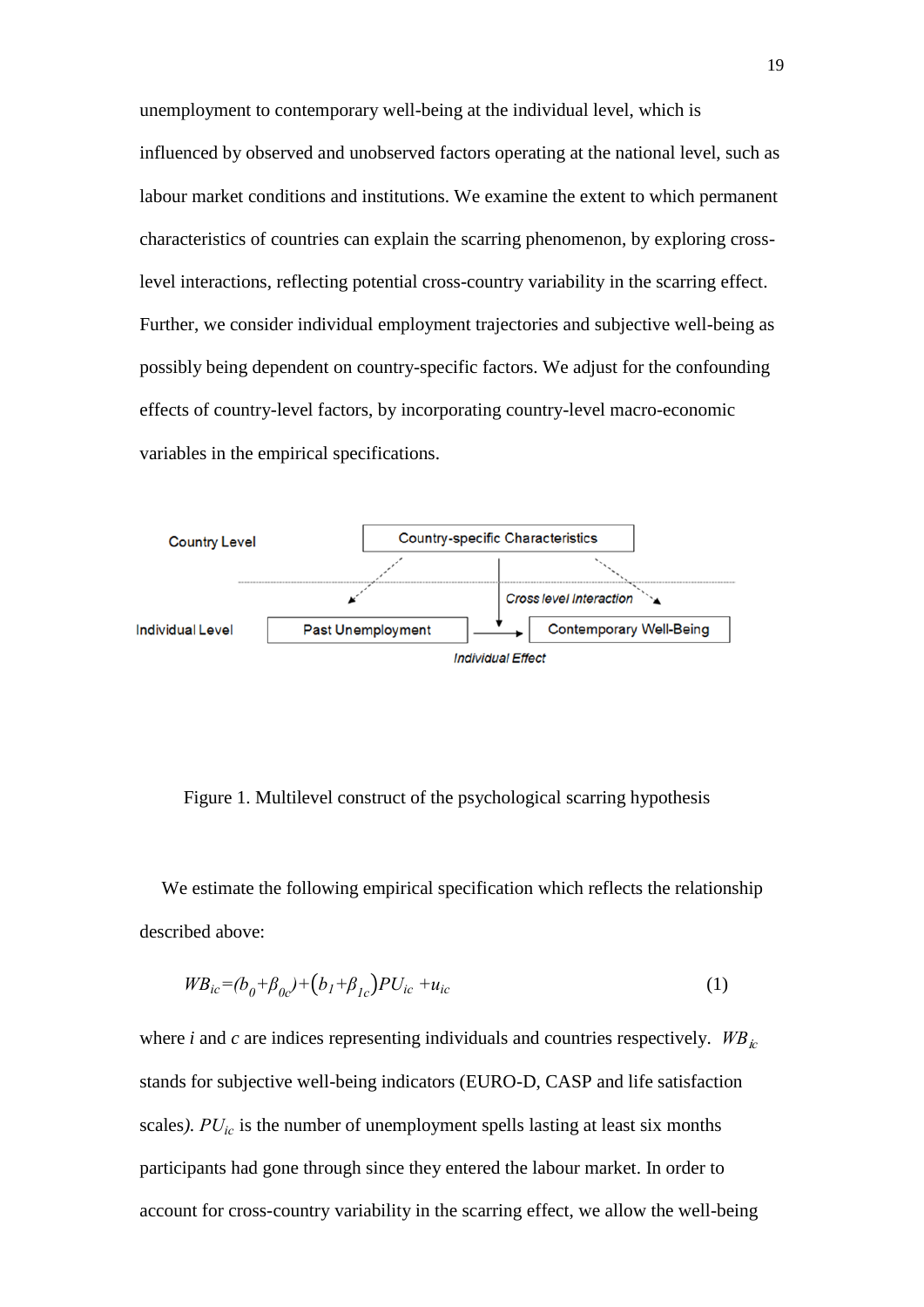impact of past unemployment to have two components; a fixed one, which is the same for all individuals in the sample  $(b<sub>1</sub>)$  and a random one  $(\beta<sub>1c</sub>)$ , which varies by country. The coefficient  $b<sub>l</sub>$  reflects the scarring effect within each country, which is assumed to be the same across countries. The between-group coefficient  $\beta_{1c}$  demonstrates the long-term psychological repercussions of past unemployment in each country. In other words, the relationship between past unemployment and subjective well-being is allowed to differ between countries, with the slope of past unemployment in model 1 randomly varying across countries. Further, psychological well-being, is assumed to have a fixed, average value in the pooled sample  $(b<sub>0</sub>)$  as well as country-specific mean levels ( $\beta_{0c}$ ), modelled as random intercepts. Finally,  $u_{ic}$  stands for the individual error term.

A set of individual confounding factors is then included in specification 1 to test whether individual adult and childhood background can explain the psychological effect of past unemployment within the countries. First, an indicator for being currently in unemployment is added to examine whether contemporary unemployment  $(U_k)$  could be an indirect pathway linking past unemployment to contemporary subjective well-being. Further, various socio-economic characteristics (*XIic*), such as gender, age, marital status, number of children, household income and educational background are included in the model at a later stage, to account for heterogeneity at the individual level. At the final stage, childhood health and socioeconomic background (*CHic*) are adjusted for to control for potential self-selection into unemployment due to ill-health and low socio-economic background prior to labour market entry. The full specification is the following:

$$
W B_{ic} = (b_0 + \beta_{0c}) + (b_1 + \beta_{1c}) P U_{ic} + b_2 U_{ic} + b_3 \sum X I_{ic} + b_4 \sum CH_{ic} + u_{ic}
$$
 (2)

Moreover, we conduct supplemental analysis to examine whether the effects of past unemployment on contemporary psychological well-being vary across gender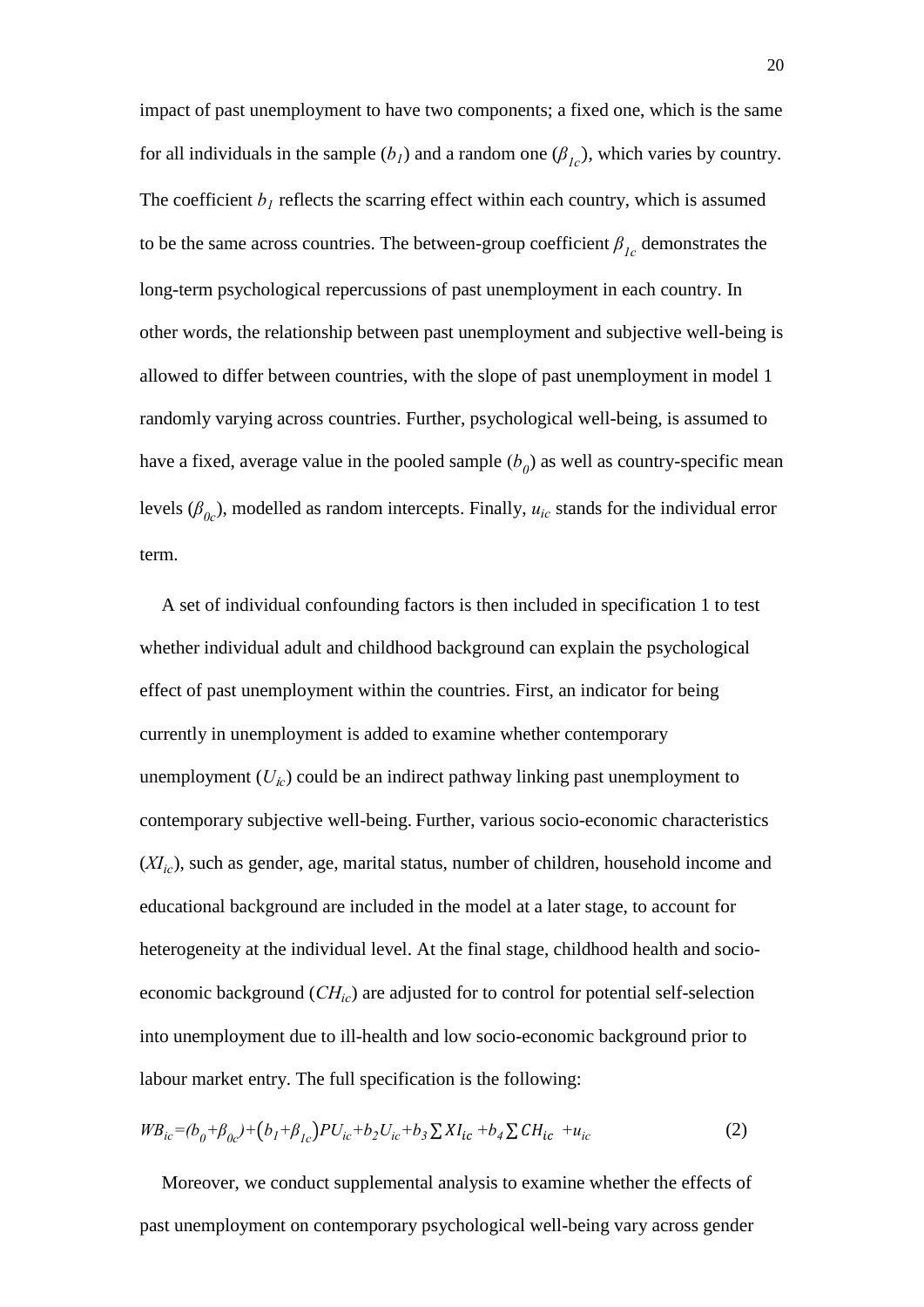and employment state, adding interaction terms between past unemployment and current unemployment and past unemployment and gender to specification 2. Existing literature uncovers evidence of habituation to unemployment (Clark et al., 2001; Knabe and Rätzel, 2011), suggesting that unemployment scarring is larger among workers who are currently employed compared to the unemployed, who are likely to have experienced more unemployment in the past (Knabe and Rätzel, 2011). Additionally, it is suggested that the experience of unemployment is not homogeneous across gender (Artazcoz et al. 2004; Knabe and Rätzel, 2011). Women are shown to be less vulnerable to the detrimental consequences of both past and contemporary unemployment compared to men, potentially because οf differences in family responsibilities and social roles across gender (Artazcoz et al., 2004; Strandh et al., 2013).

Then, we add country-specific factors (*CIc*) to test whether between-country labour market differences moderate the scarring effect of past unemployment on subjective well-being. In specification 3, interaction terms between past unemployment and labour market policies of each country stand for cross-level interactions. National unemployment rates and net benefit replacement rates during initial period of unemployment and after five years spent in unemployment are adjusted for in specification (3). These factors serve as proxies for the differences in macro-economic conditions and passive labour market policies across the countries. By interacting measures of welfare state's generosity towards the unemployed with past unemployment, we examine whether labour market policies can explain the cross-country variability in the impact of past unemployment on psychological wellbeing.

$$
WB_{ic} = (b_0 + \beta_{0c}) + (b_1 + \beta_{1c})PU_{ic} ++ b_2U_{ic} + b_3 \sum XI_{ic} + b_4 \sum CH_{ic} + a_1 PU_{ic} \sum_{h}^{k} CI_c + a_2 \sum CI_c + u_{ic}
$$
 (3)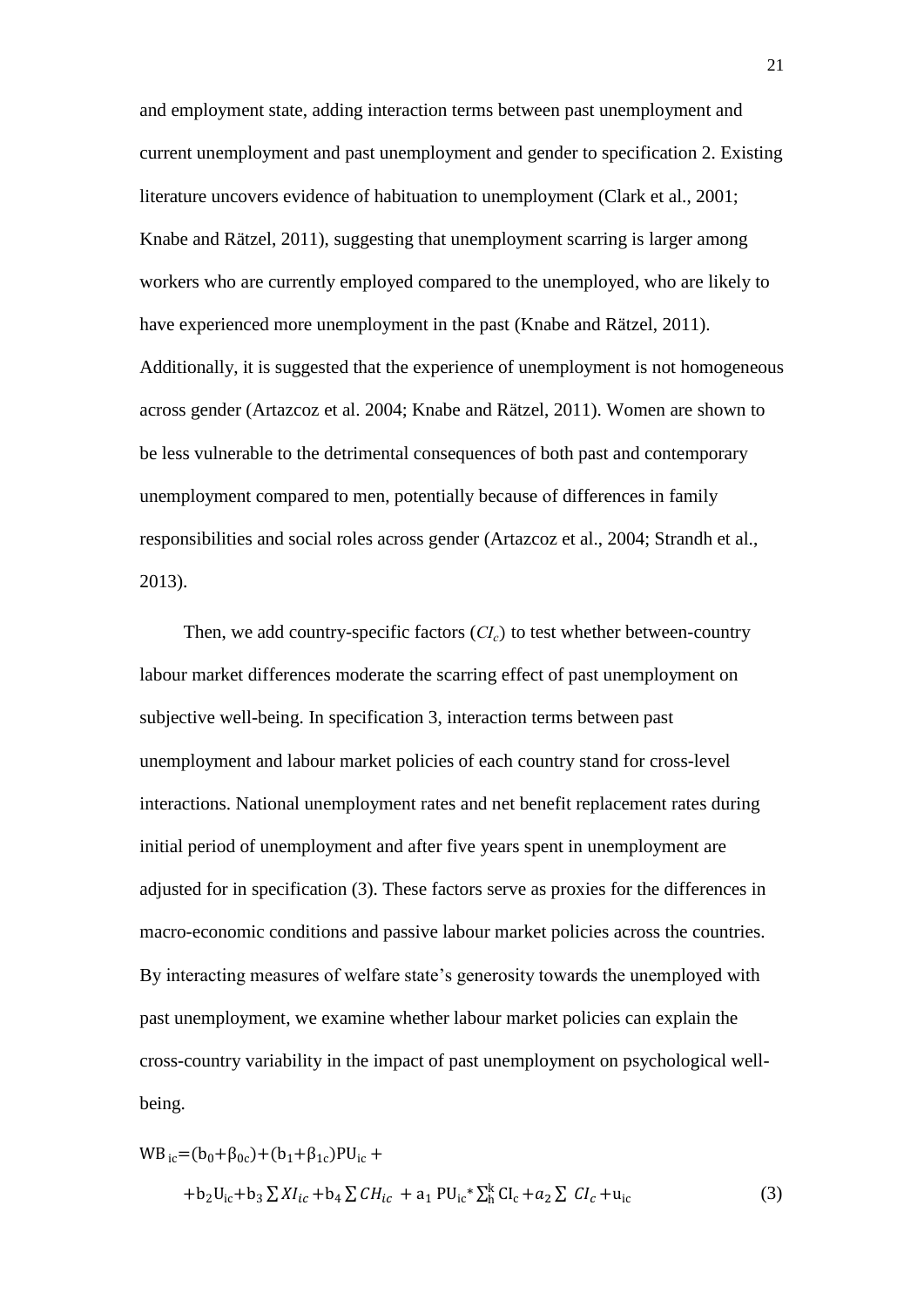Finally, we test the influence of the cross-country evolution of labour market policies on the scarring effect by substituting the contemporary labour market characteristics with variables on unemployment benefit generosity during the period from 1960 to 2000 in specification 3. Given that the available measures are aggregated during the period of interest, cross-level interactions based on historical data are mainly indicative of the between-country differences in labour market policies through time rather than reflecting nationally distinct trajectories of institutional developments. However, the available information certainly reflects historic trends and could indicate the potentially moderating impact of past labour market policies on unemployment's psychological scarring.

## **5. Results**

## 5.1 Descriptive statistics

Detailed descriptive statistics for all variables examined in the sample are shown in table 1. An initial examination of descriptive trends in the pooled, cross-country sample showed that past unemployment is associated with low psychological wellbeing. Those that had experienced at least one unemployment event during their working life reported substantially lower levels of life quality, measured using the CASP-12 scale, (Diff=  $-1.739$ , SD= 0.175, CI=  $[-2.076, -1.402]$ ) and elevated levels of distress (Diff=  $0.451$ , SD=  $0.064$ , CI=  $[0.325, 0.576]$ ). Additionally, they were less satisfied with their lives on average, with the mean difference between the two groups being statistically significant (Diff= -0.487, SD= 0.050, CI= [-0.585, -0.390]).

Evidently, the two groups were different in their socio-economic characteristics as well. Participants who had reported any unemployment experience in the past were evidently more likely to find themselves again in unemployment. They also reported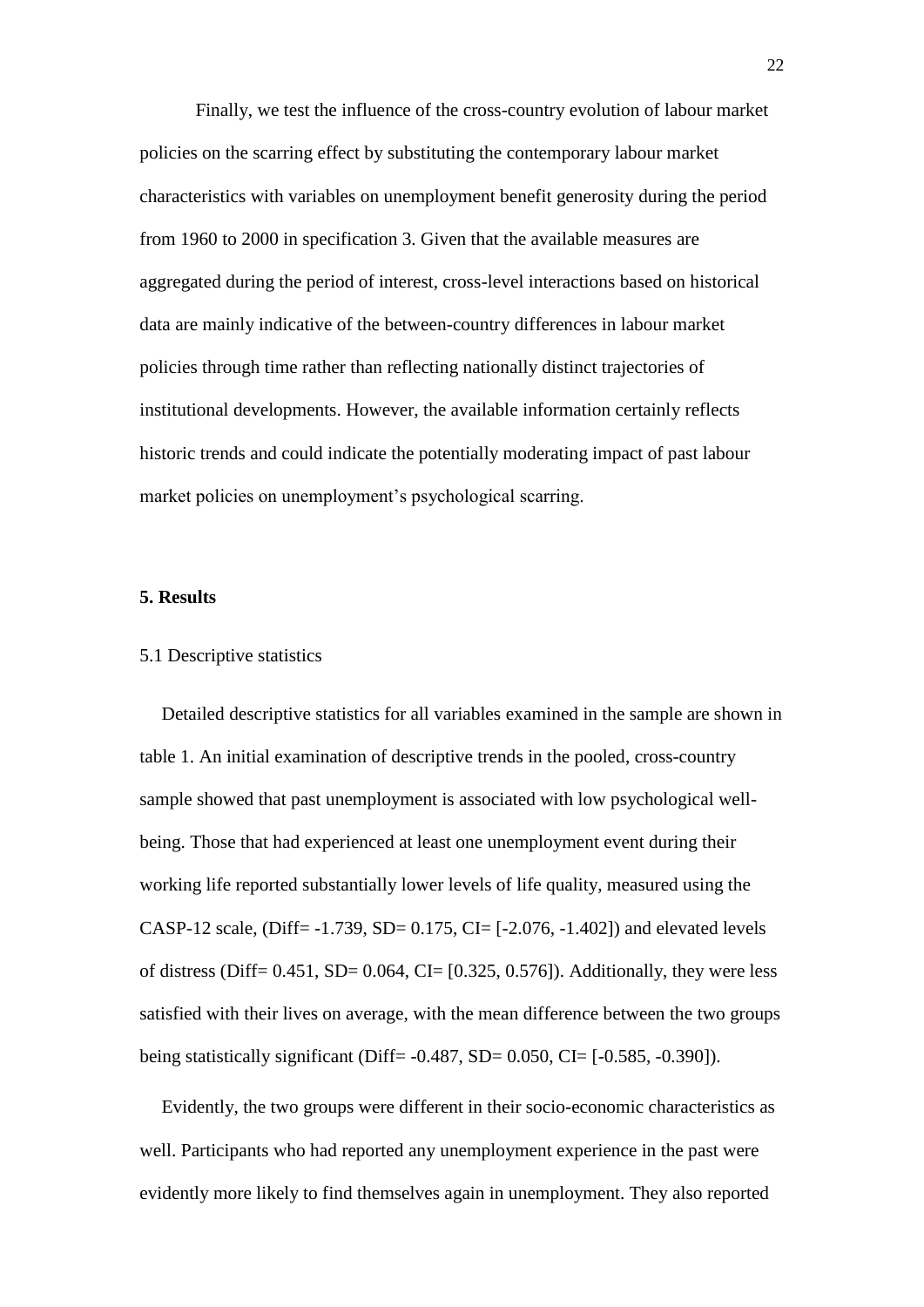lower average household income and educational achievements. Moreover, the share of married people was lower in this group. They had fewer books in their households and have lived in smaller houses during childhood, indicating lower socio-economic background, compared to those who spent their working life without having to deal with unemployment. Finally, the share of those having suffered from psychiatric, emotional and nervous problems during childhood was also slightly larger in the group with past unemployment experiences. However, the difference in the prevalence of childhood mental health conditions between those who had experienced at least one past spell of unemployment and those with no such experience was not significant.

|                              |        | No spells |                   |        | At least one spell |                  | Group Difference <sup>a</sup> |         |
|------------------------------|--------|-----------|-------------------|--------|--------------------|------------------|-------------------------------|---------|
|                              | Mean   | <b>SD</b> | Min/Max           | Mean   | <b>SD</b>          | Min/Max          | t                             | p       |
| <b>Subjective well-being</b> |        |           |                   |        |                    |                  |                               |         |
| <b>EURO-D</b>                | 1.916  | 1.976     | $0 - 11$          | 2.366  | 2.214              | $0 - 11$         | 7.035                         | < 0.001 |
| CASP-12                      | 38.701 | 5.318     | 12-48             | 36.962 | 5.855              | 12-48            | $-10.115$                     | < 0.001 |
| Life<br>satisfaction         | 7.877  | 1.529     | $0 - 10$          | 7.390  | 1.735              | $0 - 10$         | $-9.813$                      | < 0.001 |
| <b>Contemporary SES</b>      |        |           |                   |        |                    |                  |                               |         |
| Currently<br>unemployed      | 0.033  | 0.178     | $0 - 1$           | 0.253  | 0.435              | $0 - 1$          | 30.813                        | < 0.001 |
| Female                       | 0.579  | 0.494     | $0 - 1$           | 0.619  | 0.486              | $0 - 1$          | 2.539                         | < 0.01  |
| Age                          | 56.710 | 5.517     | 32-75             | 55.57  | 4.990              | 33-74            | $-6.529$                      | < 0.001 |
| Married                      | 0.825  | 0.380     | $0-1$             | 0.755  | 0.430              | $0-1$            | $-5.692$                      | < 0.001 |
| No of children               | 2.187  | 1.256     | $0 - 12$          | 2.022  | 1.333              | $0-9$            | $-4.098$                      | < 0.001 |
| Hhd income                   | 36,398 | 52,303    | $0-$<br>1,218,168 | 26,619 | 36,764             | $0-$<br>522,099  | $-6.037$                      | < 0.001 |
| Education                    | 3.069  | 1.460     | $0-6$             | 2.872  | 1.378              | $0 - 6$          | $-4.257$                      | < 0.001 |
| <b>Childhood SES</b>         |        |           |                   |        |                    |                  |                               |         |
| No of books                  | 0.684  | 0.465     | $1-5$             | 0.583  | 0.493              | $1 - 5$          | $-6.740$                      | < 0.001 |
| Rooms/person                 | 0.783  | 0.409     | $0 - 6.25$        | 0.734  | 0.389              | $0.06 -$<br>4.33 | $-3.796$                      | < 0.001 |
| Cognitive<br>skills          | 3.346  | 0.744     | $1-5$             | 3.292  | 0.737              | $1-5$            | $-2.312$                      | < 0.05  |
| Hospitalisation              | 0.060  | 0.238     | $0 - 1$           | 0.058  | 0.233              | $0 - 1$          | $-0.314$                      | >0.05   |
| Mental health<br>conditions  | 0.010  | 0.097     | $0 - 1$           | 0.015  | 0.123              | $0 - 1$          | 1.780                         | >0.05   |
| Obs                          |        | 8,353     |                   |        | 1,111              |                  |                               |         |

Table 1. Descriptive Statistics

<sup>a</sup>t-statistics and p-values from t-tests on the equality of mean levels of subjective well-being and all socio-economic characteristics of those who had gone through at least 6 months of unemployment in the past and those who had never experienced long term unemployment are displayed.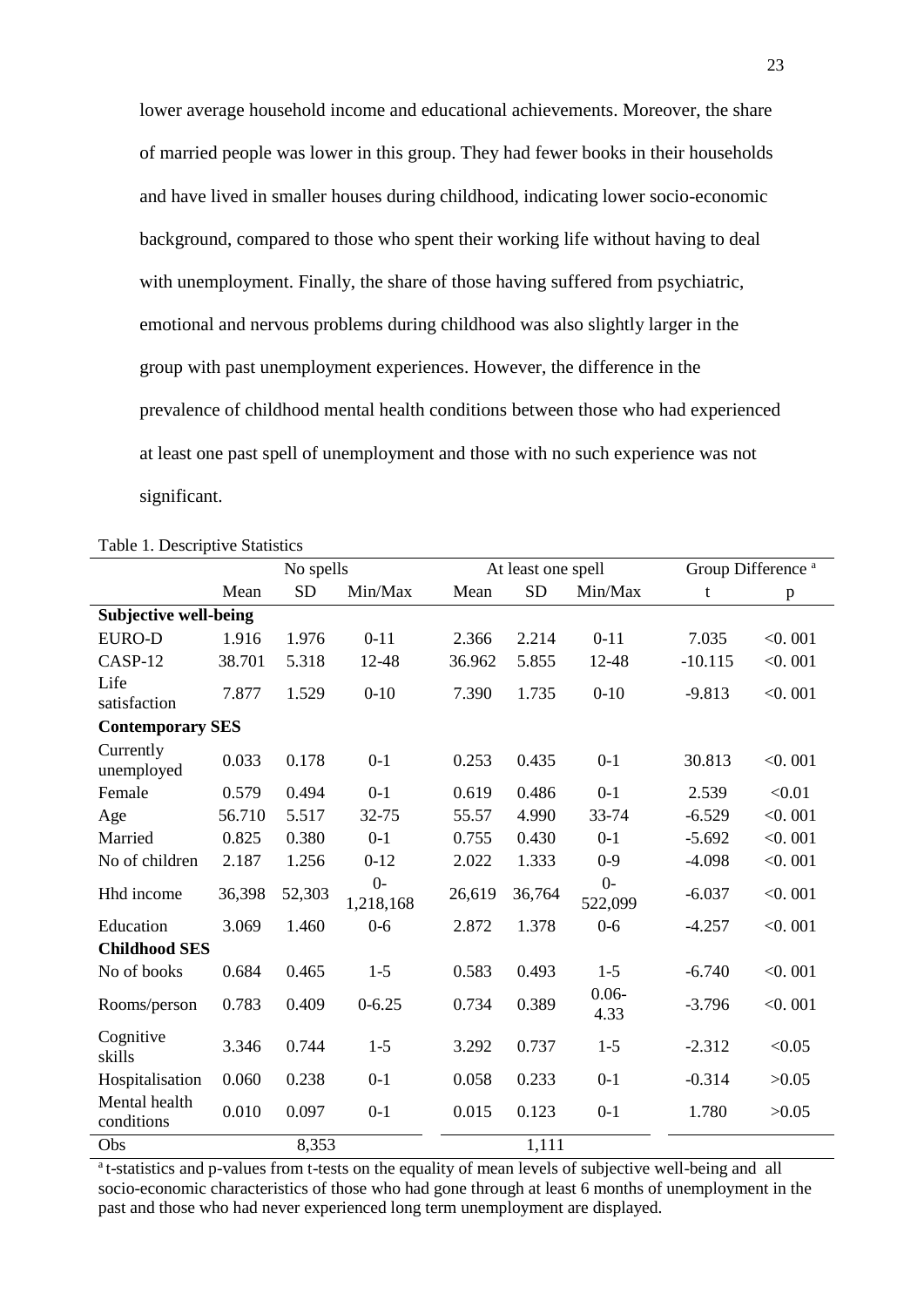## 5.2 Regression models

 Tables 2, 3 and 4 display the results from the estimation of mixed-effects models linking past unemployment to three different measures of psychological well-being; quality of life, life satisfaction and depression. Evidently, accumulation of past unemployment spells has long-lasting effects on self-perceived life quality and satisfaction with life, within the sampled countries. Specifically, having gone through one more unemployment spell lasting six months or longer is associated to a 0.017 SD reduction in quality of life and a 0.014 SD decrease in life satisfaction in the full models, accounting both for individual and country-specific confounding factors. On the contrary, the impact of prolonged past unemployment on self-reported depression symptoms appears to be fully explained by individual socio-economic factors in the examined countries.

Being currently unemployed predicts lower psychological well-being across all specifications and outcomes of interest, pointing to the traumatising consequences following unemployment in all European countries included in the study sample. Contemporary unemployment accounts for approximately 26% (column 2 of Tables 2, 3 and 4) of the effects of past unemployment on depression, life quality and satisfaction with life, respectively. Frequently entering unemployment, as a consequence of having gone through multiple spells of involuntary joblessness in the past (Arulampalam et al., 2001; Gregg, 2001; Heckman and Borjas, 1980; Nordström, 2011), could trigger feelings of resignation and low self-confidence, harming individual well-being. Hence, contemporary unemployment is possibly an indirect pathway linking past unemployment to current life satisfaction. Further, supplementary analysis conducted to examine whether past unemployment scarring varies with contemporary employment state revealed that going through prolonged unemployment spells is psychologically damaging for workers irrespective of whether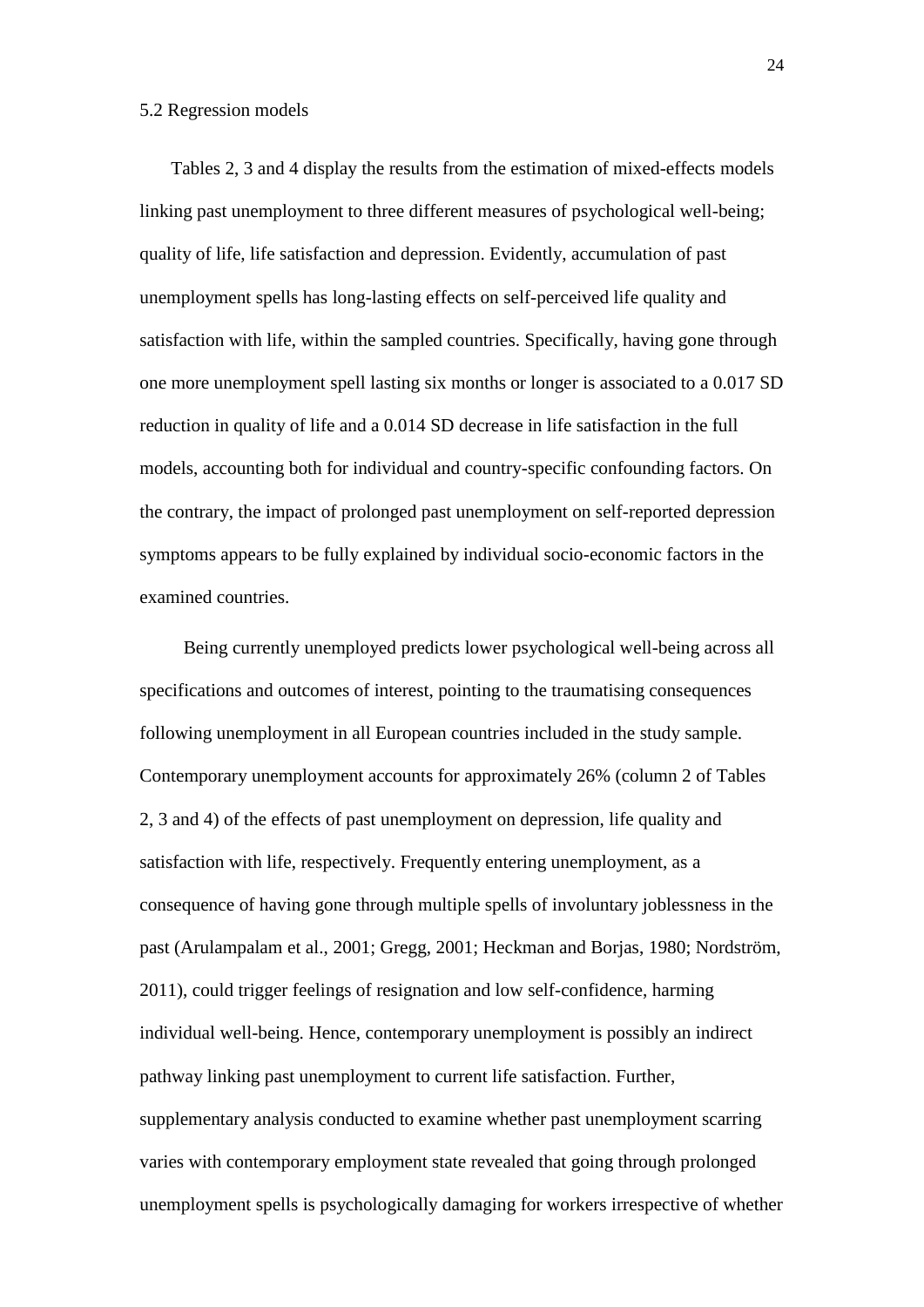they are currently employed or unemployed. As shown in tables B1, B2 and B3 in appendix B, the interaction effects between past and contemporary unemployment are not statistically significant, suggesting that there are no major differences in unemployment scarring between employed and unemployed respondents.

Socio-economic background appears to influence the scarring effect of unemployment on life satisfaction and quality but not fully explain it. Models including indicators for adult background were estimated separately for each characteristic and revealed that controls for educational achievement were responsible for the largest share of the 22% and 32% reductions of the scarring effects on quality of life and life satisfaction, respectively, which are presented in column 3 of Tables 2, 3 and 4. This result suggests that scarring could be partly driven by those with low educational qualifications self-selecting into prolonged unemployment and facing various economic adversities, which, in turn, may lead to reduced well-being. For instance, going through long-term unemployment spells could be the outcome of unsuccessful school-to-work transitions, potentially influenced by low educational achievement. Further, parental socio-economic background, cognitive ability and mental health during childhood do not appear to substantially affect unemployment scarring. Finally, results from the supplemental analysis presented in tables B4, B5 and B6 in appendix B revealed that differences in the magnitude of unemployment's psychological scarring effects between men and women are not substantial.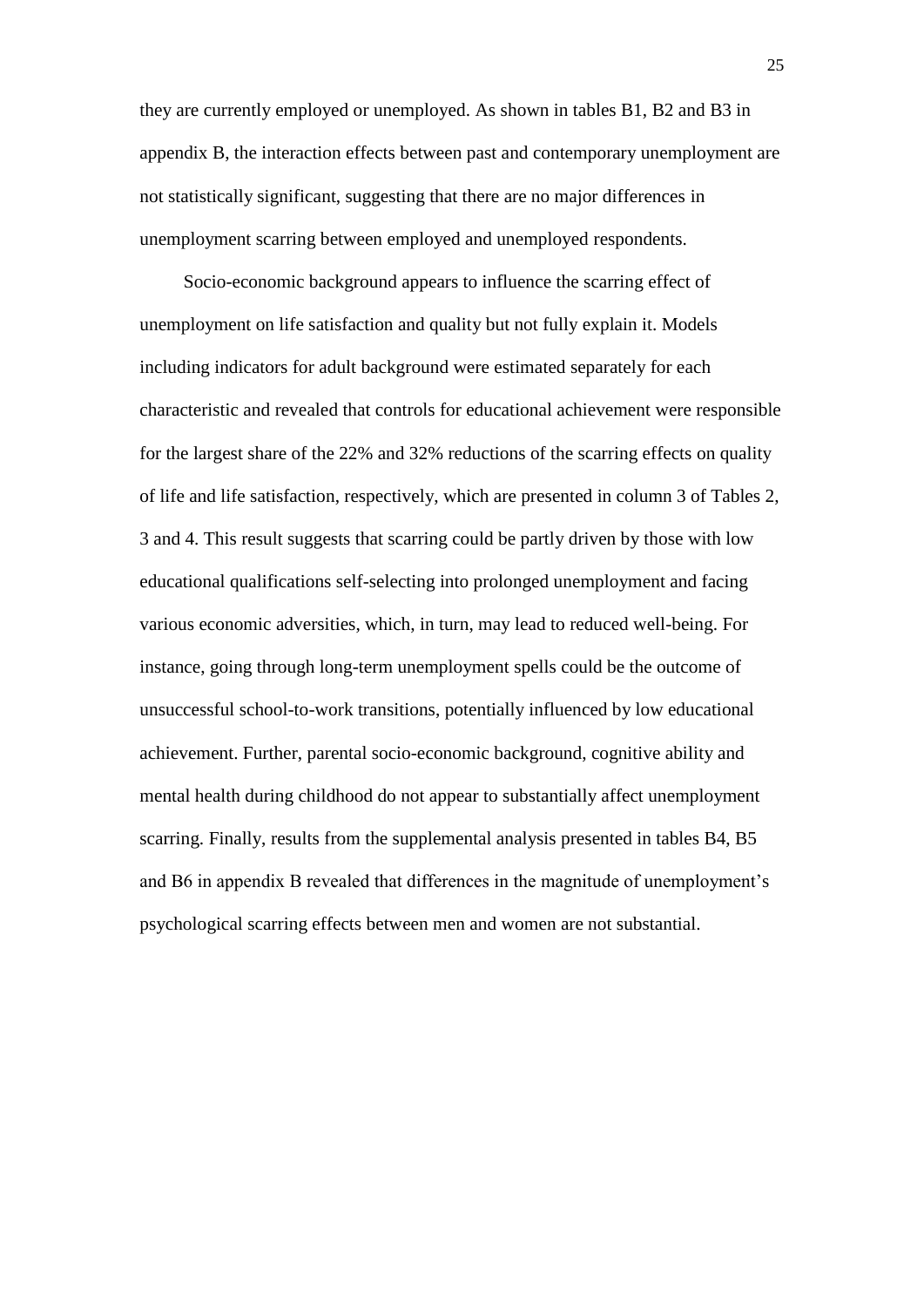Table 2. Past unemployment & CASP (random intercepts & random slopes model)

|                                         | $\overline{(1)^{a,b}}$ | $\sqrt{(2)^{a,b}}$ | $(3)^{a,b}$ | $(4)$ <sup><i>a,b</i></sup> | $(5)^{a, b}$ | $(6)^{\overline{a}, b}$ |  |  |  |
|-----------------------------------------|------------------------|--------------------|-------------|-----------------------------|--------------|-------------------------|--|--|--|
| Variables                               |                        |                    | <b>CASP</b> |                             |              |                         |  |  |  |
|                                         |                        |                    |             |                             |              |                         |  |  |  |
| Past unemployment                       | $-0.031***$            | $-0.023***$        | $-0.018**$  | $-0.017**$                  | $-0.016**$   | $-0.017***$             |  |  |  |
|                                         | (0.007)                | (0.006)            | (0.005)     | (0.005)                     | (0.005)      | (0.004)                 |  |  |  |
| Being currently unemployed c            |                        | $-0.491***$        | $0.459***$  | $-0.452***$                 | $-0.454***$  | $-0.457***$             |  |  |  |
|                                         |                        | (0.043)            | (0.042)     | (0.042)                     | (0.042)      | (0.042)                 |  |  |  |
| Unemployment rate                       |                        |                    |             |                             | $-0.078$     | $-0.089$                |  |  |  |
|                                         |                        |                    |             |                             | (0.067)      | (0.063)                 |  |  |  |
| Benefit replacement rate $(1st yr)$     |                        |                    |             |                             | 0.097        | 0.149                   |  |  |  |
|                                         |                        |                    |             |                             | (0.072)      | (0.083)                 |  |  |  |
| Benefit replacement rate (5 yrs)        |                        |                    |             |                             | 0.084        | 0.037                   |  |  |  |
|                                         |                        |                    |             |                             | (0.057)      | (0.067)                 |  |  |  |
| Interactions with past unemployment     |                        |                    |             |                             |              |                         |  |  |  |
| x Benefit replacement rate $(1st year)$ |                        |                    |             |                             |              | $-0.006$                |  |  |  |
|                                         |                        |                    |             |                             |              | (0.004)                 |  |  |  |
| $x$ Benefit replacement rate (5 years)  |                        |                    |             |                             |              | 0.006                   |  |  |  |
| Adult SES <sup>d</sup>                  |                        |                    | Yes         | Yes                         | Yes          | (0.004)<br>Yes          |  |  |  |
|                                         |                        |                    |             |                             |              |                         |  |  |  |
| Childhood SES & health <sup>e</sup>     |                        |                    |             | Yes                         | Yes          | Yes                     |  |  |  |
| Country-specific characteristics f      |                        |                    |             |                             | Yes          | Yes                     |  |  |  |
| Random part <sup>g</sup>                |                        |                    |             |                             |              |                         |  |  |  |
| Random slope $(SD)$ <sup>h</sup>        | $0.018***$             | $0.015***$         | $0.012***$  | $0.012***$                  | $0.011***$   | $0.008***$              |  |  |  |
|                                         | (0.006)                | (0.006)            | (0.005)     | (0.005)                     | (0.005)      | (0.003)                 |  |  |  |
| Random intercept $(SD)^{i}$             | $0.360***$             | $0.357***$         | $0.329***$  | $0.322***$                  | $0.265***$   | $0.256***$              |  |  |  |
|                                         | (0.069)                | (0.068)            | (0.063)     | (0.062)                     | (0.056)      | (0.050)                 |  |  |  |
| Individual level (SD)                   | $0.922***$             | $0.916***$         | $0.903***$  | $0.899***$                  | 0.899***     | $0.899***$              |  |  |  |
|                                         | (0.007)                | (0.007)            | (0.007)     | (0.007)                     | (0.007)      | (0.007)                 |  |  |  |
| Observations                            | 9,464                  | 9,464              | 9,464       | 9,464                       | 9,464        | 9,464                   |  |  |  |
| Number of groups (countries)            | 14                     | 14                 | 14          | 14                          | 14           | 14                      |  |  |  |

<sup>a</sup> Robust standard errors in parentheses- significance levels are denoted as: \*p<0.05; \*\* p<0.01; \*\*\* p<0.001<sup>b</sup> Standardised coefficients are reported  $\text{c}$  The "current unemployment" variable is an indicator which takes the value 1 if the participant was unemployed in the 2nd SHARE wave (vs. employed, in education, homemaker, permanently sick etc.) d Controls for age, gender, marital status, number of children, highest educational qualification and monthly household income are included <sup>e</sup> Indicators for numbers of books in the household; number of rooms per person; relative performance at mathematics and language at 10; Hospitalisation for one month or longer; and, suffering from psychiatric, emotional or nervous problems before age 15 <sup>f</sup> Country-specific characteristics are averaged over 2006 and 2007 and include net benefit replacement rates during initial period of unemployment, net benefit replacement rates after 5 years of unemployment and national unemployment rates  $\mathcal{L}$  In the random part of the table, the standard deviation of the random effects and their standard errors are presented. All variances and covariances are estimated distinctly using the unstructured covariance matrix for the random effects. h The term "random slope" represents country dependent deviations from the average effect of past unemployment (slope) <sup>i</sup> the term "random intercept" represents countrydependent deviations of the pooled-sample mean CASP level (intercept).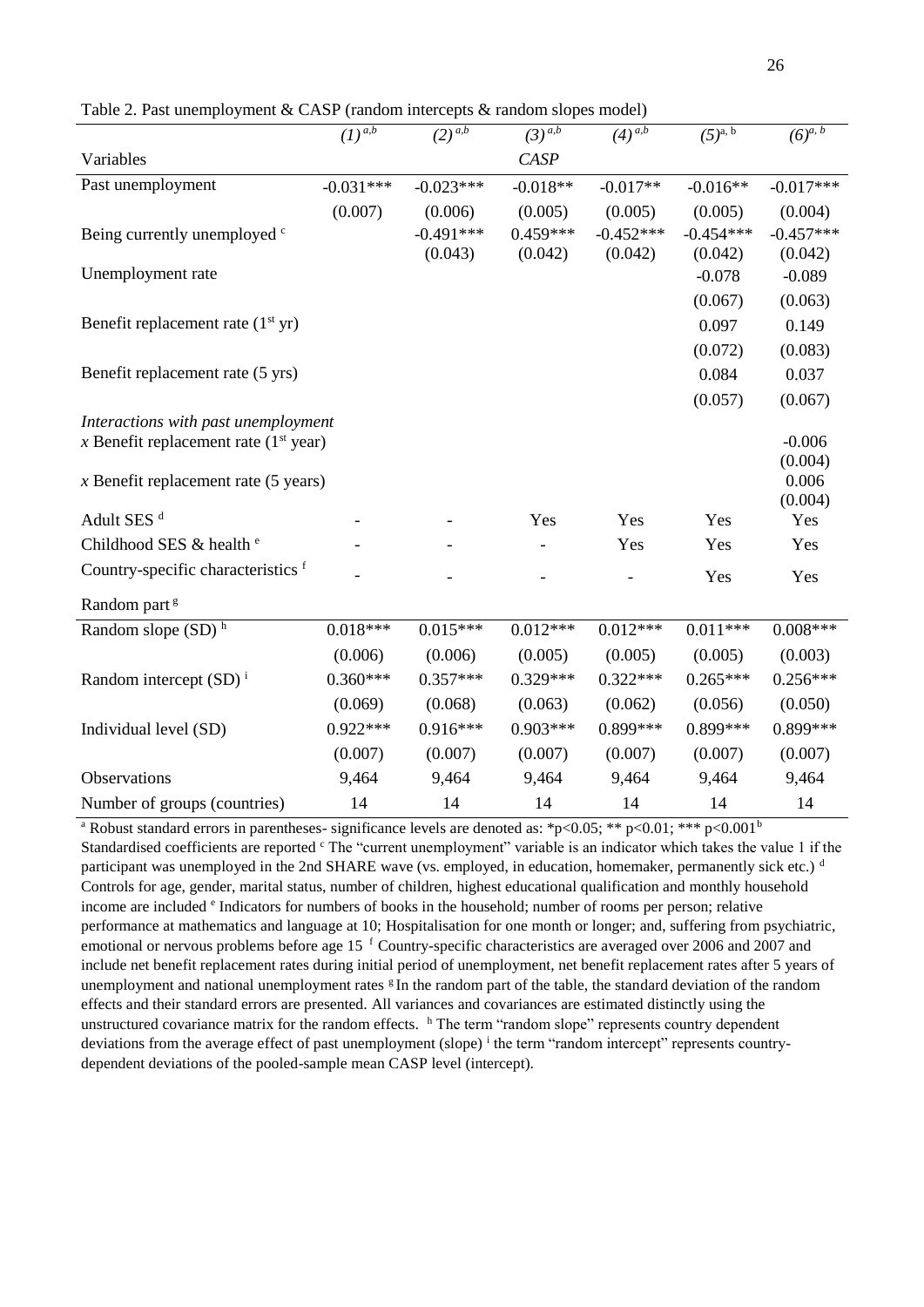Table 3. Past unemployment & life satisfaction (random intercepts & random slopes model)

|                                         | $\overline{(1)^{a,b}}$ | $(2)^{\overline{a,b}}$ | $(3)^{\overline{a,b}}$ | $(4)^{\overline{a,b}}$ | $(5)^{a, b}$ | $(6)^{a, b}$     |  |  |  |
|-----------------------------------------|------------------------|------------------------|------------------------|------------------------|--------------|------------------|--|--|--|
| Variables                               |                        |                        | Life Satisfaction      |                        |              |                  |  |  |  |
| Past unemployment                       | $-0.030***$            | $-0.022***$            | $-0.015**$             | $-0.014*$              | $-0.014*$    | $-0.014*$        |  |  |  |
|                                         | (0.007)                | (0.006)                | (0.006)                | (0.006)                | (0.006)      | (0.006)          |  |  |  |
| Being currently unemployed c            |                        | $-0.553***$            | $-0.510***$            | $-0.505***$            | $-0.504***$  | $-0.505***$      |  |  |  |
|                                         |                        | (0.044)                | (0.043)                | (0.043)                | (0.043)      | (0.043)          |  |  |  |
| Unemployment rate                       |                        |                        |                        |                        | $-0.154***$  | $-0.148**$       |  |  |  |
|                                         |                        |                        |                        |                        | (0.041)      | (0.042)          |  |  |  |
| Benefit replacement rate $(1st yr)$     |                        |                        |                        |                        | $0.111*$     | $0.109*$         |  |  |  |
|                                         |                        |                        |                        |                        | (0.046)      | (0.047)          |  |  |  |
| Benefit replacement rate (5 yrs)        |                        |                        |                        |                        | 0.017        | 0.022            |  |  |  |
|                                         |                        |                        |                        |                        | (0.036)      | (0.037)          |  |  |  |
| Interactions with past unemployment     |                        |                        |                        |                        |              |                  |  |  |  |
| x Benefit replacement rate $(1st year)$ |                        |                        |                        |                        |              | $-0.003$         |  |  |  |
| $x$ Benefit replacement rate (5 years)  |                        |                        |                        |                        |              | (0.005)<br>0.004 |  |  |  |
|                                         |                        |                        |                        |                        |              | (0.005)          |  |  |  |
| Adult SES <sup>d</sup>                  |                        |                        | Yes                    | Yes                    | Yes          | Yes              |  |  |  |
| Childhood SES & health <sup>e</sup>     |                        |                        |                        | Yes                    | Yes          | Yes              |  |  |  |
| Country-specific characteristics f      |                        |                        |                        |                        | Yes          | Yes              |  |  |  |
| Random part <sup>g</sup>                |                        |                        |                        |                        |              |                  |  |  |  |
| Random slope (SD) <sup>h</sup>          | $0.020***$             | $0.016***$             | $0.014***$             | $0.014***$             | $0.015***$   | $0.012***$       |  |  |  |
|                                         | (0.007)                | (0.006)                | (0.006)                | (0.005)                | (0.007)      | (0.007)          |  |  |  |
| Random intercept $(SD)^{i}$             | $0.301***$             | $0.294***$             | $0.271***$             | $0.261***$             | $0.136***$   | $0.135***$       |  |  |  |
|                                         | (0.058)                | (0.056)                | (0.052)                | (0.051)                | (0.028)      | (0.028)          |  |  |  |
| Individual level (SD)                   | $0.948***$             | $0.940***$             | $0.922***$             | $0.919***$             | $0.919***$   | $0.919***$       |  |  |  |
|                                         | (0.007)                | (0.007)                | (0.007)                | (0.007)                | (0.007)      | (0.007)          |  |  |  |
| Observations                            | 9,464                  | 9,464                  | 9,464                  | 9,464                  | 9,464        | 9,464            |  |  |  |
| Number of groups (countries)            | 14                     | 14                     | 14                     | 14                     | 14           | 14               |  |  |  |

<sup>a</sup> Robust standard errors in parentheses- significance levels are denoted as: \*p<0.05; \*\* p<0.01; \*\*\* p<0.001<sup>b</sup> Standardised coefficients are reported  $\text{c}$ . The "current unemployment" variable is an indicator which takes the value 1 if the participant was unemployed in the 2nd SHARE wave (vs. employed, in education, homemaker, permanently sick etc.) <sup>d</sup> Controls for age, gender, marital status, number of children, highest educational qualification and monthly household income are included <sup>e</sup> Indicators for numbers of books in the household; number of rooms per person; relative performance at mathematics and language at 10; Hospitalisation for one month or longer; and, suffering from psychiatric, emotional or nervous problems before age 15<sup>f</sup> Country-specific characteristics are averaged over 2006 and 2007 and include net benefit replacement rates during initial period of unemployment, net benefit replacement rates after 5 years of unemployment and national unemployment rates  $g$  In the random part of the table, the standard deviation of the random effects and their standard errors are presented. All variances and covariances are estimated distinctly using the unstructured covariance matrix for the random effects h The term "random slope" represents country dependent deviations from the average effect of past unemployment (slope) <sup>i</sup> Τhe term "random intercept" represents country-dependent deviations of the pooled-sample mean life satisfaction level (intercept).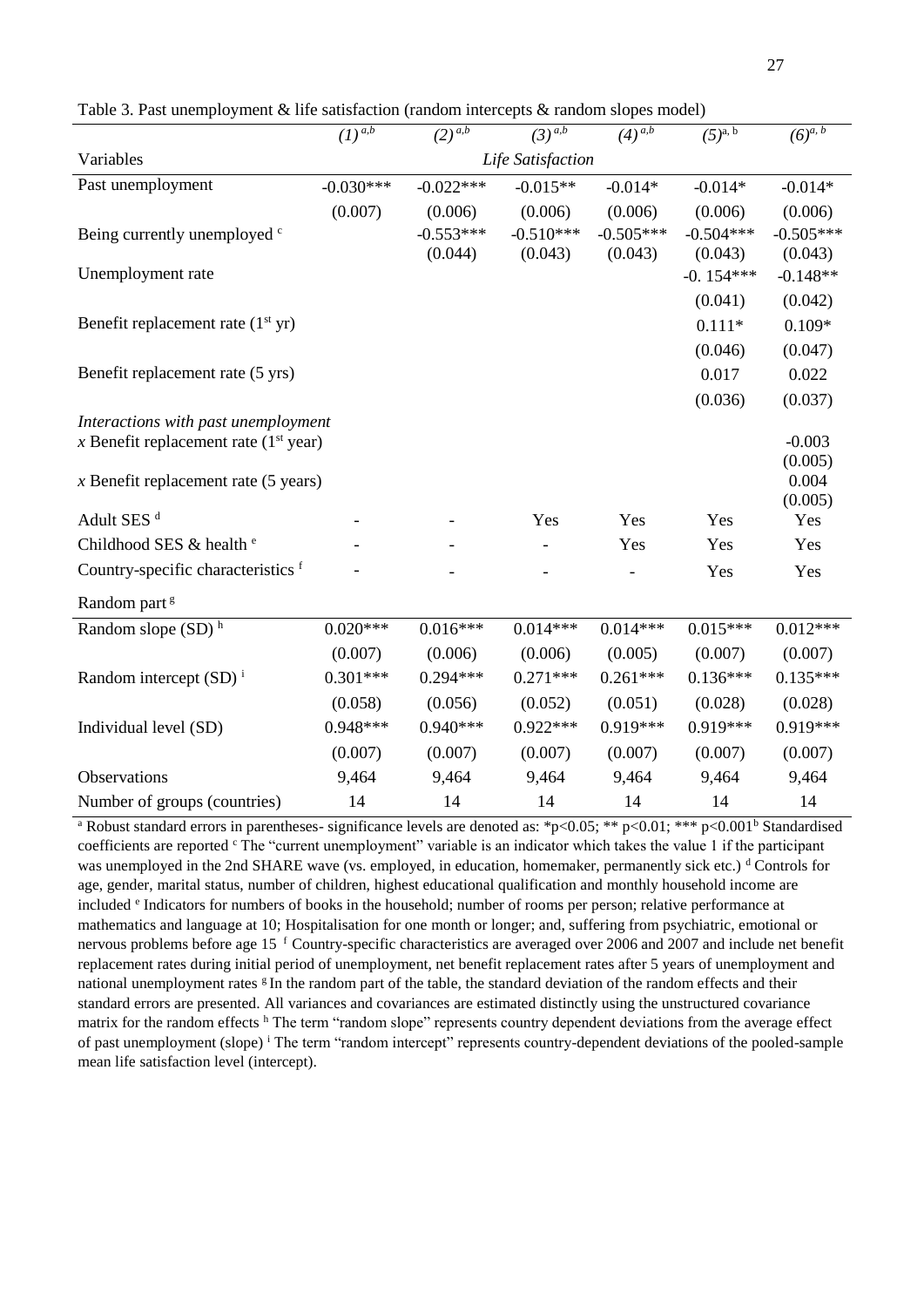| Table 4. Past unemployment & EUROD (random intercepts $\&$ random slopes model) |  |  |
|---------------------------------------------------------------------------------|--|--|
|                                                                                 |  |  |

|                                       | $\overline{(1)^{a,b}}$              | $(2)^{\overline{a,b}}$ | $\left(3\right)^{\overline{a,b}}$ | $\sqrt{4}$ <sup>a,b</sup> | $(5)^{a, b}$ | $(6)^{a, b}$        |  |  |  |  |
|---------------------------------------|-------------------------------------|------------------------|-----------------------------------|---------------------------|--------------|---------------------|--|--|--|--|
| Variables                             |                                     |                        | EURO-D                            |                           |              |                     |  |  |  |  |
| Past unemployment                     | $0.023**$                           | $0.017*$               | 0.008                             | 0.007                     | 0.006        | 0.007               |  |  |  |  |
|                                       | (0.007)                             | (0.007)                | (0.006)                           | (0.006)                   | (0.006)      | (0.005)             |  |  |  |  |
| Being currently unemployed c          |                                     | $0.305***$             | $0.325***$                        | $0.318***$                | $0.318***$   | $0.319***$          |  |  |  |  |
|                                       |                                     | (0.045)                | (0.044)                           | (0.044)                   | (0.044)      | (0.044)             |  |  |  |  |
| Unemployment rate                     |                                     |                        |                                   |                           | $0.150***$   | $0.148***$          |  |  |  |  |
|                                       |                                     |                        |                                   |                           | (0.041)      | (0.041)             |  |  |  |  |
| Benefit replacement rate $(1st yr)$   |                                     |                        |                                   |                           | 0.059        | 0.075               |  |  |  |  |
|                                       |                                     |                        |                                   |                           | (0.044)      | (0.048)             |  |  |  |  |
| Benefit replacement rate (5 yrs)      |                                     |                        |                                   |                           | 0.022        | 0.009               |  |  |  |  |
|                                       |                                     |                        |                                   |                           | (0.035)      | (0.039)             |  |  |  |  |
|                                       | Interactions with past unemployment |                        |                                   |                           |              |                     |  |  |  |  |
| x Benefit replacement rate $(1st yr)$ |                                     |                        |                                   |                           |              | 0.005               |  |  |  |  |
|                                       |                                     |                        |                                   |                           |              | (0.005)             |  |  |  |  |
| $x$ Benefit replacement rate (5 yrs)  |                                     |                        |                                   |                           |              | $-0.004$<br>(0.005) |  |  |  |  |
| Adult SES <sup>d</sup>                |                                     |                        | Yes                               | Yes                       | Yes          | Yes                 |  |  |  |  |
| Childhood SES & health <sup>e</sup>   |                                     |                        |                                   | Yes                       | Yes          | Yes                 |  |  |  |  |
| Country-specific characteristics f    |                                     |                        |                                   |                           |              |                     |  |  |  |  |
|                                       |                                     |                        |                                   |                           | Yes          | Yes                 |  |  |  |  |
| Random part <sup>g</sup>              |                                     |                        |                                   |                           |              |                     |  |  |  |  |
| Random slope $(SD)$ <sup>h</sup>      | $0.020***$                          | $0.018***$             | $0.014***$                        | $0.014***$                | $0.014***$   | $0.012***$          |  |  |  |  |
|                                       | (0.007)                             | (0.007)                | (0.005)                           | (0.005)                   | (0.005)      | (0.005)             |  |  |  |  |
| Random intercept $(SD)^{i}$           | $0.224***$                          | $0.220***$             | $0.206***$                        | $0.193***$                | $0.144***$   | $0.143***$          |  |  |  |  |
|                                       | (0.044)                             | (0.043)                | (0.041)                           | (0.038)                   | (0.030)      | (0.029)             |  |  |  |  |
| Individual level (SD)                 | $0.972***$                          | $0.969***$             | $0.937***$                        | $0.932***$                | $0.932***$   | $0.932***$          |  |  |  |  |
|                                       | (0.007)                             | (0.007)                | (0.007)                           | (0.007)                   | (0.007)      | (0.007)             |  |  |  |  |
| Observations                          | 9,464                               | 9,464                  | 9,464                             | 9,464                     | 9,464        | 9,464               |  |  |  |  |
| Number of groups (countries)          | 14                                  | 14                     | 14                                | 14                        | 14           | 14                  |  |  |  |  |

<sup>a</sup> Robust standard errors in parentheses- significance levels are denoted as: \*p<0.05; \*\* p<0.01; \*\*\* p<0.001<sup>b</sup> Standardised coefficients are reported  $\text{c}$ . The "current unemployment" variable is an indicator which takes the value 1 if the participant was unemployed in the 2nd SHARE wave (vs. employed, in education, homemaker, permanently sick etc.) <sup>d</sup> Controls for age, gender, marital status, number of children, highest educational qualification and monthly household income are included <sup>e</sup> Indicators for numbers of books in the household; number of rooms per person; relative performance at mathematics and language at 10; Hospitalisation for one month or longer; and, suffering from psychiatric, emotional or nervous problems before age  $15<sup>f</sup>$  Country-specific characteristics are averaged over 2006 and 2007 and include net benefit replacement rates during initial period of unemployment, net benefit replacement rates after 5 years of unemployment and national unemployment rates  $\frac{g}{g}$  In the random part of the table, the standard deviation of the random effects and their standard errors are presented. All variances and covariances are estimated distinctly using the unstructured covariance matrix for the random effects <sup>h</sup> Τhe term "random slope" represents country dependent deviations from the average effect of past unemployment (slope) <sup>i</sup> Τhe term "random intercept" represents country-dependent deviations of the pooledsample mean EUROD level (intercept).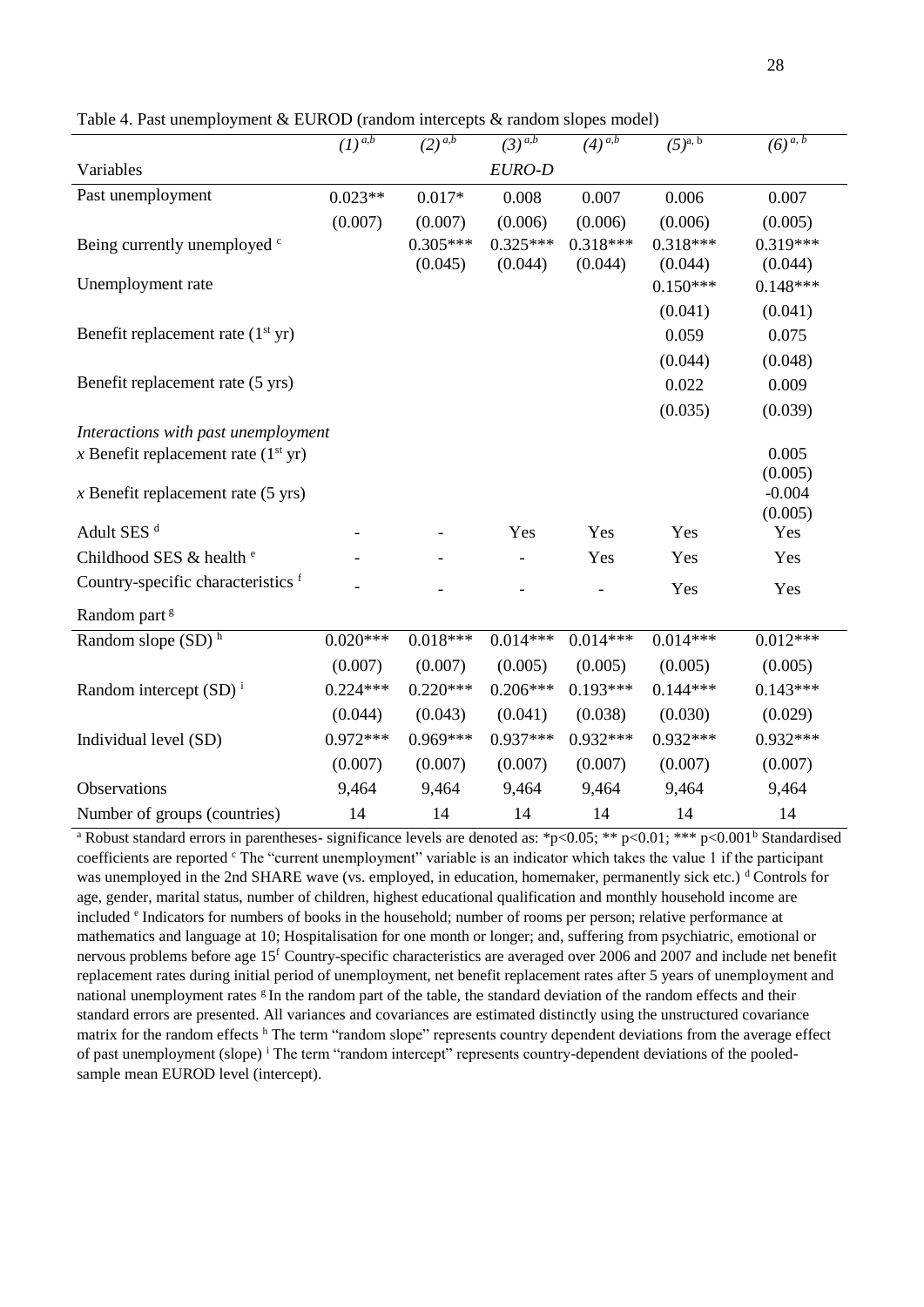Columns 5 and 6 in Tables 2,3 and 4 present the results of estimating the full model, including controls for country-specific labour market characteristics and interactions of unemployment benefit generosity with past unemployment, for each outcome of interest. Benefit replacement rates during first year of unemployment and after five years spent in unemployment do not appear to affect the within-country effects of past unemployment on the various aspects of psychological well-being. Further, the estimated cross-level interactions, which indicate whether scarring varies systematically across countries as a function of benefits generosity, are not statistically significant. However*,* introducing these factors in the model appears to reduce the variance of the random slopes, which reflect the between-country differences in the impact of past unemployment on contemporary well-being. Namely, comparing the results from estimating the full specification including both country-specific controls and cross-level interactions (column 6) with the results from estimating the model without any country-specific controls (column 4) reveals that adjusting for benefit duration and generosity explains 33% of the country-dependent deviations from the average effect of past unemployment on life quality in the pooled sample and 14% from the average effect on life satisfaction respectively. **Despite being quite small in magnitude, particularly in the case of life satisfaction, reductions in the variances of the country-specific effects potentially indicate that differences in labour market policies might predict differences in the magnitude of the scarring effect of unemployment across countries.**

Further, Table 5 displays the effects of past unemployment on the three measures of subjective well-being by country. **The country-specific random effects were calculated using best linear unbiased predictors, which are essentially estimates of the country-specific random slopes presented in column 6 of tables 2, 3 and 4.** Evidently, the relationship between past unemployment and quality of life and life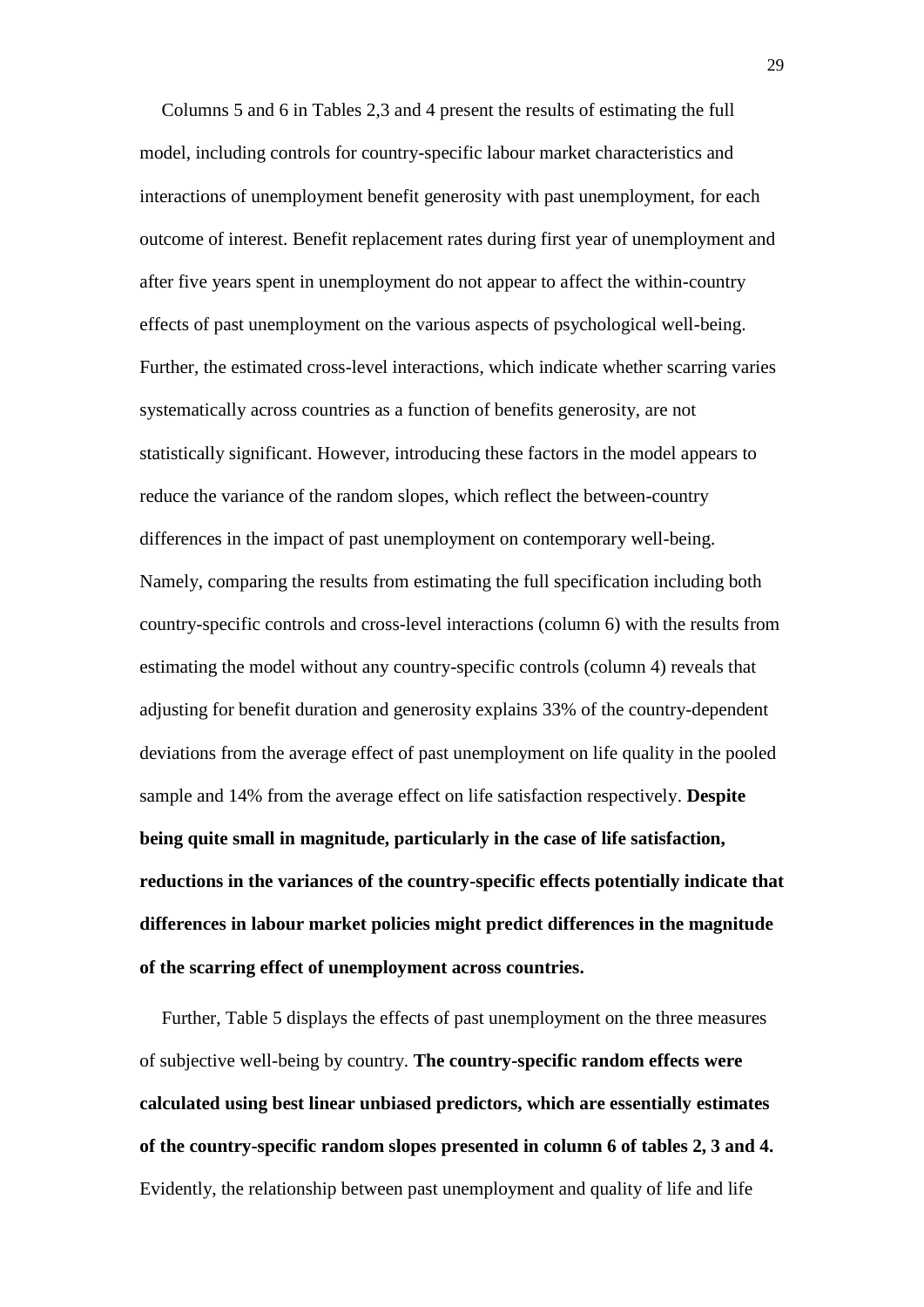satisfaction is negative across all sampled countries. Italy is an exception, with past unemployment appearing to have a positive effect on evaluations of life quality in the fully adjusted model. However, the estimated effect is very weak indicating that individual and country-specific confounding characteristics may explain the effect of past unemployment on future life quality in the case of Italy. Despite the differences in the magnitude of the effects across countries, potentially reflecting the importance of country-specific socio-economic characteristics in shaping employment trajectories and psychological well-being, Table 5 uncovers evidence that the long-term psychological repercussions of unemployment are not a country-specific phenomenon.

|                        | <b>CASP</b> |                   | Life Satisfaction |                   | <b>EURO-D</b> |                   |  |
|------------------------|-------------|-------------------|-------------------|-------------------|---------------|-------------------|--|
| Countries <sup>c</sup> | Unadjusted  | Fully<br>adjusted | Unadjusted        | Fully<br>adjusted | Unadjusted    | Fully<br>adjusted |  |
| Denmark                | $-0.056$    | $-0.024$          | $-0.059$          | $-0.021$          | 0.042         | 0.016             |  |
| Switzerland            | $-0.051$    | $-0.021$          | $-0.042$          | $-0.015$          | 0.029         | 0.009             |  |
| Germany                | $-0.048$    | $-0.022$          | $-0.032$          | $-0.009$          | 0.009         | $-0.012$          |  |
| Poland                 | $-0.042$    | $-0.027$          | $-0.039$          | $-0.023$          | 0.040         | 0.027             |  |
| Austria                | $-0.037$    | $-0.014$          | $-0.048$          | $-0.024$          | 0.025         | 0.009             |  |
| France                 | $-0.036$    | $-0.015$          | $-0.035$          | $-0.018$          | 0.046         | 0.020             |  |
| Sweden                 | $-0.035$    | $-0.022$          | $-0.029$          | $-0.005$          | 0.033         | 0.001             |  |
| <b>Netherlands</b>     | $-0.033$    | $-0.026$          | $-0.023$          | $-0.012$          | 0.016         | 0.006             |  |
| Czech Republic         | $-0.026$    | $-0.002$          | $-0.046$          | $-0.024$          | 0.041         | 0.004             |  |
| Belgium                | $-0.023$    | $-0.015$          | $-0.020$          | $-0.007$          | 0.014         | 0.005             |  |
| Ireland                | $-0.022$    | $-0.019$          | $-0.021$          | $-0.010$          | 0.013         | 0.011             |  |
| Spain                  | $-0.012$    | $-0.013$          | $-0.003$          | $-0.001$          | 0.006         | 0.000             |  |
| Italy                  | $-0.011$    | 0.002             | $-0.028$          | $-0.019$          | 0.014         | 0.010             |  |
| Greece                 | $-0.006$    | $-0.020$          | $-0.001$          | $-0.005$          | $-0.007$      | $-0.006$          |  |

| Table 5. Predicted scarring effects by country ab |  |  |  |
|---------------------------------------------------|--|--|--|
|                                                   |  |  |  |

<sup>a</sup>The random effects are calculated using best linear unbiased predictors, estimated using the full model which controls for both individual and country specific characteristics.  $\frac{b}{c}$  All slopes are standardised  $\frac{c}{c}$ Countries are listed in the order of the magnitude of the unadjusted effect of past unemployment on CASP (from largest to smallest)

## 5.3 Robustness tests

Further, controls for benefit generosity and duration during the period between

1960 and 2000 were added in the models to test whether historical trends in labour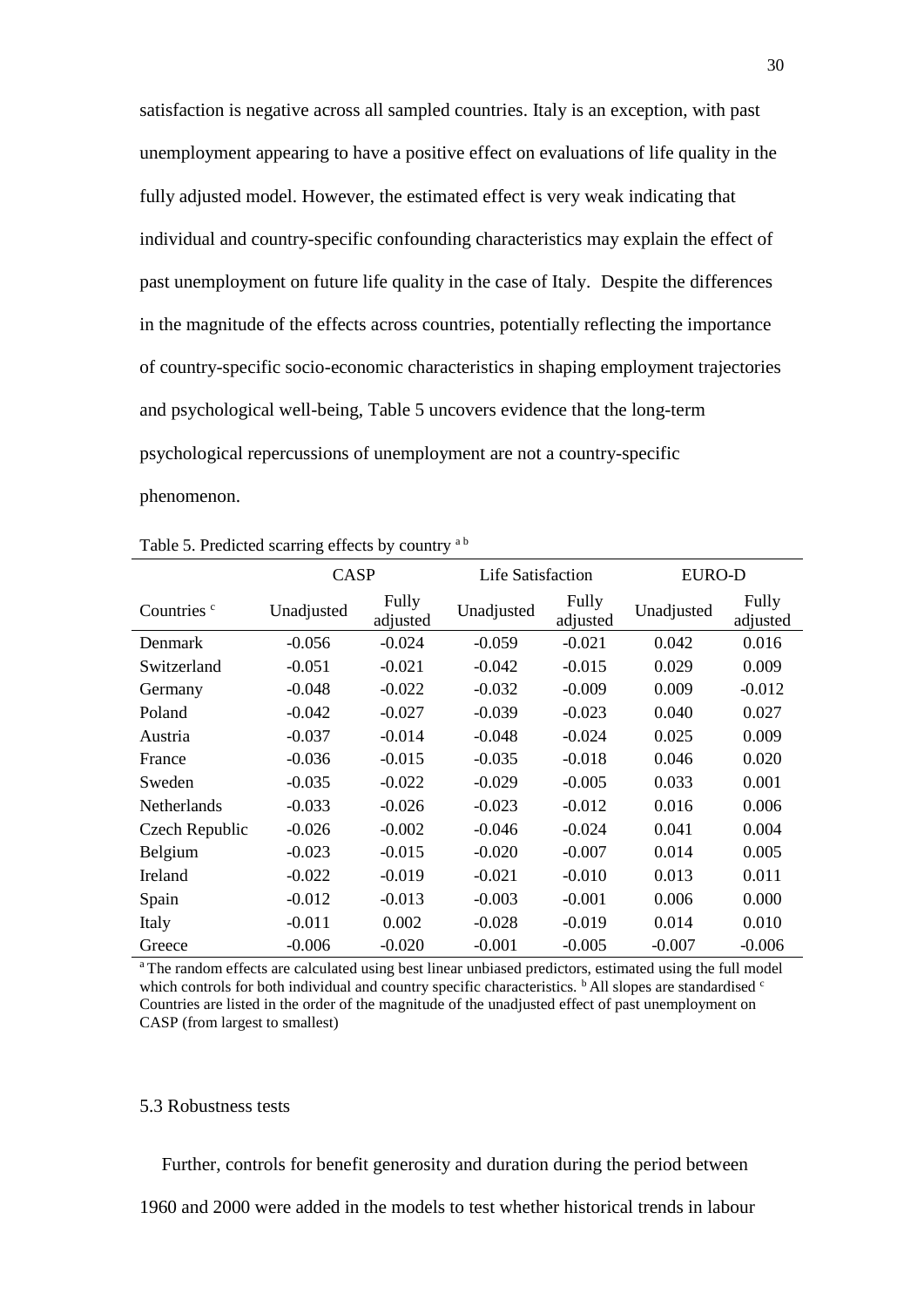market institutions explain the between-country variability of the scarring effect. Additional analysis excludes Greece, Czech Republic and Poland, as data on historical replacement rates were not available for these countries. As shown in Tables C1, C2 and C3 presented in appendix C, between-country differences in the development of labour market policies in the past do reduce the variance in the random slopes but do not explain the within-country scarring effect. Scarring is robust to the inclusion of cross-level interactions between the accumulation of past unemployment spells and between-country differences in historical benefit generosity and duration.

Additionally, we estimated alternative specifications where past unemployment was measured by a categorical variable instead of using a count measure of past spells. Thus far, the estimated effect of the accumulation of past unemployment spells on future well-being was modeled as being linear. Hence, the well-being effect of having spent at least six months in unemployment compared to having no such experiences was considered to be the same as going through one more unemployment spell; for example, moving from one past unemployment event to two of them. We used a categorical measure of past unemployment to distinguish between different levels of past unemployment. As shown in Table D1 in appendix D, the scarring effect of unemployment varies across different levels of past spells accumulation (1-3 spells; 4-6 spells; more than 6 spells), with the greatest harm inflicted by having gone through four to six unemployment spells. Evidently, the psychological scarring effect is robust to different measures of past unemployment.

In summary, despite the importance of each country's specificities reflected in the between-country variation, unemployment is found to be psychologically harmful across countries, with the effect being time-persistent. Therefore, it is suggested that unemployment is a psychologically detrimental event potentially of global nature,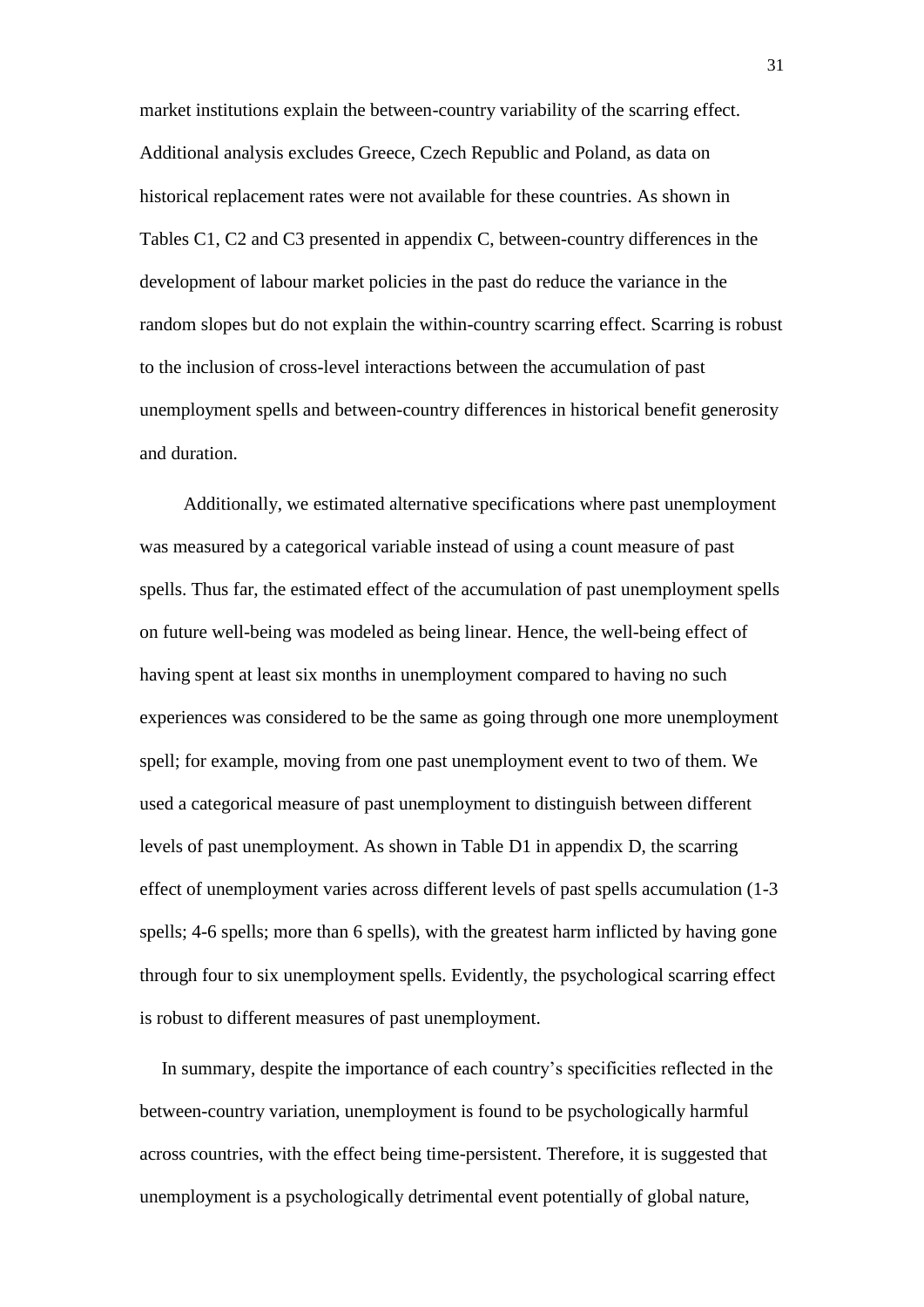with its well-being consequences being negative across all countries analysed here, apart from Italy where the effect of past unemployment on life quality is found to be positive but not substantial. Notwithstanding the small and disparate in size national subsamples, these results uncover evidence that unemployment has long-term repercussions for individual well-being across Europe. On the grounds of this finding, the mechanisms driving the differences in unemployment's influence on well-being in each country emerge as an area for further investigation.

# **6. Conclusions and discussion**

The present study uncovers evidence that the effect of past unemployment on contemporary life satisfaction and self-reported quality of life is present across nations. Experiencing unemployment predicts reduced well-being after age 50 in 14 European countries. This finding replicates country-specific analyses of unemployment scarring and moves beyond existing research to demonstrate that these associations are evident at a broader, cross-country level. In line with prior work (e.g. Clark et al., 2001; Daly and Delaney, 2013), the negative influence of unemployment is present both contemporarily and over the long-run. Furthermore, the persistent link between past unemployment spells and subjective and psychological well-being could not be accounted for by other observed factors operating at the individual or country level. Thus, this study suggests that unemployment is likely to have long-term, psychologically damaging effects both within and across countries.

Across working life, spanning from the beginning of the survey participants' careers to their mid-50s, each six-month spell of past unemployment is found to predict a 0.017 SD reduction in self-reported quality of life and a 0.014 SD reduction in satisfaction with life after age 50, after adjusting for various confounding factors at the individual and country level. On the contrary, the within-country effect of past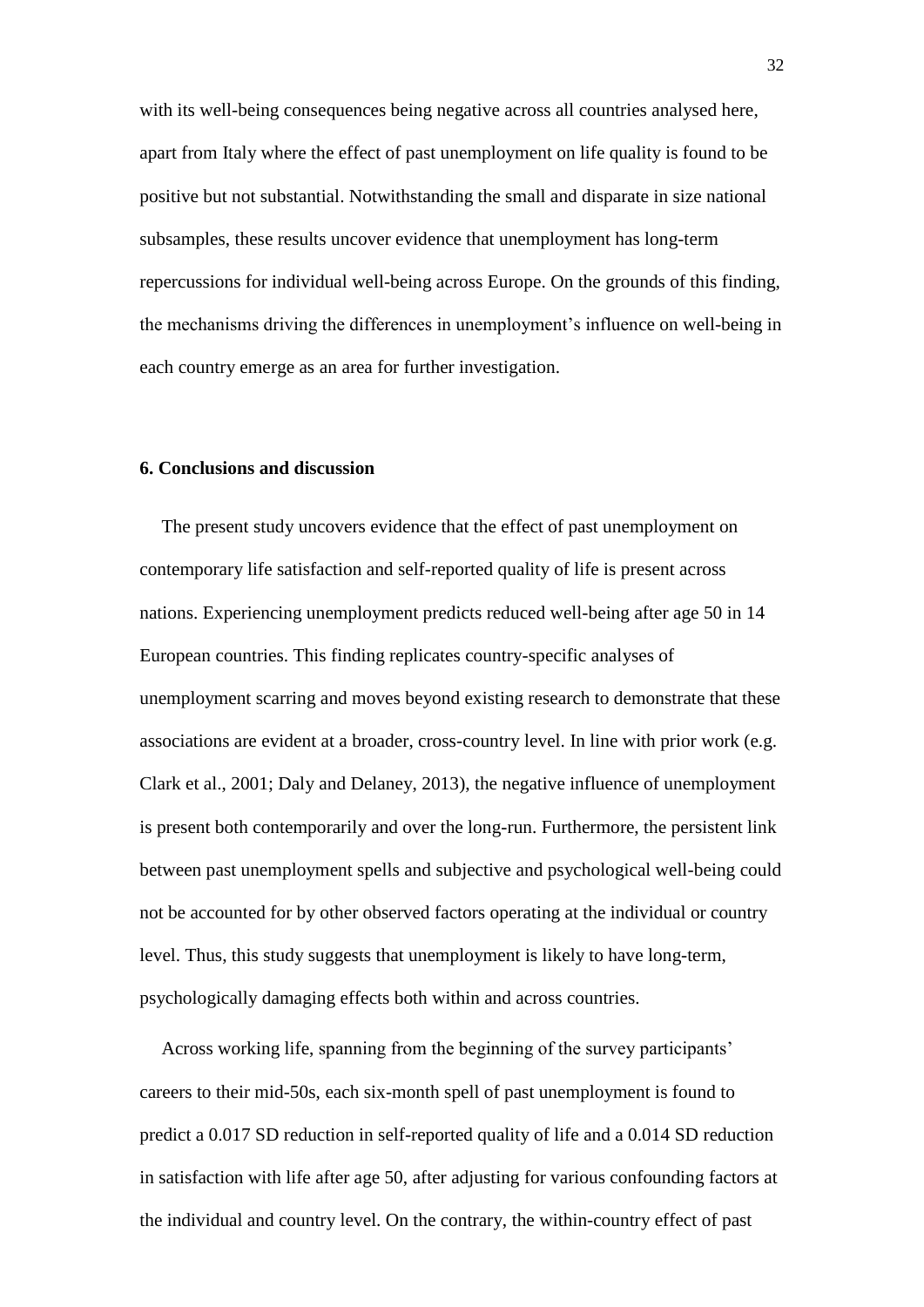unemployment on self-reported depression symptoms appears to be explained by individual demographic factors, such as gender, marital status and highest academic achievement. Taken together, the main results of the present study indicate that past unemployment appears to detrimentally affect positive functioning and individual evaluations of life. Specifically, we found that prolonged time spent in unemployment may impact negatively on perceptions of satisfaction with life and self-development, self-actualisation and autonomy, which are captured in the CASP scale (Vanhouette, 2014). The CASP also captures the ability to take pleasure in one's life pointing towards a potential affective impact of the accumulation of past unemployment. Yet, we found little evidence that past unemployment generated a robust increase in depressive symptoms. This could be attributed to the fact that the distress measure we use in this study is clustered around zero, possibly making it less sensitive to picking up changes in subjective well-being compared to the highly granular, normally distributed measure of life quality.

The long-term, within-country psychological consequences of past unemployment, which persist after the age of 50, could be indicative of the long-term scarring effect of unemployment on labour market outcomes, such as earnings and occupational status. It has been shown that the psychological impact of past unemployment experiences, occurring at any point of individual employment trajectories, could trigger feelings of resignation, low self-esteem and pessimism (Goldsmith et al., 1996). Consequently, damaged coping mechanisms may predict poor performance, increased absenteeism, inadequate job-seeking skills and low on-the-job productivity, thus leading to poor career prospects (Waters and Moore, 2002). Further research is necessary to identify possible pathways linking the mental impact of unemployment to future economic adversities.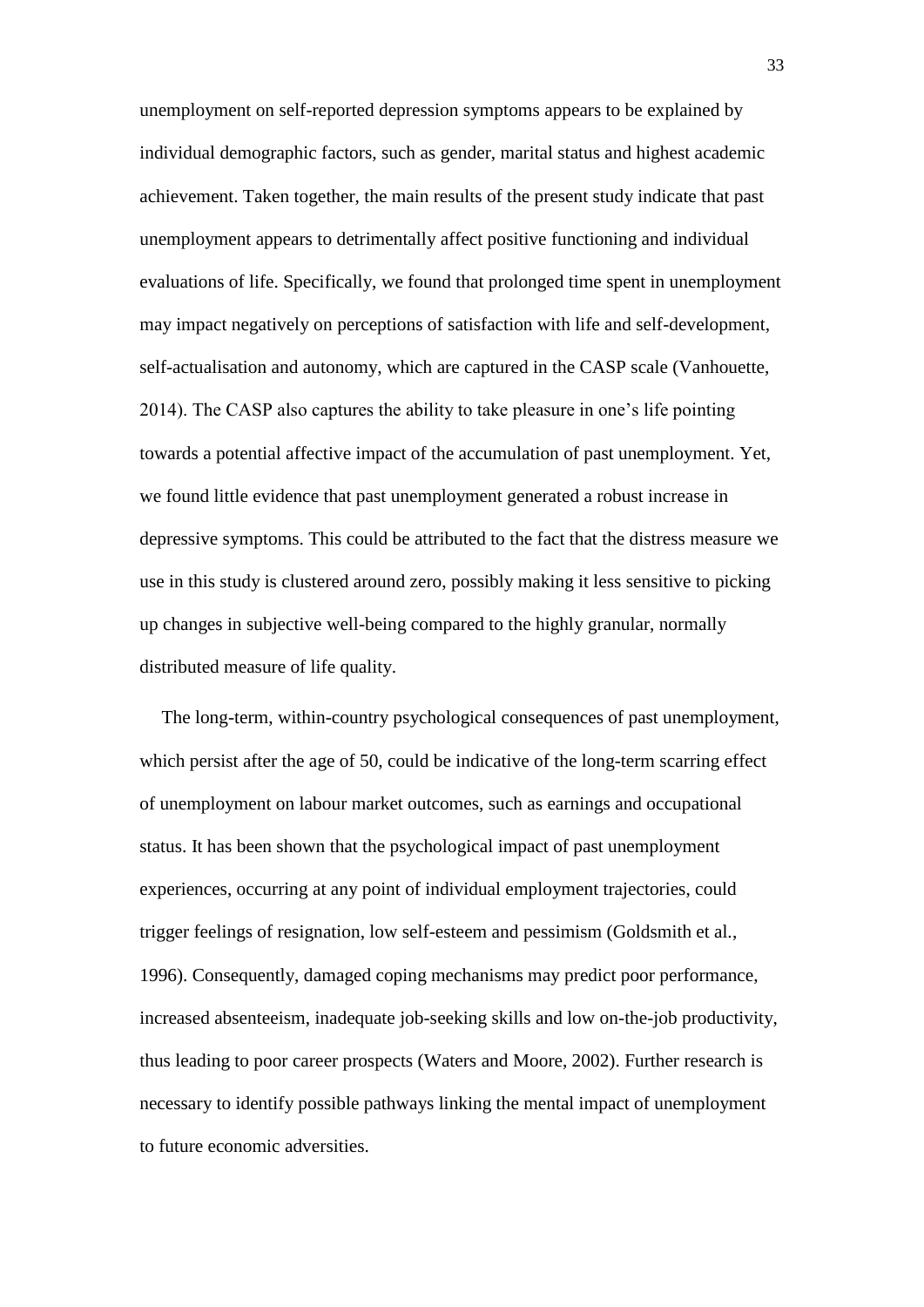Τhe current findings suggest that unemployment may detrimentally affect long-run well-being *across countries*, after adjusting for different sources of inter-personal and between-country heterogeneity, using a detailed set of individual and country-specific controls. Our findings are limited in that we rely on retrospective accounts of employment history and childhood background and health. Additionally, we were not able to eliminate completely the probability that the observed results are driven by self-selection into prolonged unemployment. Data limitations did not allow us to observe study subjects prospectively over long time periods and thus, control for time-invariant unobserved confounding characteristics, as done previously in the key studies examining the psychological scarring effect of unemployment (e.g. Clark et al., 2001; Knabe and Rätzel, 2011). While adjusting for psychological health prior to respondents' entry in the labour market reduces the probability of self-selection bias, it does not ensure that there are not unobserved factors which may predict both increased unemployment and damaged psychological well-being.

Measurement error in the assessment of unemployment may have attenuated the magnitude of the potential welfare scarring we observe. Conversely, correcting for measurement error in the assessment of childhood characteristics and adjusting for the presence of unobserved confounders may reduce the strength of the association we identified between past unemployment and contemporary well-being. However, previous studies incorporating prospectively assessed measures of childhood characteristics and well-being have identified similar scarring effects (e.g. Daly and Delaney, 2013) suggesting these issues may not explain the long-run welfare impact of unemployment. Moreover, the scarring effect of past unemployment may be underestimated because older workers with experiences of prolonged unemployment may self-select into early retirement and thus, be excluded from the study sample of non-retirees. Additionally, the probability of early retirement is likely to differ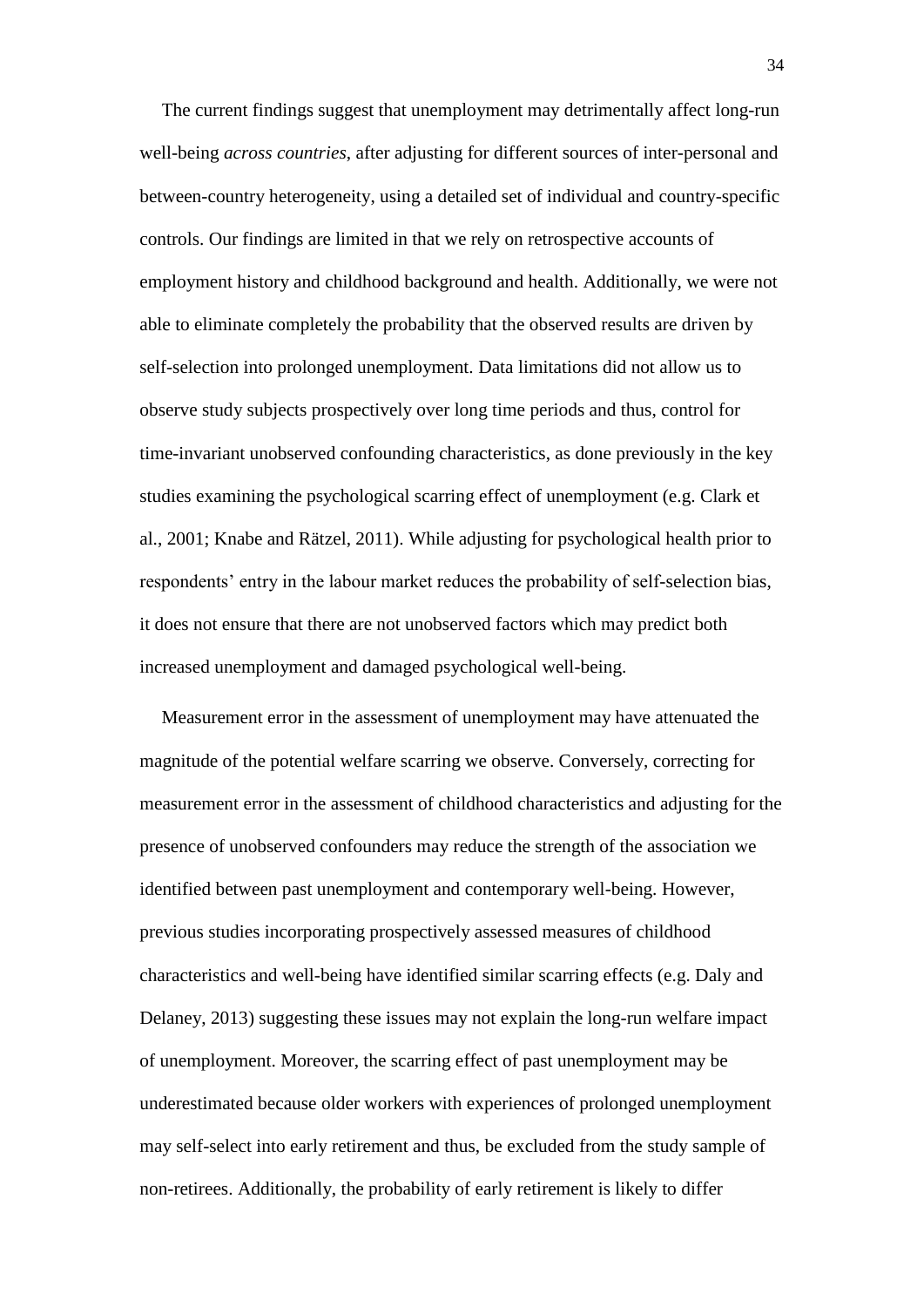systematically across countries (Tatsiramos, 2010). We found that age of respondents is not significantly associated with past unemployment, suggesting that selection into early retirement is not substantially related to accumulation of past unemployment spells in the study sample. Regardless of these limitations, we identify evidence of the presence of unemployment well-being scarring across Europe. The observed associations between past long-term spells of joblessness and reduced well-being across 14 European countries, irrespective of their different labour market structure and socioeconomic background, is a strong indication of psychological scarring being a broad, international phenomenon.

Despite using imperfect measures of contemporary and past income support policies for the unemployed, adjusting for permanent country-specific characteristics produces a small reduction in the random slopes reflecting between-country variability of the observed scarring effect. This could point to country-specific institutional characteristics as potential moderators of scarring. For example, passive labour market policies could reflect prevailing perceptions of unemployment and attitudes towards the unemployed. Such perceptions and attitudes could determine the extent to which unemployment events impact psychological well-being in the long run. In a country where unemployment is considered to be a personal failure, as is shown to be the case in many liberal welfare regimes where unemployment benefits levels are low, the unemployed may suffer greater social stigma, among other adversities (Biewen and Steffes, 2010). Consequently, the psychological damage following unemployment in this context could be greater compared to a country where being jobless is regarded as an accidental event that can happen to anyone.

Furthermore, there are numerous national specificities not observed in the current study that could influence the welfare scarring effect of unemployment. These include employment policies and cultural differences in work norms, values, and

35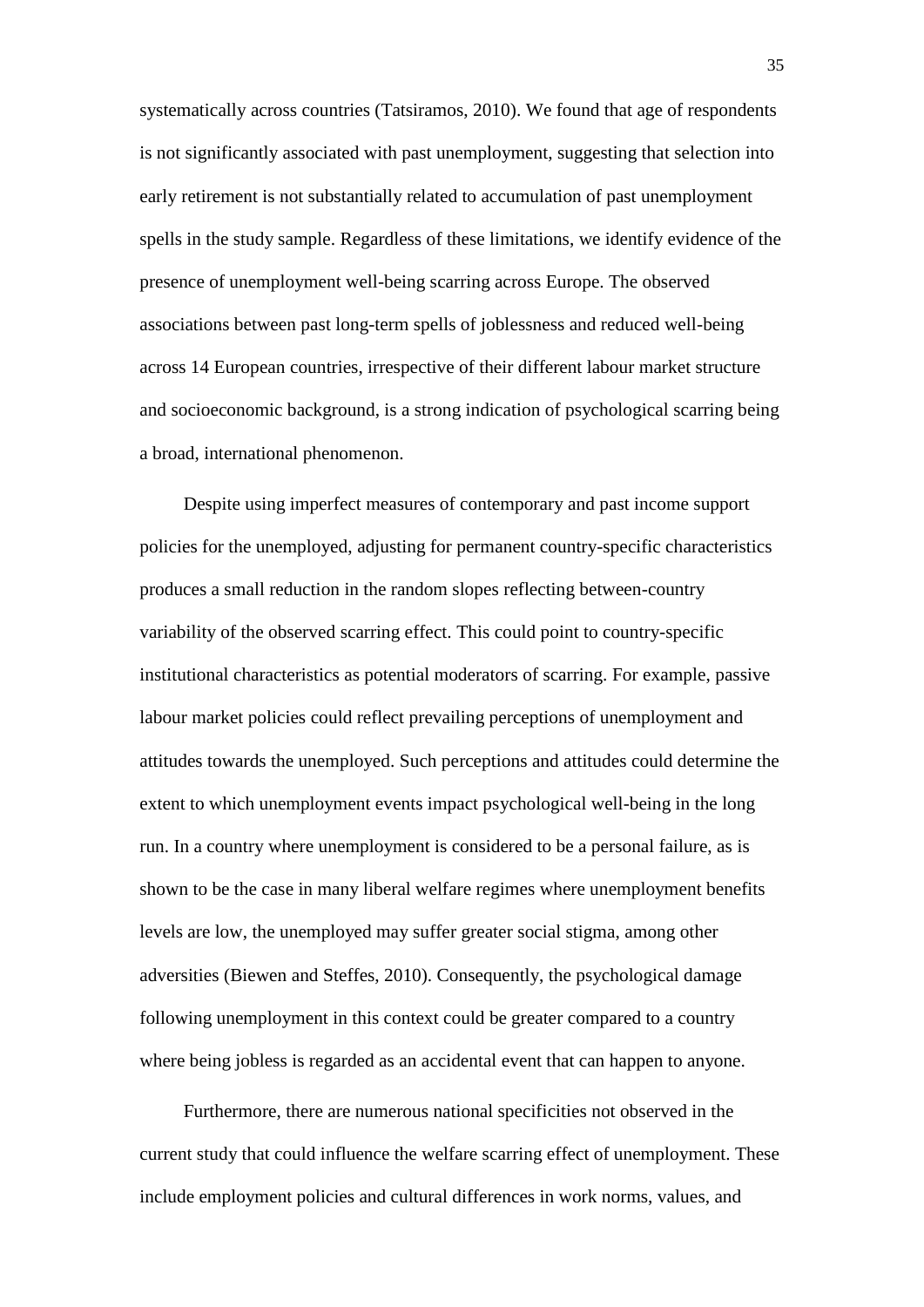beliefs regarding the causes of unemployment. Whilst the current results chiefly point to the universal nature of scarring effects, they also suggest that labour market characteristics, such as the generosity of unemployment benefits, play at least some role in shaping the strength of scarring effects across nations. Further work is now needed to identify whether there are robust between-country modifiers of the long-run well-being effects of unemployment.

 In conclusion, our findings demonstrate that unemployment may have long-run well-being effects that persist for many years and are evident across nations. The potential broad, cross-country nature of well-being scarring suggests that the total welfare cost of unemployment and economic downturns may be greater and longerlasting than previously estimated. Our results also highlight potential additional benefits of successful labour market activation policies and skills enhancement programmes, which aim to foster resilience, compensate for impaired well-being (Liu et al., 2014), and ameliorate the psychological effects of unemployment.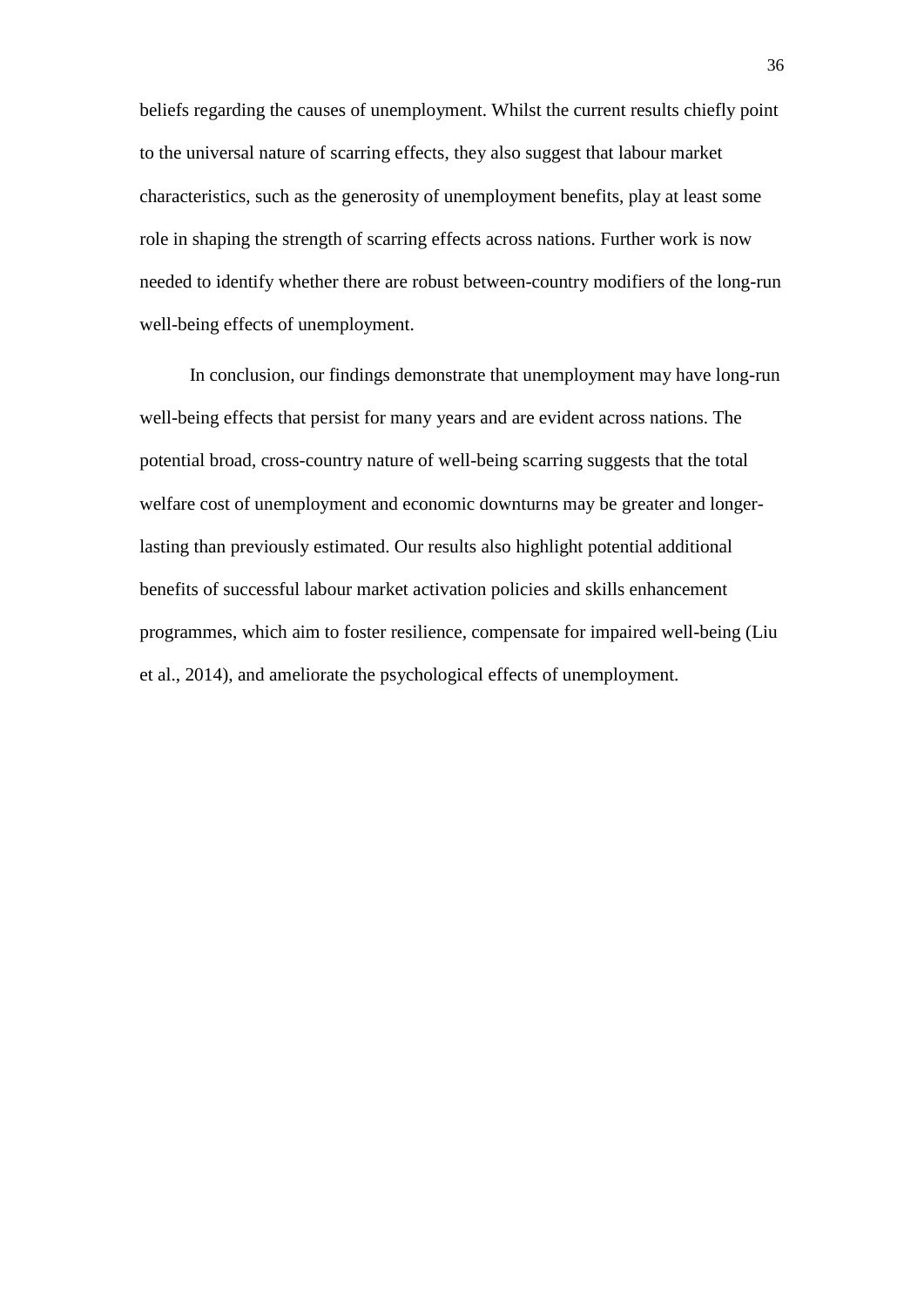# **Appendix A**

Table A1. Descriptive statistics by country <sup>a</sup>

|                                         | Austria      | Germany           | Netherlands       | France            | Switzerland       | Belgium           |
|-----------------------------------------|--------------|-------------------|-------------------|-------------------|-------------------|-------------------|
| <b>Well-Being</b>                       |              |                   |                   |                   |                   |                   |
| <b>EURO-D</b>                           | 1.787        | 1.815             | 1.928             | 2.588             | 1.828             | 2.391             |
|                                         | (1.929)      | (1.731)           | (1.920)           | (2.343)           | (1.848)           | (2.213)           |
| CASP                                    | 38.640       | 39.364            | 41.136            | 37.980            | 40.619            | 38.378            |
|                                         | (5.725)      | (5.131)           | (4.401)           | (5.189)           | (4.551)           | (5.231)           |
| Life satisfaction                       | 7.875        | 7.830             | 8.020             | 7.524             | 8.380             | 7.720             |
| Unemployment                            | (1.886)      | (1.577)           | (1.089)           | (1.783)           | (1.352)           | (1.261)           |
| Past unemployment                       | 0.345        | 0.888             | 0.415             | 0.634             | 0.180             | 1.372             |
|                                         | (1.943)      | (2.863)           | (2.283)           | (2.522)           | (1.163)           | (4.220)           |
| Currently unemployed                    | 0.040(0.197) | 0.124             | 0.020             | 0.063             | 0.028             | 0.098             |
|                                         |              | (0.330)           | (0.139)           | (0.244)           | (0.164)           | (0.297)           |
| <b>Adult SES</b>                        |              |                   |                   |                   |                   |                   |
| Female                                  | 0.635(0.483) | 0.614             | 0.642             | 0.596             | 0.605             | 0.592             |
|                                         | 56.985       | (0.487)<br>56.805 | (0.480)<br>57.942 | (0.491)<br>54.506 | (0.489)<br>57.382 | (0.492)<br>56.244 |
| Age                                     | (6.098)      | (5.117)           | (5.564)           | (4.570)           | (5.820)           | (5.680)           |
| Married                                 | 0.790        | 0.840             | 0.834             | 0.748             | 0.761             | 0.812             |
|                                         | (0.408)      | (0.367)           | (0.373)           | (0.434)           | (0.427)           | (0.391)           |
| No of children                          | 2.255        | 1.906             | 2.203             | 2.215             | 2.079             | 2.103             |
|                                         | (1.349)      | (1.146)           | (1.311)           | (1.362)           | (1.258)           | (1.228)           |
| Monthly hhd income                      | 24,286       | 37,440            | 48,072            | 43,882            | 56,590            | 34,039            |
|                                         | (21,769)     | (41, 626)         | (52, 370)         | (38, 866)         | (88, 450)         | (68, 387)         |
| <b>Educational qualification</b>        | 3.095        | 3.612             | 3.000             | 3.089             | 3.159             | 3.120             |
|                                         | (1.278)      | (1.055)           | (1.347)           | (1.675)           | (1.097)           | (1.415)           |
| <b>Childhood SES</b>                    |              |                   |                   |                   |                   |                   |
| Hospitalisation <sup>b</sup>            | 0.080        | 0.108             | 0.073             | 0.052             | 0.081             | 0.054             |
|                                         | (0.272)      | (0.310)           | (0.261)           | (0.222)           | (0.273)           | (0.226)           |
| Mental health <sup>c</sup>              | 0.015        | 0.010             | 0.008             | 0.028             | 0.010             | 0.011             |
|                                         | (0.122)      | (0.097)           | (0.087)           | (0.165)           | (0.098)           | (0.102)           |
| Cognitive skills <sup>d</sup>           | 3.351        | 3.356             | 3.275             | 3.260             | 3.402             | 3.394             |
|                                         | (0.750)      | (0.676)           | (0.684)           | (0.759)           | (0.730)           | (0.794)           |
| Rooms/ person                           | 0.746        | 0.804             | 0.831             | 0.841             | 0.923             | 1.022             |
|                                         | (0.427)      | (0.355)           | (0.339)           | (0.399)           | (0.411)           | (0.465)           |
| Books (ref: none/few) $e$               | 0.640        | 0.761             | 0.779             | 0.692             | 0.777             | 0.665             |
|                                         | (0.481)      | (0.427)           | (0.415)           | (0.477)           | (0.417)           | (0.472)           |
| <b>Country-Specific Characteristics</b> |              |                   |                   |                   |                   |                   |
| NBRR $(1 \text{ yr})$ <sup>f</sup>      | 0.678        | 0.754             | 0.770             | 0.739             | 0.818             | 0.680             |
| NBRR $(5 \text{ yrs})$ <sup>f</sup>     | 0.579        | 0.425             | 0.192             | 0.371             | 0.159             | 0.655             |
| Unemployment rate f                     | 5.059        | 9.409             | 4.592             | 8.421             | 4.480             | 7.875             |
| Past NBRR $(1 \text{ yr})$ <sup>g</sup> | 0.311        | 0.379             | 0.681             | 0.579             | 0.656             | 0.487             |
| Past NBRR (5 yrs) <sup>g</sup>          | 0.606        | 0.635             | 0.596             | 0.392             | 0.132             | 0.801             |
| Obs                                     | 200          | 735               | 916               | 790               | 618               | 954               |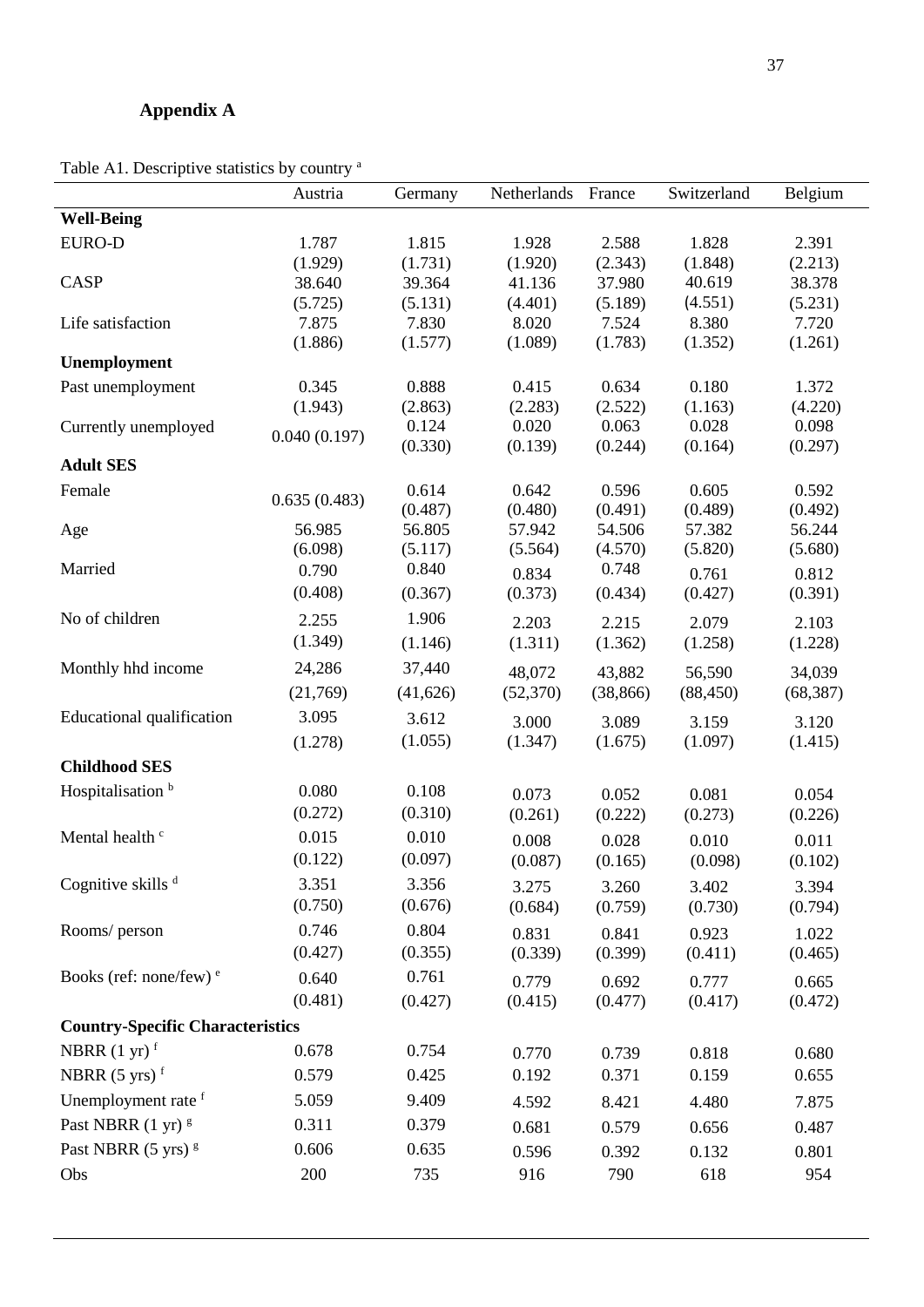Table A1. Descriptive statistics by country (cont). a

|                                          | Sweden           | Denmark          | Spain            | Italy            | Greece           | Ireland          | Czech R          | Poland           |
|------------------------------------------|------------------|------------------|------------------|------------------|------------------|------------------|------------------|------------------|
| <b>Well-Being</b>                        |                  |                  |                  |                  |                  |                  |                  |                  |
| <b>EURO-D</b>                            | 1.582            | 1.701            | 2.510            | 2.480            | 1.409            | 1.793            | 1.440            | 3.143            |
|                                          | (1.605)          | (1.721)          | (2.476)          | (2.302)          | (1.814)          | (1.707)          | (1.774)          | (2.275)          |
| <b>CASP</b>                              | 40.020           | 41.232           | 36.986           | 34.962           | 36.177           | 39.472           | 35.649           | 37.095           |
|                                          | (4.088)          | (3.998)          | (5.877)          | (5.553)          | (5.175)          | (4.688)          | (5.225)          | (5.976)          |
| Life satisfaction                        | 8.461            | 8.641            | 7.428            | 7.581            | 7.270            | 8.307            | 7.397            | 6.927            |
|                                          | (1.271)          | (1.147)          | (1.701)          | (1.566)          | (1.526)          | (1.393)          | (1.759)          | (1.922)          |
| Unemployment                             |                  |                  |                  |                  |                  |                  |                  |                  |
| Past unemployment                        | 0.236            | 0.464            | 0.708            | 1.237            | 0.907            | 0.380            | 0.096<br>(0.786) | 1.617            |
| Currently unemployed                     | (1.361)<br>0.034 | (1.882)<br>0.048 | (3.387)<br>0.072 | (4.612)<br>0.044 | (3.307)<br>0.025 | (2.491)<br>0.027 | 0.062            | (4.427)<br>0.141 |
|                                          | (0.182)          | (0.213)          | (0.259)          | (0.206)          | (0.156)          | (0.163)          | (0.241)          | (0.348)          |
| <b>Adult SES</b>                         |                  |                  |                  |                  |                  |                  |                  |                  |
| Female                                   | 0.555            | 0.534            | 0.635            | 0.625            | 0.499            | 0.632            | 0.515            | 0.542            |
|                                          | (0.497)          | (0.499)          | (0.482)          | (0.482)          | (0.500)          | (0.483)          | (0.500)          | (0.499)          |
| Age                                      | 58.383           | 55.724           | 55.724           | 56.739           | 56.530           | 57.863           | 54.504           | 54.556           |
|                                          | (4.162)          | (4.842)          | (4.842)          | (5.705)          | (5.561)          | (5.773)          | (3.974)          | (4.406)          |
| Married                                  | 0.829            | 0.771            | 0.771            | 0.890            |                  | 0.848            |                  |                  |
|                                          | (0.376)          |                  | (0.420)          | (0.313)          | 0.890<br>(0.313) | (0.360)          | 0.801<br>(0.400) | 0.830<br>(0.376) |
|                                          |                  | (0.420)          |                  |                  |                  |                  |                  |                  |
| No of children                           | 2.399            | 2.216            | 2.216            | 2.024            | 1.858            | 2.900            | 2.060            | 2.403            |
|                                          | (1.227)          | (1.217)          | (1.217)          | (1.104)          | (0.928)          | (1.853)          | (0.197)          | (1.403)          |
| Monthly hhd income                       | 42,070           | 55,666           | 20,247           | 26,106           | 16,906           | 56,555           | 9,154            | 6,701            |
|                                          | (35,53)          | (26,03)          | (29,75)          | (33, 837)        | (27,700)         | (111, 84)        | (9,803)          | (5,067)          |
| Educational                              | 3.365            | 3.906            | 1.968            | 2.370            | 2.747            | 3.590            | 2.737            | 2.778            |
| qualification                            | (1.434)          | (1.290)          | (1.481)          | (1.325)          | (1.569)          | (1.596)          | (1.050)          | (1.191)          |
| <b>Childhood SES</b>                     |                  |                  |                  |                  |                  |                  |                  |                  |
|                                          |                  |                  |                  |                  |                  |                  |                  |                  |
| Hospitalisation <sup>b</sup>             | 0.056            | 0.066            | 0.018            | 0.046            | 0.007            | 0.058            | 0.085            | 0.104            |
|                                          | (0.231)          | (0.248)          | (0.132)          | (0.210)          | (0.085)          | (0.234)          | (0.279)          | (0.305)          |
| Mental health <sup>c</sup>               | 0.013            | 0.015            | 0.007            | 0.004            | 0.001            | 0.009            | 0.004            | 0.011            |
|                                          | (0.115)          | (0.121)          | (0.086)          | (0.067)          | (0.032)          | (0.095)          | (0.061)          | (0.105)          |
| Cognitive skills <sup>d</sup>            | 3.516            | 3.472            | 3.155            | 3.191            | 3.279            | 3.437            | 3.3210           | 3.244            |
|                                          | (0.720)          | (0.803)          | (0.688)          | (0.720)          | (0.761)          | (0.741)          | (0.758)          | (0.679)          |
| Rooms/ person                            | 0.840            | 0.976            | 0.644            | 0.593            | 0.552            | 0.780            | 0.629            | 0.431            |
|                                          | (0.385)          | (0.437)          | (0.350)          | (0.323)          | (0.237)          | (0.463)          | (0.277)          | (0.253)          |
|                                          | 0.902            | 0.869            |                  |                  |                  |                  |                  |                  |
| Books (ref: none/ few) $e$               |                  |                  | 0.433            | 0.347            | 0.434            | 0.684            | 0.923            | 0.533            |
|                                          | (0.297)          | (0.338)          | (0.496)          | (0.476)          | (0.496)          | (0.466)          | (0.267)          | (0.500)          |
| <b>Country-Specific Characteristics</b>  |                  |                  |                  |                  |                  |                  |                  |                  |
| NBRR $(1 \text{ yr})$ <sup>f</sup>       | 0.747            | 0.779            | 0.768            | 0.703            | 0.403            | 0.639            | 0.642            | 0.527            |
| NBRR $(5 \text{ yrs})$ <sup>f</sup>      | 0.217            | 0.240            | 0.175            | 0.180            | 0.177            | 0.590            | 0.239            | 0.211            |
| Unemployment rate f                      | 6.580            | 3.829            | 8.342            | 6.434            | 8.725            | 4.596            | 6.229            | 11.788           |
| Past NBRR $(1 \text{ yr})$ <sup>g</sup>  | 0.702            | 0.727            | 0.670            | 0.152            |                  | 0.340            |                  |                  |
| Past NBRR $(5 \text{ yrs})$ <sup>g</sup> | 0.041            | 0.708            | 0.208            | 0.023            |                  | 0.534            |                  |                  |
| Obs                                      | 674              | 944              | 677              | 675              | 966              | 329              | 532              | 454              |
|                                          |                  |                  |                  |                  |                  |                  |                  |                  |

<sup>a</sup> Country- specific mean values are displayed for each variable. Standard deviations are in parentheses. <sup>b</sup>Hospitalisation for 1 month or longer for any reason up to age 15 (binary),  $c$  Binary indicator for having experienced any psychiatric, emotional or nervous condition during childhood <sup>d</sup> Self-rated skills in maths and language compared to class-mates at age 10  $^{\circ}$  0= 0-10 books, 1>10 books f Country-specific characteristics are averaged over 2006 and 2007. NBRR stands for net benefit replacement rate  $\frac{g}{g}$ Average net benefit replacement rate for the period between 1960-2000 weighted with annual unemployment rate.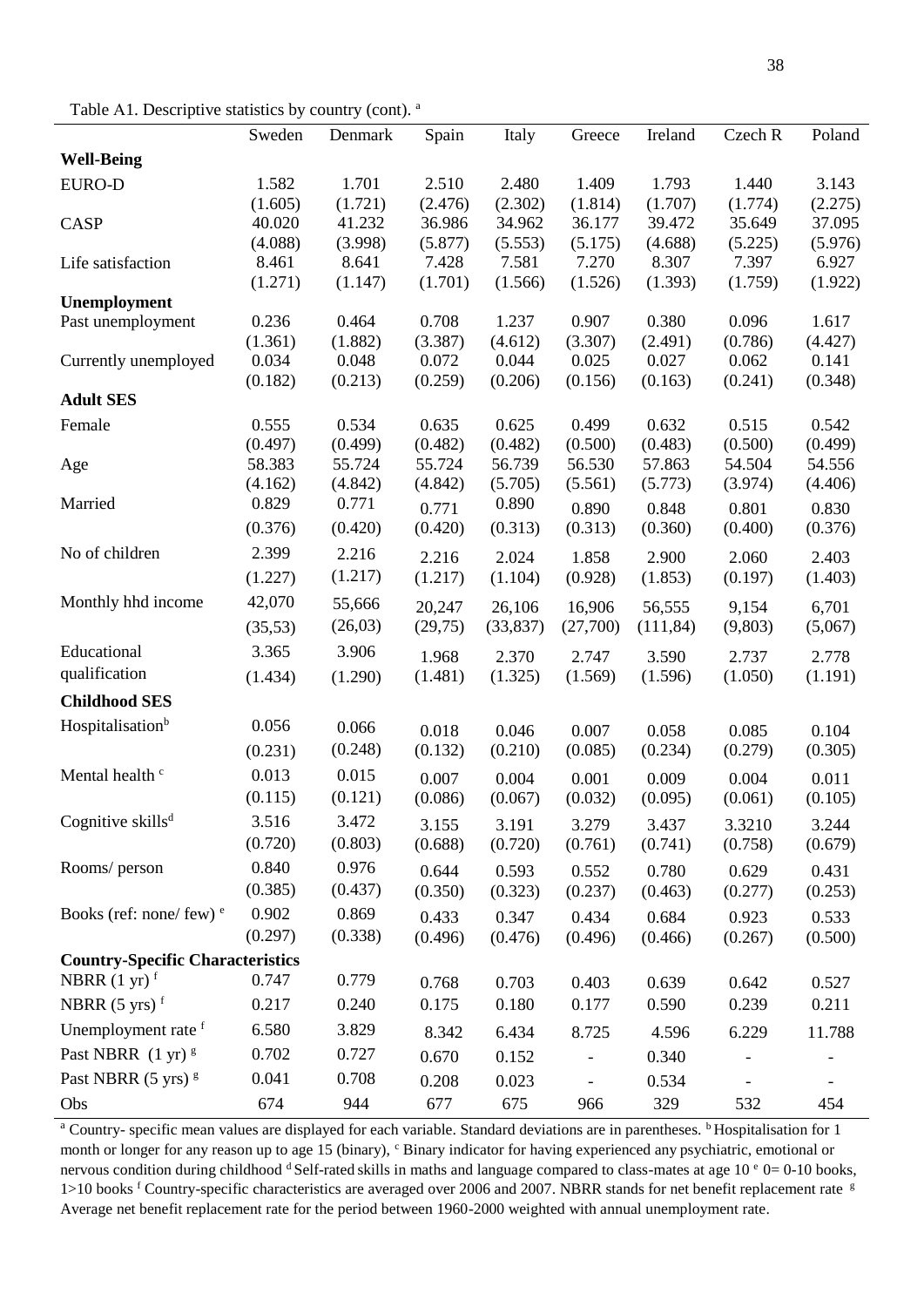## **Appendix B**

|                                         | $\overline{(1)^{a,b}}$ | $\sqrt{(2)^{a,b}}$ | $(3)^{\overline{a,b}}$ | $(4)^{\overline{a,b}}$ | $(5)^{a, b}$ | $(6)^{a, b}$     |
|-----------------------------------------|------------------------|--------------------|------------------------|------------------------|--------------|------------------|
| Variables                               |                        |                    | <b>CASP</b>            |                        |              |                  |
| Past unemployment                       | $-0.031***$            | $-0.022***$        | $-0.017**$             | $-0.016**$             | $-0.015**$   | $-0.015**$       |
|                                         | (0.007)                | (0.006)            | (0.005)                | (0.005)                | (0.005)      | (0.005)          |
| Being currently unemployed <sup>c</sup> |                        | $-0.484***$        | $0.446***$             | $-0.439***$            | $-0.440***$  | $-0.439***$      |
|                                         |                        | (0.047)            | (0.047)                | (0.047)                | (0.047)      | (0.047)          |
| Past unemployment * being               |                        | $-0.003$           | $-0.005$               | $-0.005$               | $-0.005$     | $-0.007$         |
| currently unemployed                    |                        | (0.008)            | (0.008)                | (0.008)                | (0.008)      | (0.008)          |
| Unemployment rate                       |                        |                    |                        |                        | $-0.071$     | $-0.082$         |
|                                         |                        |                    |                        |                        | (0.067)      | (0.063)          |
| Benefit replacement rate $(1st yr)$     |                        |                    |                        |                        | 0.100        | 0.152            |
|                                         |                        |                    |                        |                        | (0.072)      | (0.083)          |
| Benefit replacement rate (5 yrs)        |                        |                    |                        |                        | 0.090        | 0.038            |
|                                         |                        |                    |                        |                        | (0.057)      | (0.067)          |
| Interactions with past unemployment     |                        |                    |                        |                        |              |                  |
| x Benefit replacement rate $(1st$ year) |                        |                    |                        |                        |              | $-0.006$         |
|                                         |                        |                    |                        |                        |              | (0.004)          |
| $x$ Benefit replacement rate (5 years)  |                        |                    |                        |                        |              | 0.007<br>(0.004) |
| Adult SES <sup>d</sup>                  |                        |                    | Yes                    | Yes                    | Yes          | Yes              |
| Childhood SES & health <sup>e</sup>     |                        |                    |                        | Yes                    | Yes          | Yes              |
| Country-specific characteristics f      |                        |                    |                        |                        | Yes          | Yes              |
| Random part <sup>g</sup>                |                        |                    |                        |                        |              |                  |
| Random slope (SD) <sup>h</sup>          | $0.018***$             | $0.015***$         | $0.012***$             | $0.012***$             | $0.011***$   | $0.008***$       |
|                                         | (0.006)                | (0.006)            | (0.005)                | (0.005)                | (0.005)      | (0.003)          |
| Random intercept $(SD)^{i}$             | $0.360***$             | $0.357***$         | $0.329***$             | $0.322***$             | $0.265***$   | $0.256***$       |
|                                         | (0.069)                | (0.068)            | (0.063)                | (0.062)                | (0.056)      | (0.050)          |
| Individual level (SD)                   | $0.922***$             | $0.916***$         | $0.903***$             | 0.899***               | 0.899***     | 0.899***         |
|                                         | (0.007)                | (0.007)            | (0.007)                | (0.007)                | (0.007)      | (0.007)          |
| Observations                            | 9,464                  | 9,464              | 9,464                  | 9,464                  | 9,464        | 9,464            |
| Number of groups (countries)            | 14                     | 14                 | 14                     | 14                     | 14           | 14               |

Table B1. Past unemployment & CASP (interactions between contemporary and past unemployment)

<sup>a</sup> Robust standard errors in parentheses- significance levels are denoted as: \*p<0.05; \*\* p<0.01; \*\*\* p<0.001<sup>b</sup> Standardised coefficients are reported <sup>c</sup> The "current unemployment" variable is an indicator which takes the value 1 if the participant was unemployed in the 2nd SHARE wave (vs. employed, in education, homemaker, permanently sick etc.)  $\rm^d$ Controls for age, gender, marital status, number of children, highest educational qualification and monthly household income are included <sup>e</sup> Indicators for numbers of books in the household; number of rooms per person; relative performance at mathematics and language at 10; Hospitalisation for one month or longer; and, suffering from psychiatric, emotional or nervous problems before age 15 <sup>f</sup> Country-specific characteristics are averaged over 2006 and 2007 and include net benefit replacement rates during initial period of unemployment, net benefit replacement rates after 5 years of unemployment and national unemployment rates  $\mathcal{L}$  In the random part of the table, the standard deviation of the random effects and their standard errors are presented. All variances and covariances are estimated distinctly using the unstructured covariance matrix for the random effects. <sup>h</sup> The term "random slope" represents country dependent deviations from the average effect of past unemployment (slope) <sup>i</sup> the term "random intercept" represents countrydependent deviations of the pooled-sample mean CASP level (intercept).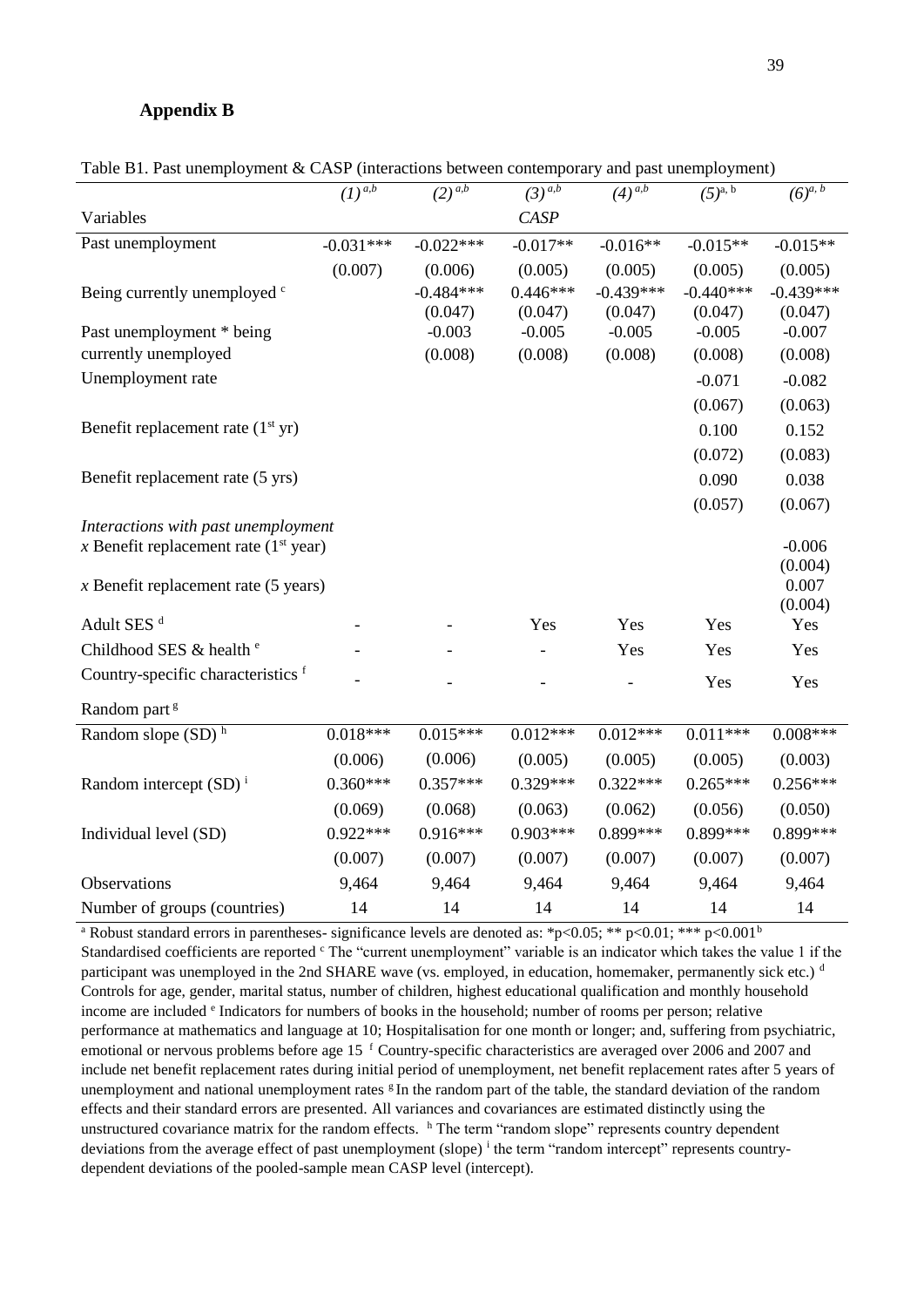|                                         | $\left(1\right)^{a,\overline{b}}$ | $(2)^{a,b}$ | $(3)^{\overline{a,b}}$   | $(4)^{a,b}$ | $(5)^{a, b}$ | $(6)^{a, b}$     |
|-----------------------------------------|-----------------------------------|-------------|--------------------------|-------------|--------------|------------------|
| Variables                               |                                   |             | Life Satisfaction        |             |              |                  |
| Past unemployment                       | $-0.030***$                       | $-0.019*$   | $-0.013*$                | $-0.013*$   | $-0.012$     | $-0.012*$        |
|                                         | (0.007)                           | (0.007)     | (0.006)                  | (0.006)     | (0.006)      | (0.006)          |
| Being currently unemployed <sup>c</sup> |                                   | $-0.535***$ | $-0.490***$              | $-0.484***$ | $-0.483***$  | $-0.483***$      |
|                                         |                                   | (0.049)     | (0.048)                  | (0.048)     | (0.048)      | (0.048)          |
| Past unemployment * being               |                                   | $-0.007$    | $-0.008$                 | $-0.008$    | $-0.008$     | $-0.009$         |
| currently unemployed                    |                                   | (0.008)     | (0.008)                  | (0.008)     | (0.008)      | (0.008)          |
| Unemployment rate                       |                                   |             |                          |             | $-0.155***$  | $-0.148**$       |
|                                         |                                   |             |                          |             | (0.042)      | (0.042)          |
| Benefit replacement rate $(1st yr)$     |                                   |             |                          |             | $0.109*$     | $0.109*$         |
|                                         |                                   |             |                          |             | (0.046)      | (0.047)          |
| Benefit replacement rate (5 yrs)        |                                   |             |                          |             | 0.016        | 0.022            |
|                                         |                                   |             |                          |             | (0.036)      | (0.037)          |
| Interactions with past unemployment     |                                   |             |                          |             |              |                  |
| x Benefit replacement rate $(1st year)$ |                                   |             |                          |             |              | $-0.003$         |
|                                         |                                   |             |                          |             |              | (0.005)<br>0.005 |
| $x$ Benefit replacement rate (5 years)  |                                   |             |                          |             |              | (0.005)          |
| Adult SES <sup>d</sup>                  |                                   |             | Yes                      | Yes         | Yes          | Yes              |
| Childhood SES & health <sup>e</sup>     |                                   |             | $\overline{\phantom{0}}$ | Yes         | Yes          | Yes              |
| Country-specific characteristics f      |                                   |             |                          |             | Yes          | Yes              |
| Random part <sup>g</sup>                |                                   |             |                          |             |              |                  |
| Random slope (SD) <sup>h</sup>          | $0.020***$                        | $0.016***$  | $0.014***$               | $0.014***$  | $0.015***$   | $0.012***$       |
|                                         | (0.007)                           | (0.006)     | (0.006)                  | (0.005)     | (0.007)      | (0.007)          |
| Random intercept $(SD)^{i}$             | $0.301***$                        | $0.294***$  | $0.271***$               | $0.259***$  | $0.136***$   | $0.135***$       |
|                                         | (0.058)                           | (0.056)     | (0.052)                  | (0.051)     | (0.028)      | (0.028)          |
| Individual level (SD)                   | $0.948***$                        | $0.940***$  | $0.922***$               | $0.919***$  | $0.919***$   | $0.919***$       |
|                                         | (0.007)                           | (0.007)     | (0.007)                  | (0.007)     | (0.007)      | (0.007)          |
| Observations                            | 9,464                             | 9,464       | 9,464                    | 9,464       | 9,464        | 9,464            |
| Number of groups (countries)            | 14                                | 14          | 14                       | 14          | 14           | 14               |

Table B2. Past unemployment & life satisfaction (interactions between contemporary and past unemployment)

<sup>a</sup> Robust standard errors in parentheses- significance levels are denoted as: \*p<0.05; \*\* p<0.01; \*\*\* p<0.001<sup>b</sup> Standardised coefficients are reported <sup>c</sup> The "current unemployment" variable is an indicator which takes the value 1 if the participant was unemployed in the 2nd SHARE wave (vs. employed, in education, homemaker, permanently sick etc.) <sup>d</sup> Controls for age, gender, marital status, number of children, highest educational qualification and monthly household income are included <sup>e</sup> Indicators for numbers of books in the household; number of rooms per person; relative performance at mathematics and language at 10; Hospitalisation for one month or longer; and, suffering from psychiatric, emotional or nervous problems before age 15<sup>f</sup> Country-specific characteristics are averaged over 2006 and 2007 and include net benefit replacement rates during initial period of unemployment, net benefit replacement rates after 5 years of unemployment and national unemployment rates <sup>g</sup>In the random part of the table, the standard deviation of the random effects and their standard errors are presented. All variances and covariances are estimated distinctly using the unstructured covariance matrix for the random effects <sup>h</sup> Τhe term "random slope" represents country dependent deviations from the average effect of past unemployment (slope) <sup>i</sup> The term "random intercept" represents country-dependent deviations of the pooled-sample mean life satisfaction level (intercept).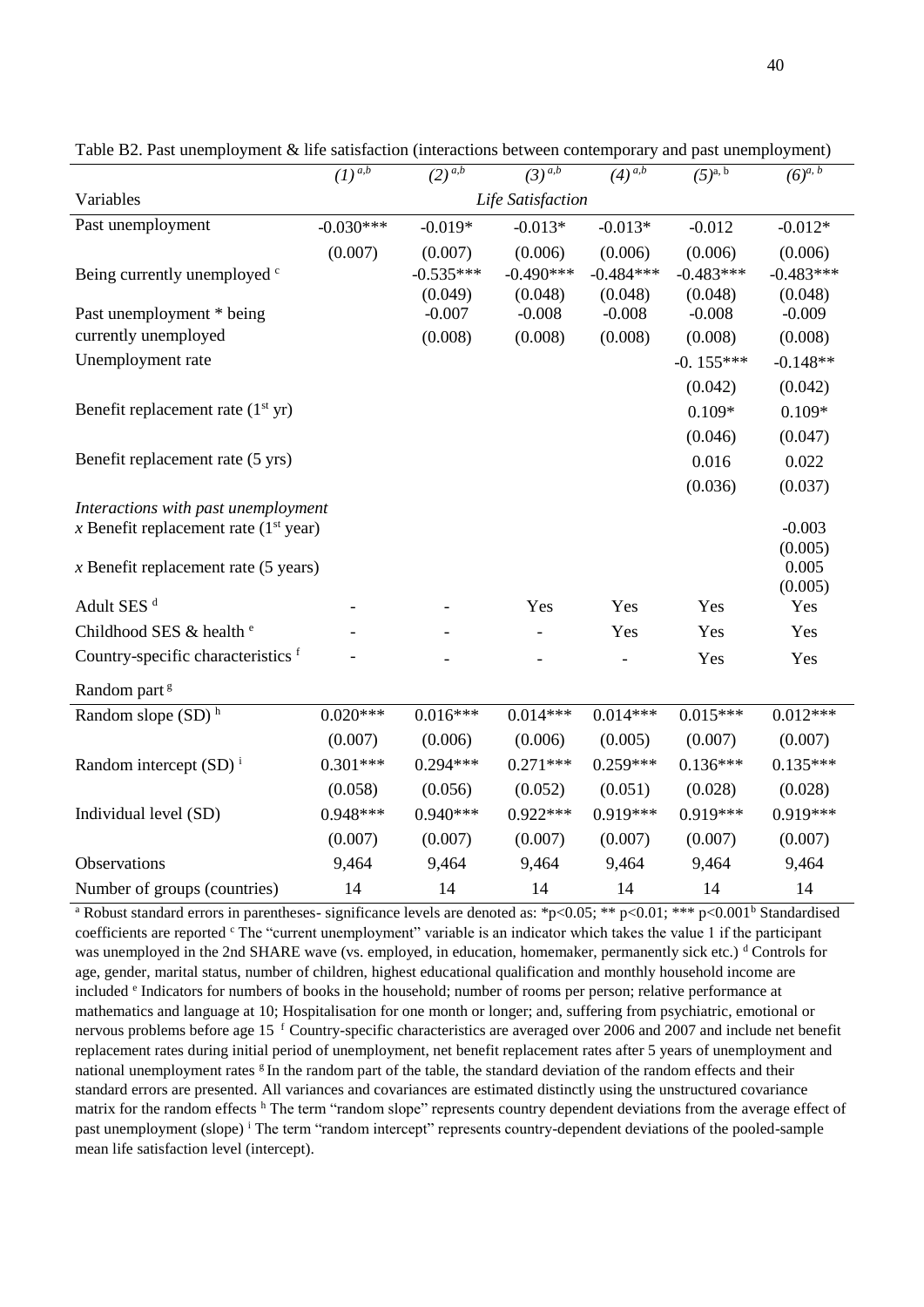|                                       | $(1)^{a,b}$ | $(2)^{a,b}$ | $(3)^{a,b}$ | $(4)^{a,b}$ | $(5)^{a, b}$ | $(6)^{a, b}$        |
|---------------------------------------|-------------|-------------|-------------|-------------|--------------|---------------------|
| Variables                             |             |             | EURO-D      |             |              |                     |
| Past unemployment                     | $0.023**$   | $0.019**$   | 0.008       | 0.008       | 0.007        | 0.007               |
|                                       | (0.007)     | (0.007)     | (0.006)     | (0.006)     | (0.006)      | (0.006)             |
| Being currently unemployed c          |             | $0.326***$  | $0.330***$  | $0.322***$  | $0.322***$   | $0.321***$          |
|                                       |             | (0.050)     | (0.049)     | (0.048)     | (0.048)      | (0.048)             |
| Past unemployment * being             |             | $-0.009$    | $-0.002$    | $-0.002$    | $-0.001$     | $-0.001$            |
| currently unemployed                  |             | (0.009)     | (0.008)     | (0.008)     | (0.008)      | (0.008)             |
| Unemployment rate                     |             |             |             |             | $0.150***$   | $0.148***$          |
|                                       |             |             |             |             | (0.041)      | (0.041)             |
| Benefit replacement rate $(1st yr)$   |             |             |             |             | 0.059        | 0.075               |
|                                       |             |             |             |             | (0.044)      | (0.048)             |
| Benefit replacement rate (5 yrs)      |             |             |             |             | 0.021        | 0.009               |
|                                       |             |             |             |             | (0.035)      | (0.039)             |
| Interactions with past unemployment   |             |             |             |             |              |                     |
| x Benefit replacement rate $(1st yr)$ |             |             |             |             |              | 0.005               |
|                                       |             |             |             |             |              | (0.005)             |
| $x$ Benefit replacement rate (5 yrs)  |             |             |             |             |              | $-0.004$<br>(0.005) |
| Adult SES <sup>d</sup>                |             |             | Yes         | Yes         | Yes          | Yes                 |
| Childhood SES & health <sup>e</sup>   |             |             |             | Yes         | Yes          | Yes                 |
| Country-specific characteristics f    |             |             |             |             | Yes          | Yes                 |
| Random part <sup>g</sup>              |             |             |             |             |              |                     |
| Random slope $(SD)$ <sup>h</sup>      | $0.020***$  | $0.018***$  | $0.014***$  | $0.014***$  | $0.014***$   | $0.012***$          |
|                                       | (0.007)     | (0.007)     | (0.005)     | (0.005)     | (0.005)      | (0.005)             |
| Random intercept $(SD)^{i}$           | $0.224***$  | $0.220***$  | $0.206***$  | $0.193***$  | $0.144***$   | $0.143***$          |
|                                       | (0.044)     | (0.043)     | (0.041)     | (0.038)     | (0.030)      | (0.029)             |
| Individual level (SD)                 | $0.972***$  | $0.969***$  | $0.937***$  | $0.932***$  | $0.932***$   | $0.932***$          |
|                                       | (0.007)     | (0.007)     | (0.007)     | (0.007)     | (0.007)      | (0.007)             |
| Observations                          | 9,464       | 9,464       | 9,464       | 9,464       | 9,464        | 9,464               |
| Number of groups (countries)          | 14          | 14          | 14          | 14          | 14           | 14                  |

Table B3. Past unemployment & EUROD (interactions between contemporary and past unemployment)

<sup>a</sup> Robust standard errors in parentheses- significance levels are denoted as: \*p<0.05; \*\* p<0.01; \*\*\* p<0.001<sup>b</sup> Standardised coefficients are reported <sup>c</sup> The "current unemployment" variable is an indicator which takes the value 1 if the participant was unemployed in the 2nd SHARE wave (vs. employed, in education, homemaker, permanently sick etc.)  $d$  Controls for age, gender, marital status, number of children, highest educational qualification and monthly household income are included <sup>e</sup> Indicators for numbers of books in the household; number of rooms per person; relative performance at mathematics and language at 10; Hospitalisation for one month or longer; and, suffering from psychiatric, emotional or nervous problems before age  $15<sup>f</sup>$  Country-specific characteristics are averaged over 2006 and 2007 and include net benefit replacement rates during initial period of unemployment, net benefit replacement rates after 5 years of unemployment and national unemployment rates  $\frac{1}{2}$  In the random part of the table, the standard deviation of the random effects and their standard errors are presented. All variances and covariances are estimated distinctly using the unstructured covariance matrix for the random effects <sup>h</sup> The term "random slope" represents country dependent deviations from the average effect of past unemployment (slope) <sup>i</sup> Τhe term "random intercept" represents country-dependent deviations of the pooled-sample mean EUROD level (intercept).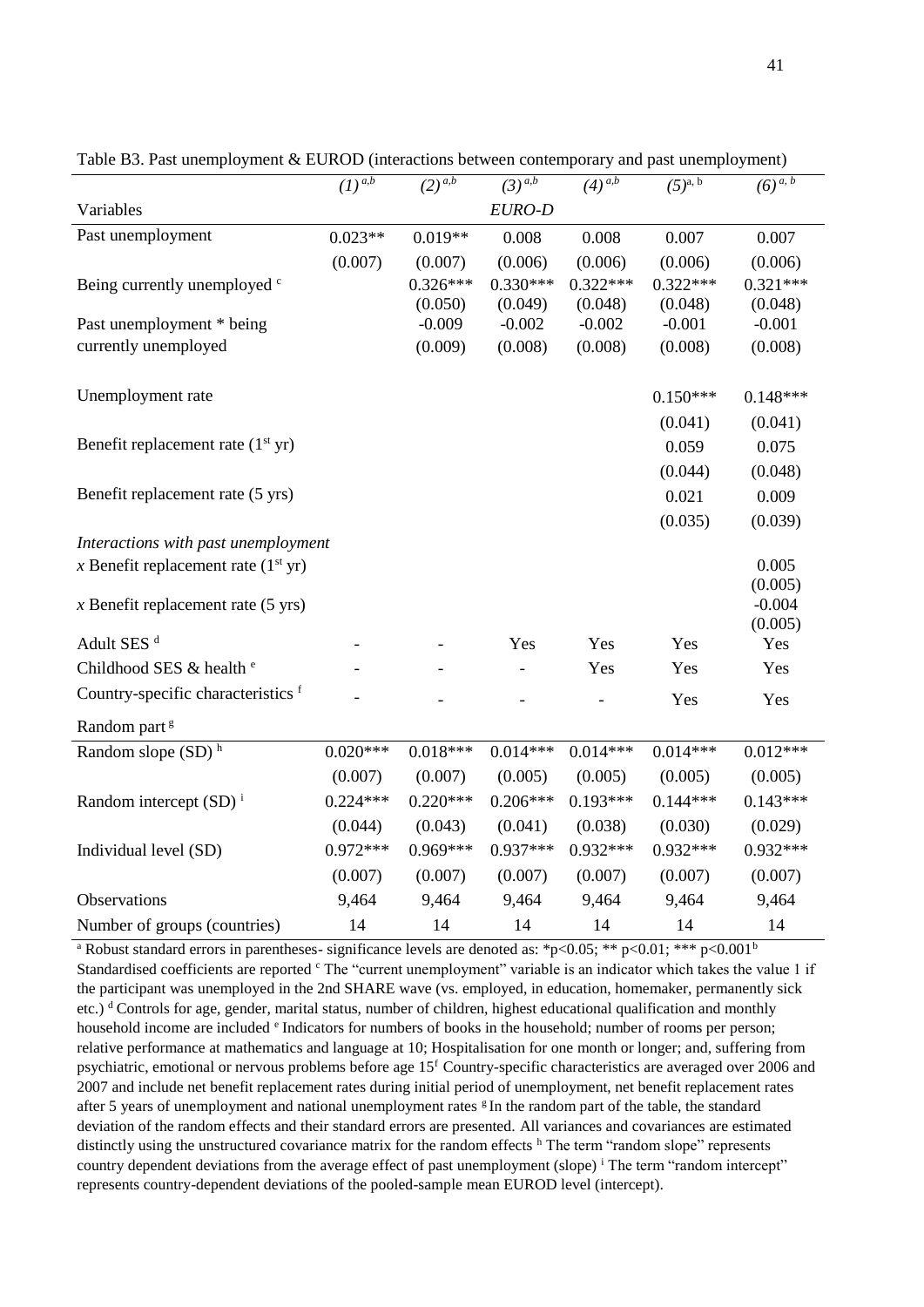|                                         | $\overline{(1)}^{\overline{a,b}}$ | $(2)^{\overline{a,b}}$ | $(3)^{a,b}$ | $(4)^{\overline{a,b}}$ | $(5)^{a, b}$ | $(6)^{\overline{a}, b}$ |
|-----------------------------------------|-----------------------------------|------------------------|-------------|------------------------|--------------|-------------------------|
| Variables                               |                                   |                        | CASP        |                        |              |                         |
| Past unemployment                       | $-0.031***$                       | $-0.022***$            | $-0.024**$  | $-0.022**$             | $-0.021**$   | $-0.023**$              |
|                                         | (0.007)                           | (0.006)                | (0.008)     | (0.008)                | (0.007)      | (0.007)                 |
| Being currently unemployed c            |                                   | $-0.484***$            | $0.453***$  | $-0.447***$            | $-0.449***$  | $-0.452***$             |
|                                         |                                   | (0.047)                | (0.042)     | (0.042)                | (0.042)      | (0.042)                 |
| Female                                  |                                   |                        | $-0.076***$ | $-0.080***$            | $-0.080***$  | $-0.080***$             |
|                                         |                                   |                        | (0.020)     | (0.020)                | (0.020)      | (0.020)                 |
| Past unemployment * female              |                                   |                        | 0.008       | 0.007                  | 0.007        | 0.007                   |
|                                         |                                   |                        | (0.007)     | (0.007)                | (0.007)      | (0.007)                 |
| Unemployment rate                       |                                   |                        |             |                        | $-0.075$     | $-0.087$                |
|                                         |                                   |                        |             |                        | (0.067)      | (0.063)                 |
| Benefit replacement rate $(1st yr)$     |                                   |                        |             |                        | 0.095        | 0.150                   |
|                                         |                                   |                        |             |                        | (0.072)      | (0.083)                 |
| Benefit replacement rate (5 yrs)        |                                   |                        |             |                        | 0.086        | 0.037                   |
|                                         |                                   |                        |             |                        | (0.057)      | (0.067)                 |
| Interactions with past unemployment     |                                   |                        |             |                        |              |                         |
| x Benefit replacement rate $(1st$ year) |                                   |                        |             |                        |              | $-0.007$                |
|                                         |                                   |                        |             |                        |              | (0.004)<br>0.006        |
| $x$ Benefit replacement rate (5 years)  |                                   |                        |             |                        |              | (0.003)                 |
| Adult SES <sup>d</sup>                  |                                   |                        | Yes         | Yes                    | Yes          | Yes                     |
| Childhood SES & health <sup>e</sup>     |                                   |                        |             | Yes                    | Yes          | Yes                     |
| Country-specific characteristics f      |                                   |                        |             |                        |              |                         |
|                                         |                                   |                        |             |                        | Yes          | Yes                     |
| Random part <sup>g</sup>                |                                   |                        |             |                        |              |                         |
| andom slope $(SD)$ <sup>h</sup>         | $0.018***$                        | $0.015***$             | $0.012***$  | $0.012***$             | $0.011***$   | $0.008***$              |
|                                         | (0.006)                           | (0.006)                | (0.005)     | (0.005)                | (0.005)      | (0.003)                 |
| Random intercept $(SD)^{i}$             | $0.360***$                        | $0.357***$             | $0.327***$  | $0.320***$             | $0.265***$   | $0.256***$              |
|                                         | (0.069)                           | (0.068)                | (0.063)     | (0.061)                | (0.056)      | (0.050)                 |
| Individual level (SD)                   | $0.922***$                        | $0.916***$             | $0.900***$  | 0.899***               | $0.899***$   | 0.899***                |
|                                         | (0.007)                           | (0.007)                | (0.007)     | (0.007)                | (0.007)      | (0.007)                 |
| Observations                            | 9,464                             | 9,464                  | 9,464       | 9,464                  | 9,464        | 9,464                   |
| Number of groups (countries)            | 14                                | 14                     | 14          | 14                     | 14           | 14                      |

Table B4. Past unemployment & CASP (interactions between past unemployment and gender)

<sup>a</sup> Robust standard errors in parentheses- significance levels are denoted as: \*p<0.05; \*\* p<0.01; \*\*\* p<0.001<sup>b</sup> Standardised coefficients are reported  $\text{c}$  The "current unemployment" variable is an indicator which takes the value 1 if the participant was unemployed in the 2nd SHARE wave (vs. employed, in education, homemaker, permanently sick etc.)  $\frac{d}{dx}$ Controls for age, gender, marital status, number of children, highest educational qualification and monthly household income are included <sup>e</sup> Indicators for numbers of books in the household; number of rooms per person; relative performance at mathematics and language at 10; Hospitalisation for one month or longer; and, suffering from psychiatric, emotional or nervous problems before age 15<sup>f</sup> Country-specific characteristics are averaged over 2006 and 2007 and include net benefit replacement rates during initial period of unemployment, net benefit replacement rates after 5 years of unemployment and national unemployment rates  $\epsilon$  In the random part of the table, the standard deviation of the random effects and their standard errors are presented. All variances and covariances are estimated distinctly using the unstructured covariance matrix for the random effects. <sup>h</sup> The term "random slope" represents country dependent deviations from the average effect of past unemployment (slope) <sup>i</sup> the term "random intercept" represents countrydependent deviations of the pooled-sample mean CASP level (intercept).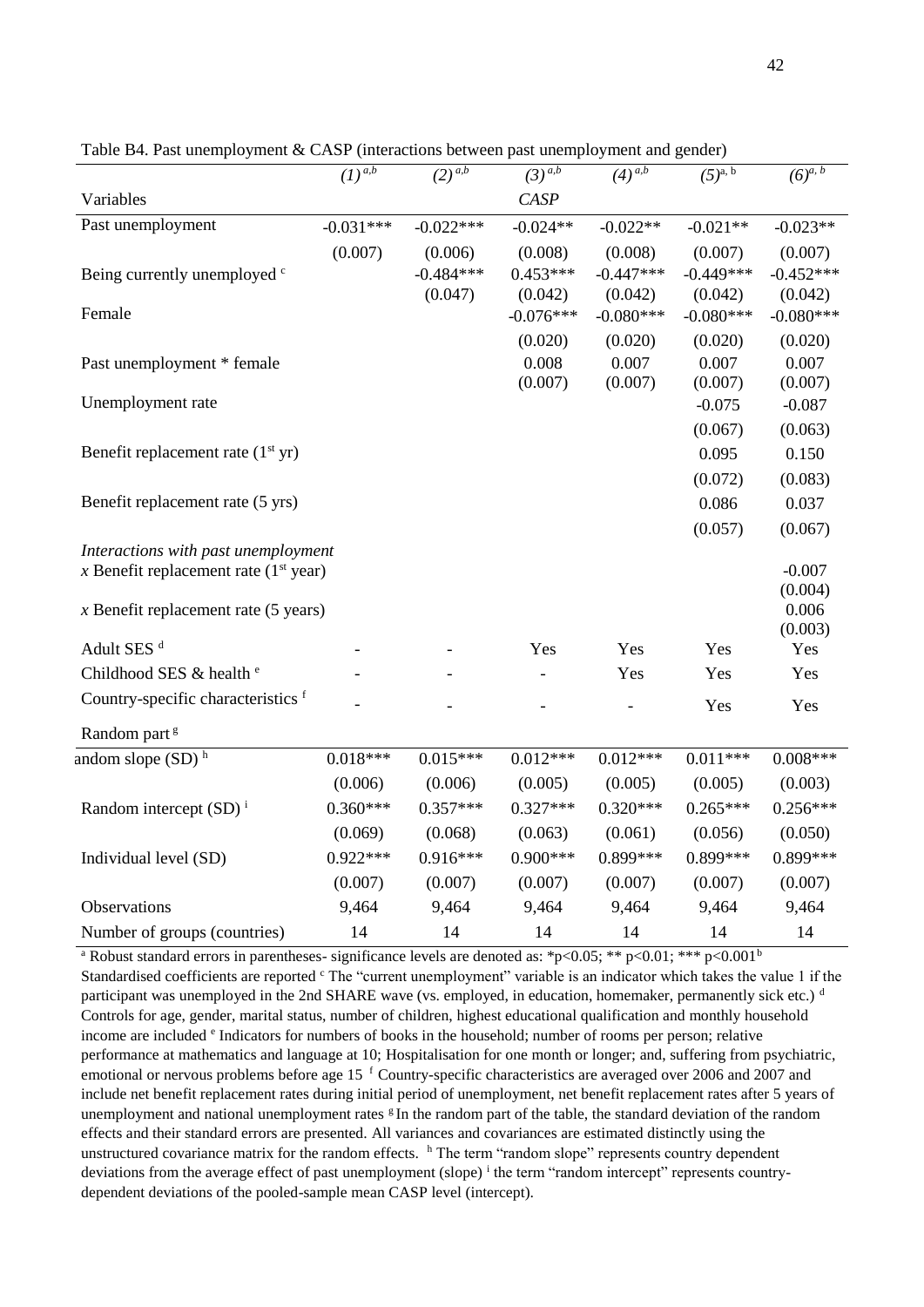|                                         | $\overline{(1)}^{a,b}$ | $(2)^{\overline{a,b}}$ | $(3)^{\overline{a,b}}$ | $(4)^{\overline{a,b}}$ | $(5)^{a, b}$ | $(6)^{\overline{a,b}}$ |  |  |
|-----------------------------------------|------------------------|------------------------|------------------------|------------------------|--------------|------------------------|--|--|
| Variables                               | Life Satisfaction      |                        |                        |                        |              |                        |  |  |
| Past unemployment                       | $-0.030***$            | $-0.019*$              | $-0.017*$              | $-0.016$               | $-0.015$     | $-0.015$               |  |  |
|                                         | (0.007)                | (0.007)                | (0.008)                | (0.008)                | (0.008)      | (0.008)                |  |  |
| Being currently unemployed c            |                        | $-0.535***$            | $-0.508***$            | $-0.504***$            | $-0.503***$  | $-0.503***$            |  |  |
|                                         |                        | (0.049)                | (0.043)                | (0.043)                | (0.043)      | (0.043)                |  |  |
| Female                                  |                        |                        | $-0.076***$            | $-0.079***$            | $-0.080***$  | $-0.080***$            |  |  |
|                                         |                        |                        | (0.020)                | (0.020)                | (0.020)      | (0.020)                |  |  |
| Past unemployment * female              |                        |                        | 0.003                  | 0.002                  | 0.002        | 0.002                  |  |  |
|                                         |                        |                        | (0.008)                | (0.008)                | (0.008)      | (0.008)                |  |  |
| Unemployment rate                       |                        |                        |                        |                        | $-0.155***$  | $-0.148**$             |  |  |
|                                         |                        |                        |                        |                        | (0.042)      | (0.042)                |  |  |
| Benefit replacement rate $(1st yr)$     |                        |                        |                        |                        | $0.109*$     | $0.109*$               |  |  |
|                                         |                        |                        |                        |                        | (0.046)      | (0.047)                |  |  |
| Benefit replacement rate (5 yrs)        |                        |                        |                        |                        | 0.016        | 0.022                  |  |  |
|                                         |                        |                        |                        |                        | (0.036)      | (0.037)                |  |  |
| Interactions with past unemployment     |                        |                        |                        |                        |              |                        |  |  |
| x Benefit replacement rate $(1st year)$ |                        |                        |                        |                        |              | $-0.003$               |  |  |
| $x$ Benefit replacement rate (5 years)  |                        |                        |                        |                        |              | (0.005)<br>0.005       |  |  |
|                                         |                        |                        |                        |                        |              | (0.005)                |  |  |
| Adult SES <sup>d</sup>                  |                        |                        | Yes                    | Yes                    | Yes          | Yes                    |  |  |
| Childhood SES & health <sup>e</sup>     |                        |                        |                        | Yes                    | Yes          | Yes                    |  |  |
| Country-specific characteristics f      |                        |                        |                        |                        | Yes          | Yes                    |  |  |
| Random part <sup>g</sup>                |                        |                        |                        |                        |              |                        |  |  |
| Random slope $(SD)$ <sup>h</sup>        | $0.020***$             | $0.016***$             | $0.014***$             | $0.014***$             | $0.015***$   | $0.012***$             |  |  |
|                                         | (0.007)                | (0.006)                | (0.006)                | (0.005)                | (0.007)      | (0.007)                |  |  |
| Random intercept $(SD)^{i}$             | $0.301***$             | $0.294***$             | $0.260***$             | $0.259***$             | $0.136***$   | $0.135***$             |  |  |
|                                         | (0.058)                | (0.056)                | (0.052)                | (0.050)                | (0.030)      | (0.028)                |  |  |
| Individual level (SD)                   | 0.948***               | $0.940***$             | $0.922***$             | $0.919***$             | $0.919***$   | $0.919***$             |  |  |
|                                         | (0.007)                | (0.007)                | (0.007)                | (0.007)                | (0.007)      | (0.007)                |  |  |
| Observations                            | 9,464                  | 9,464                  | 9,464                  | 9,464                  | 9,464        | 9,464                  |  |  |
|                                         |                        |                        |                        |                        |              |                        |  |  |
| Number of groups (countries)            | 14                     | 14                     | 14                     | 14                     | 14           | 14                     |  |  |

Table B5. Past unemployment & life satisfaction (interactions between past unemployment and gender)

<sup>a</sup> Robust standard errors in parentheses- significance levels are denoted as: \*p<0.05; \*\* p<0.01; \*\*\* p<0.001<sup>b</sup> Standardised coefficients are reported <sup>c</sup> The "current unemployment" variable is an indicator which takes the value 1 if the participant was unemployed in the 2nd SHARE wave (vs. employed, in education, homemaker, permanently sick etc.) <sup>d</sup> Controls for age, gender, marital status, number of children, highest educational qualification and monthly household income are included <sup>e</sup> Indicators for numbers of books in the household; number of rooms per person; relative performance at mathematics and language at 10; Hospitalisation for one month or longer; and, suffering from psychiatric, emotional or nervous problems before age 15<sup>f</sup> Country-specific characteristics are averaged over 2006 and 2007 and include net benefit replacement rates during initial period of unemployment, net benefit replacement rates after 5 years of unemployment and national unemployment rates  $g$  In the random part of the table, the standard deviation of the random effects and their standard errors are presented. All variances and covariances are estimated distinctly using the unstructured covariance matrix for the random effects <sup>h</sup> Τhe term "random slope" represents country dependent deviations from the average effect of past unemployment (slope) <sup>i</sup> The term "random intercept" represents country-dependent deviations of the pooled-sample mean life satisfaction level (intercept).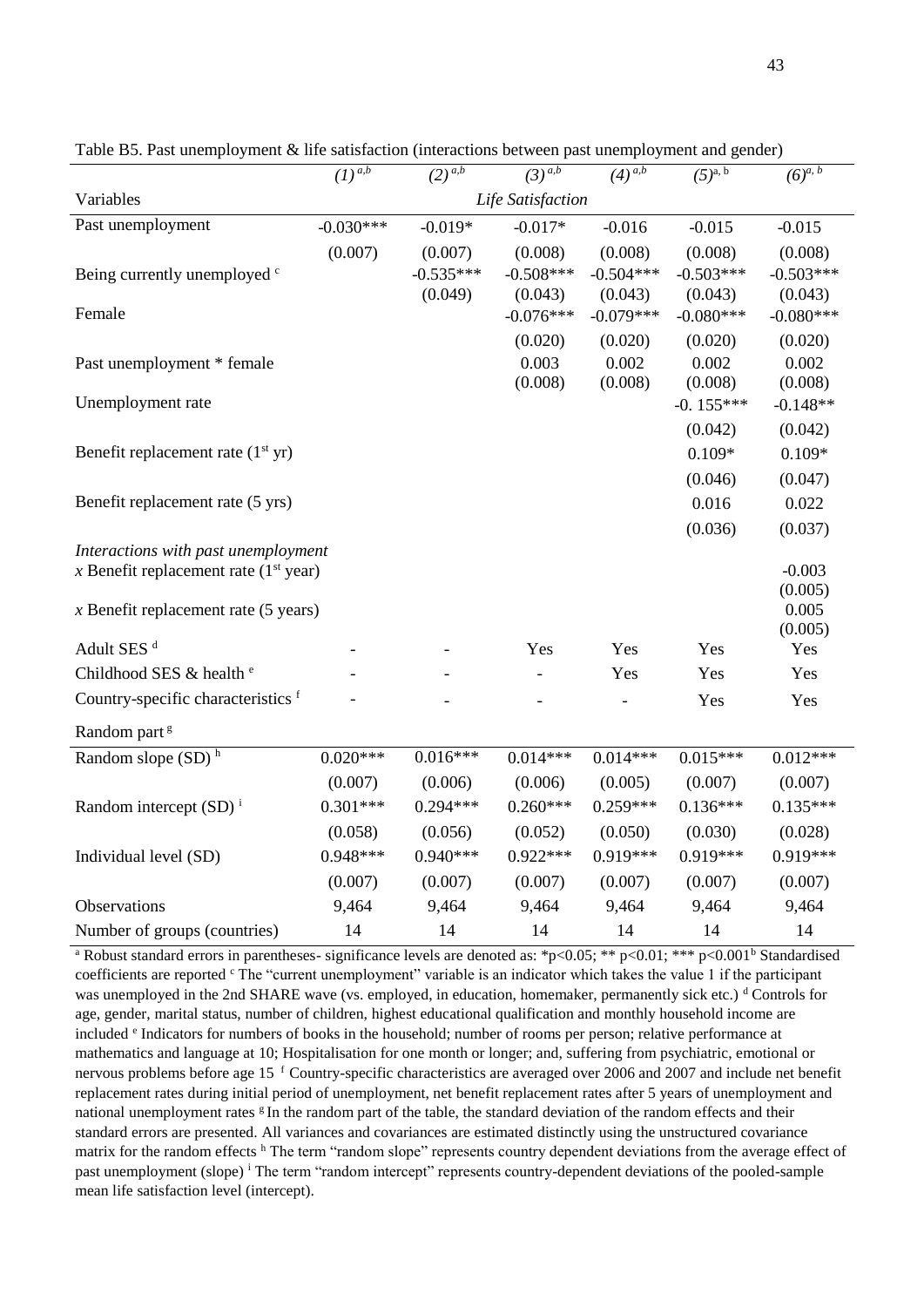|                                       | $\left(1\right)^{a,b}$ | $(2)^{a,b}$ | $\left(3\right)^{a,b}$ | $(4)^{\overline{a,b}}$ | $(5)^{\overline{a}, b}$ | $(6)^{\overline{a}, b}$ |
|---------------------------------------|------------------------|-------------|------------------------|------------------------|-------------------------|-------------------------|
| Variables                             |                        |             | EURO-D                 |                        |                         |                         |
| Past unemployment                     | $0.023**$              | $0.019**$   | 0.006                  | 0.005                  | 0.005                   | 0.006                   |
|                                       | (0.007)                | (0.007)     | (0.008)                | (0.008)                | (0.008)                 | (0.008)                 |
| Being currently unemployed c          |                        | $0.326***$  | $0.319***$             | $0.320***$             | $0.320***$              | $0.320***$              |
|                                       |                        | (0.050)     | (0.044)                | (0.044)                | (0.044)                 | (0.048)                 |
| Female                                |                        |             | $0.428***$             | $0.429***$             | $0.429***$              | $0.429***$              |
|                                       |                        |             | (0.020)                | (0.020)                | (0.020)                 | (0.020)                 |
| Past unemployment * female            |                        |             | 0.002                  | 0.002                  | 0.001                   | 0.001                   |
|                                       |                        |             | (0.007)                | (0.008)                | (0.007)                 | (0.008)                 |
| Unemployment rate                     |                        |             |                        |                        | $0.150***$              | $0.148***$              |
|                                       |                        |             |                        |                        | (0.041)                 | (0.041)                 |
| Benefit replacement rate $(1st yr)$   |                        |             |                        |                        | 0.059                   | 0.075                   |
|                                       |                        |             |                        |                        | (0.044)                 | (0.048)                 |
| Benefit replacement rate (5 yrs)      |                        |             |                        |                        | 0.021                   | 0.009                   |
|                                       |                        |             |                        |                        | (0.035)                 | (0.039)                 |
| Interactions with past unemployment   |                        |             |                        |                        |                         |                         |
| x Benefit replacement rate $(1st yr)$ |                        |             |                        |                        |                         | 0.005                   |
|                                       |                        |             |                        |                        |                         | (0.005)                 |
| $x$ Benefit replacement rate (5 yrs)  |                        |             |                        |                        |                         | $-0.004$<br>(0.005)     |
| Adult SES <sup>d</sup>                |                        |             | Yes                    | Yes                    | Yes                     | Yes                     |
| Childhood SES & health <sup>e</sup>   |                        |             |                        | Yes                    | Yes                     | Yes                     |
| Country-specific characteristics f    |                        |             |                        |                        |                         |                         |
|                                       |                        |             |                        |                        | Yes                     | Yes                     |
| Random part <sup>g</sup>              |                        |             |                        |                        |                         |                         |
| Random slope (SD) <sup>h</sup>        | $0.020***$             | $0.018***$  | $0.014***$             | $0.014***$             | $0.014***$              | $0.012***$              |
|                                       | (0.007)                | (0.007)     | (0.005)                | (0.005)                | (0.005)                 | (0.005)                 |
| Random intercept $(SD)^{i}$           | $0.224***$             | $0.220***$  | $0.195***$             | $0.145***$             | $0.144***$              | $0.143***$              |
|                                       | (0.044)                | (0.043)     | (0.039)                | (0.030)                | (0.030)                 | (0.029)                 |
| Individual level (SD)                 | $0.972***$             | $0.969***$  | $0.932***$             | $0.932***$             | $0.932***$              | $0.932***$              |
|                                       | (0.007)                | (0.007)     | (0.007)                | (0.007)                | (0.007)                 | (0.007)                 |
| Observations                          | 9,464                  | 9,464       | 9,464                  | 9,464                  | 9,464                   | 9,464                   |
| Number of groups (countries)          | 14                     | 14          | 14                     | 14                     | 14                      | 14                      |

Table B6. Past unemployment & EUROD (interactions between past unemployment and gender )

<sup>a</sup> Robust standard errors in parentheses- significance levels are denoted as: \*p<0.05; \*\* p<0.01; \*\*\* p<0.001<sup>b</sup> Standardised coefficients are reported <sup>c</sup> The "current unemployment" variable is an indicator which takes the value 1 if the participant was unemployed in the 2nd SHARE wave (vs. employed, in education, homemaker, permanently sick etc.) <sup>d</sup> Controls for age, gender, marital status, number of children, highest educational qualification and monthly household income are included <sup>e</sup> Indicators for numbers of books in the household; number of rooms per person; relative performance at mathematics and language at 10; Hospitalisation for one month or longer; and, suffering from psychiatric, emotional or nervous problems before age  $15<sup>f</sup>$  Country-specific characteristics are averaged over 2006 and 2007 and include net benefit replacement rates during initial period of unemployment, net benefit replacement rates after 5 years of unemployment and national unemployment rates  $\epsilon$  In the random part of the table, the standard deviation of the random effects and their standard errors are presented. All variances and covariances are estimated distinctly using the unstructured covariance matrix for the random effects <sup>h</sup> The term "random slope" represents country dependent deviations from the average effect of past unemployment (slope) <sup>i</sup> The term "random intercept" represents country-dependent deviations of the pooled-sample mean EUROD level (intercept).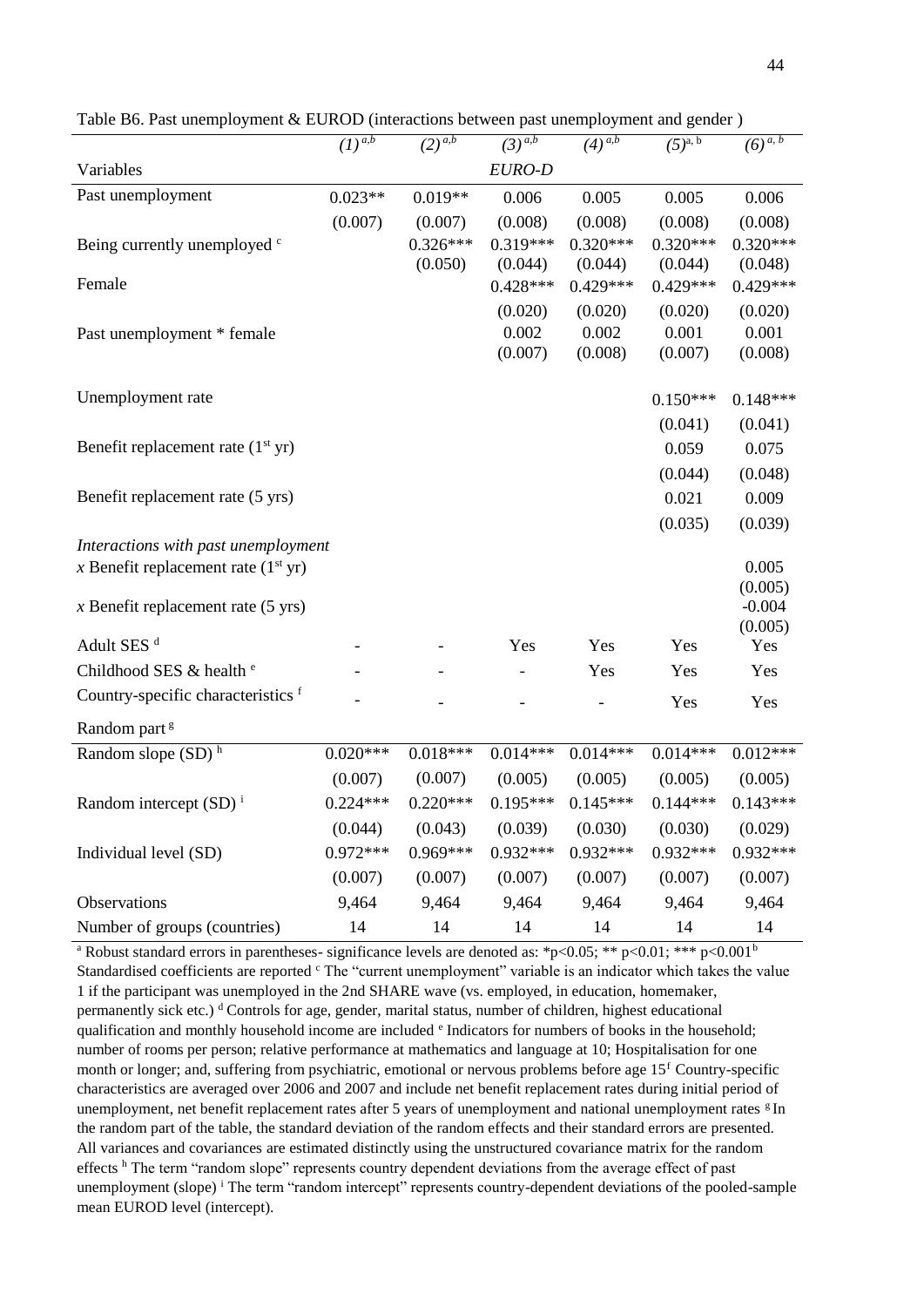# **Appendix C**

| Table C1. Past unemployment & CASP (random intercepts & random slopes-historical data) |  |  |  |
|----------------------------------------------------------------------------------------|--|--|--|
|----------------------------------------------------------------------------------------|--|--|--|

|                                              | $\overline{(1)^{a,b}}$ | $(2)^{\overline{a,b}}$ | $(3)^{\overline{a,b}}$ | $(4)^{\overline{a,b}}$ | $(5)^{\overline{a}, b}$ | $(6)^{\overline{a}, b}$ |
|----------------------------------------------|------------------------|------------------------|------------------------|------------------------|-------------------------|-------------------------|
| Variables                                    |                        |                        | <b>CASP</b>            |                        |                         |                         |
| Past unemployment                            | $-0.032***$            | $-0.023***$            | $-0.018**$             | $-0.017**$             | $-0.019**$              | $-0.021***$             |
|                                              | (0.007)                | (0.006)                | (0.006)                | (0.006)                | (0.005)                 | (0.006)                 |
| Being currently unemployed c                 |                        | $-0.493***$            | $-0.473***$            | $-0.464***$            | $-0.469***$             | $-0.470***$             |
|                                              |                        | (0.047)                | (0.047)                | (0.047)                | (0.047)                 | (0.047)                 |
| Past benefit replacement rate $(1st yr)$     |                        |                        |                        |                        | $0.158***$              | $0.195***$              |
|                                              |                        |                        |                        |                        | (0.036)                 | (0.052)                 |
| Past benefit replacement rate (5 yrs)        |                        |                        |                        |                        | $0.120**$               | $0.121**$               |
|                                              |                        |                        |                        |                        | (0.037)                 | (0.055)                 |
| Interactions with past unemployment          |                        |                        |                        |                        |                         | $-0.005$                |
| x Past benefit replacement rate $(1st$ year) |                        |                        |                        |                        |                         | (0.005)                 |
| $x$ Past benefit replacement rate (5 years)  |                        |                        |                        |                        |                         | 0.001                   |
|                                              |                        |                        |                        |                        |                         | (0.005)                 |
| Adult SES <sup>d</sup>                       |                        |                        | Yes                    | Yes                    | Yes                     | Yes                     |
| Childhood SES & health <sup>e</sup>          |                        |                        |                        | Yes                    | Yes                     | Yes                     |
| Country-specific characteristics f           |                        |                        |                        |                        | Yes                     | Yes                     |
| Random part <sup>g</sup>                     |                        |                        |                        |                        |                         |                         |
| Random slope $(SD)$ <sup>h</sup>             | $0.017***$             | $0.014***$             | $0.012***$             | $0.012***$             | $0.011***$              | $0.011***$              |
|                                              | (0.007)                | (0.006)                | (0.006)                | (0.006)                | (0.005)                 | (0.005)                 |
| Random intercept $(SD)^{i}$                  | $0.331***$             | $0.328***$             | $0.311***$             | $0.300***$             | $0.177***$              | $0.173***$              |
|                                              | (0.071)                | (0.071)                | (0.067)                | (0.065)                | (0.041)                 | (0.039)                 |
| Individual level (SD)                        | $0.904***$             | $0.898***$             | $0.887***$             | $0.883***$             | $0.883***$              | $0.884***$              |
|                                              | (0.007)                | (0.007)                | (0.007)                | (0.007)                | (0.007)                 | (0.007)                 |
| Observations                                 | 7,512                  | 7,512                  | 7,512                  | 7,512                  | 7,512                   | 7,512                   |
| Number of groups (countries)                 | 11                     | 11                     | 11                     | 11                     | 11                      | 11                      |

<sup>a</sup> Robust standard errors in parentheses- significance levels are denoted as: \*p<0.05; \*\* p<0.01; \*\*\* p<0.001<sup>b</sup> Coefficients standardised across the pooled sample are reported <sup>c</sup> The "current unemployment" variable is an indicator which takes the value 1 if the participant was unemployed in the 2nd SHARE wave (vs. employed, in education, homemaker, permanently sick etc.) <sup>d</sup> Controls for age, gender, marital status, number of children, highest educational qualification and monthly household income are included <sup>e</sup> Indicators for numbers of books in the household; number of rooms per person; relative performance at mathematics and language at 10; Hospitalisation for one month or longer; and, suffering from psychiatric, emotional or nervous problems before age 15<sup>f</sup> Historical controls include the weighted averages of benefit replacement rates and benefit duration over the period 1990-2000 for each country  $g$ In the random part of the table, the standard deviation of the random effects and their standard errors are presented. All variances and covariances are estimated distinctly using the unstructured covariance matrix for the random effects <sup>h</sup> The term "random slope" represents country dependent deviations from the average effect of past unemployment (slope) <sup>i</sup> Τhe term "random intercept" represents country-dependent deviations of the pooled-sample mean CASP level (intercept).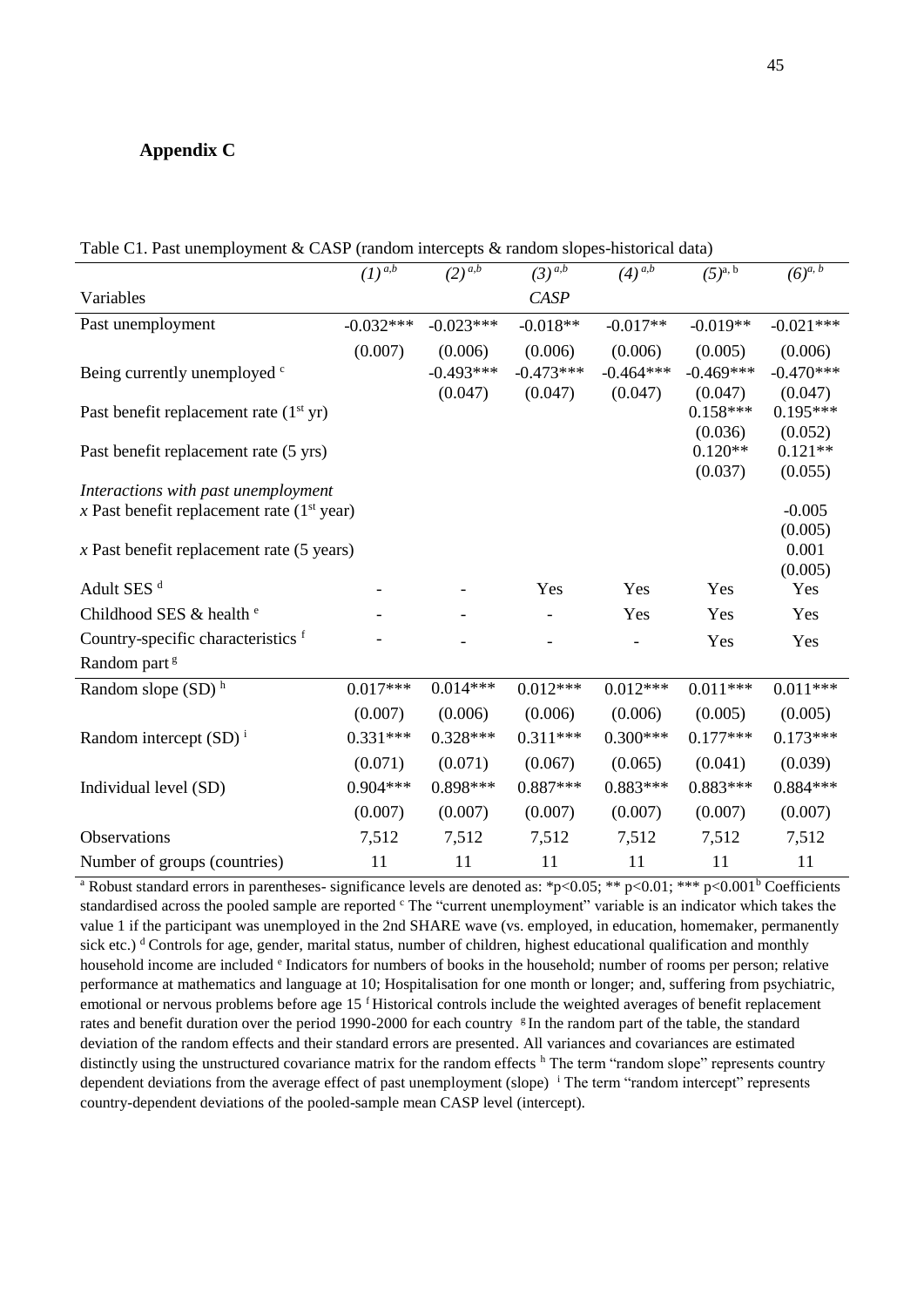|                                              | $(1)^{a,b}$              | $(2)$ <sup><i>a,b</i></sup> | $(3)^{a,b}$ | $(4)$ <sup><i>a,b</i></sup> | $(5)^{a, b}$ | $(6)^{a, b}$ |  |
|----------------------------------------------|--------------------------|-----------------------------|-------------|-----------------------------|--------------|--------------|--|
| Variables                                    | <b>LIFE SATISFACTION</b> |                             |             |                             |              |              |  |
| Past unemployment                            | $-0.030***$              | $-0.020***$                 | $-0.015*$   | $-0.015*$                   | $-0.015*$    | $-0.014*$    |  |
|                                              | (0.007)                  | (0.007)                     | (0.006)     | (0.006)                     | (0.006)      | (0.007)      |  |
| Being currently unemployed <sup>c</sup>      |                          | $-0.519***$                 | $-0.489***$ | $-0.483***$                 | $-0.483***$  | $-0.482***$  |  |
|                                              |                          | (0.048)                     | (0.047)     | (0.047)                     | (0.047)      | (0.047)      |  |
| Past benefit replacement rate $(1st yr)$     |                          |                             |             |                             | 0.506        | 0.087        |  |
|                                              |                          |                             |             |                             | (0.315)      | (0.055)      |  |
| Past benefit replacement rate (5 yrs)        |                          |                             |             |                             | 0.023        | 0.007        |  |
|                                              |                          |                             |             |                             | (0.213)      | (0.059)      |  |
| Interactions with past unemployment          |                          |                             |             |                             |              | 0.002        |  |
| x Past benefit replacement rate $(1st$ year) |                          |                             |             |                             |              | (0.006)      |  |
| $x$ Past benefit replacement rate (5 years)  |                          |                             |             |                             |              | $-0.001$     |  |
|                                              |                          |                             |             |                             |              | (0.006)      |  |
|                                              |                          |                             | Yes         | Yes                         | Yes          | Yes          |  |
| Childhood SES & health <sup>e</sup>          |                          |                             |             | Yes                         | Yes          | Yes          |  |
| Country-specific characteristics f           |                          |                             |             |                             | Yes          | Yes          |  |
| Random part <sup>g</sup>                     |                          |                             |             |                             |              |              |  |
| Random slope $(SD)$ <sup>h</sup>             | $0.017***$               | $0.015***$                  | $0.013***$  | $0.013***$                  | $0013***$    | $0.012***$   |  |
|                                              | (0.007)                  | (0.006)                     | (0.006)     | (0.006)                     | (0.006)      | (0.007)      |  |
| Random intercept $(SD)^{i}$                  | $0.247***$               | $0.241***$                  | $0.215***$  | $0.206***$                  | $0.185***$   | $0.185***$   |  |
|                                              | (0.054)                  | (0.053)                     | (0.047)     | (0.048)                     | (0.041)      | (0.041)      |  |
| Individual level (SD)                        | $0.911***$               | $0.905***$                  | 0.889***    | $0.887***$                  | $0.887***$   | $0.887***$   |  |
|                                              | (0.007)                  | (0.007)                     | (0.007)     | (0.007)                     | (0.007)      | (0.007)      |  |
| Observations                                 | 7,512                    | 7,512                       | 7,512       | 7,512                       | 7,512        | 7,512        |  |
| Number of groups (countries)                 | 11                       | 11                          | 11          | 11                          | 11           | 11           |  |

Table C2. Past unemployment & life satisfaction (random intercepts & random slopes model- historical data)

<sup>a</sup> Robust standard errors in parentheses- significance levels are denoted as: \*p<0.05; \*\* p<0.01; \*\*\* p<0.001<sup>b</sup> Coefficients standardised across the pooled sample are reported <sup>c</sup> The "current unemployment" variable is an indicator which takes the value 1 if the participant was unemployed in the 2nd SHARE wave (vs. employed, in education, homemaker, permanently sick etc.)  $d$  Controls for age, gender, marital status, number of children, highest educational qualification and monthly household income are included <sup>e</sup> Indicators for numbers of books in the household; number of rooms per person; relative performance at mathematics and language at 10; Hospitalisation for one month or longer; and, suffering from psychiatric, emotional or nervous problems before age 15<sup>f</sup>Historical controls include the weighted averages of benefit replacement rates and benefit duration over the period 1990-2000 for each country  $g$ In the random part of the table, the standard deviation of the random effects and their standard errors are presented. All variances are estimated using the independent covariance matrix, calculating one variance parameter per random effect <sup>h</sup> Τhe term "random slope" represents country dependent deviations from the average effect of past unemployment (slope) <sup>i</sup> Τhe term "random intercept" represents country-dependent deviations of the pooled-sample mean life satisfaction level (intercept).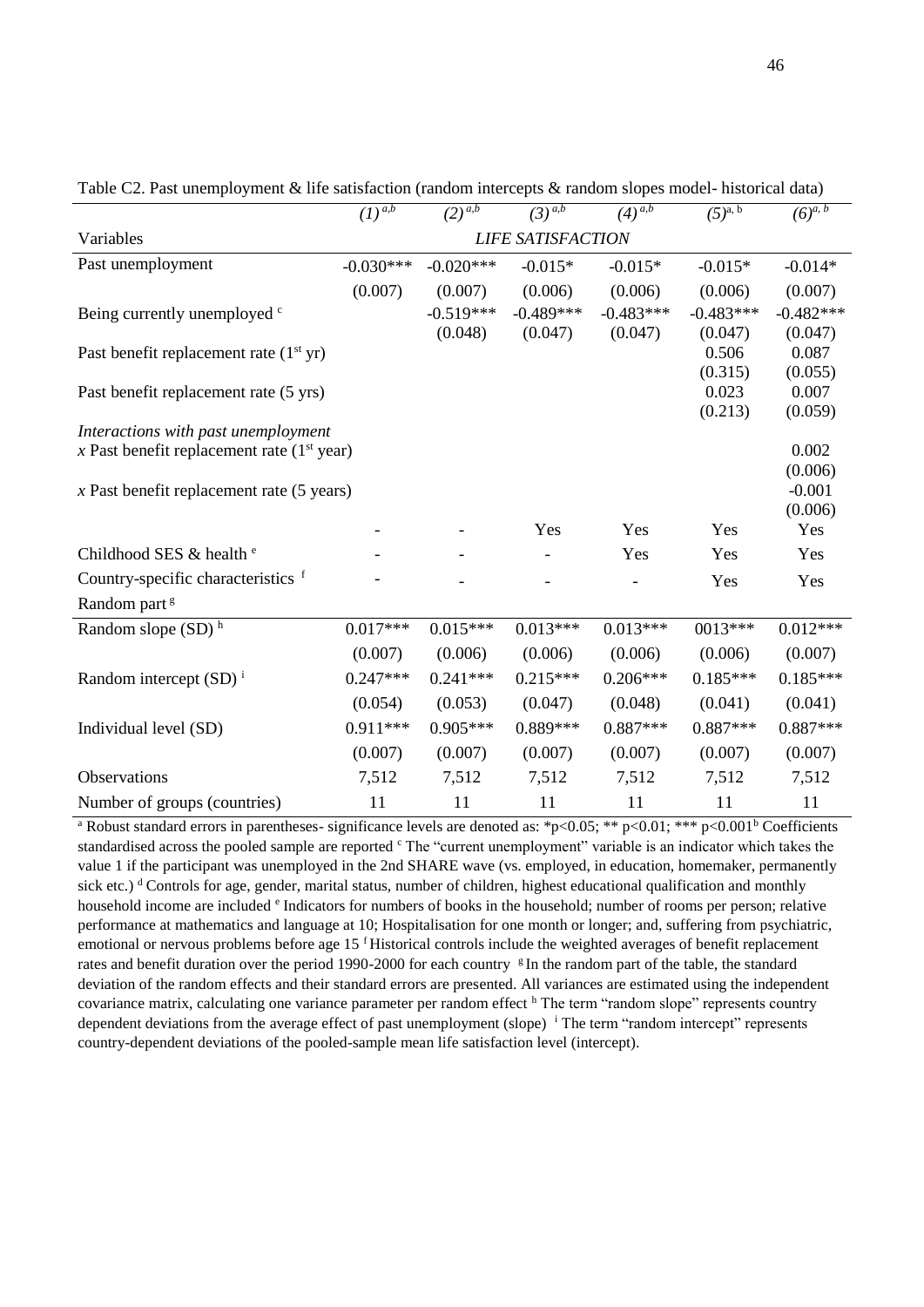|                                              | $\overline{(1)}^{a,b}$ | $(2)^{\overline{a,b}}$ | $(3)^{a,b}$ | $(4)^{\overline{a,b}}$ | $(5)^{a, b}$ | (6)                 |
|----------------------------------------------|------------------------|------------------------|-------------|------------------------|--------------|---------------------|
| Variables                                    |                        |                        | EURO-D      |                        |              |                     |
| Past unemployment                            | $0.025***$             | $0.020***$             | 0.011       | 0.010                  | 0.010        | 0.012               |
|                                              | (0.007)                | (0.007)                | (0.006)     | (0.006)                | (0.006)      | (0.005)             |
| Being currently Unemployed c                 |                        | $0.305***$             | $0.338***$  | $0.328***$             | $0.328***$   | $0.331***$          |
|                                              |                        | (0.051)                | (0.050)     | (0.050)                | (0.050)      | (0.050)             |
| Past benefit replacement rate $(1st yr)$     |                        |                        |             |                        | $-0.027$     | $-0.030$            |
|                                              |                        |                        |             |                        | (0.037)      | (0.038)             |
| Past benefit replacement rate (5 yrs)        |                        |                        |             |                        | $-0.023$     | $-0.020$            |
|                                              |                        |                        |             |                        | (0.040)      | (0.040)             |
| Interactions with past unemployment          |                        |                        |             |                        |              |                     |
| x Past benefit replacement rate $(1st year)$ |                        |                        |             |                        |              | 0.007               |
|                                              |                        |                        |             |                        |              | (0.005)             |
| $x$ Past benefit replacement rate (5 years)  |                        |                        |             |                        |              | $-0.007$<br>(0.005) |
| Adult SES <sup>d</sup>                       |                        |                        | Yes         | Yes                    | Yes          | Yes                 |
| Childhood SES & health <sup>e</sup>          |                        |                        |             | Yes                    | Yes          | Yes                 |
|                                              |                        |                        |             |                        |              |                     |
| Country-specific characteristics f           |                        |                        |             |                        | Yes          | Yes                 |
| Random part <sup>g</sup>                     |                        |                        |             |                        |              |                     |
| Random slope $(SD)$ <sup>h</sup>             | $0.015***$             | $0.015***$             | $0.013***$  | $0.013***$             | $0.013***$   | $0.010***$          |
|                                              | (0.007)                | (0.007)                | (0.006)     | (0.006)                | (0.007)      | (0.007)             |
| Random intercept $(SD)^{i}$                  | $0.166***$             | $0.164***$             | $0.139***$  | $0.127***$             | $0.122***$   | $0.121***$          |
|                                              | (0.037)                | (0.037)                | (0.032)     | (0.030)                | (0.029)      | (0.029)             |
| Individual level (SD)                        | $0.977***$             | $0.975***$             | $0.944***$  | 0.938***               | $0.938***$   | $0.938***$          |
|                                              | (0.008)                | (0.008)                | (0.008)     | (0.008)                | (0.008)      | (0.008)             |
| Observations                                 | 7,512                  | 7,512                  | 7,512       | 7,512                  | 7,512        | 7,512               |
| Number of groups (countries)                 | 11                     | 11                     | 11          | 11                     | 11           | 11                  |

Table C3. Past unemployment & EURO-D (random intercepts & random slopes model –historical data)

<sup>a</sup> Robust standard errors in parentheses- significance levels are denoted as: \*p<0.05; \*\* p<0.01; \*\*\* p<0.001<sup>b</sup> Coefficients standardised across the pooled sample are reported  $\epsilon$ . The "current unemployment" variable is an indicator which takes the value 1 if the participant was unemployed in the 2nd SHARE wave (vs. employed, in education, homemaker, permanently sick etc.)  $\text{d}$  Controls for age, gender, marital status, number of children, highest educational qualification and monthly household income are included <sup>e</sup> Indicators for numbers of books in the household; number of rooms per person; relative performance at mathematics and language at 10; Hospitalisation for one month or longer; and, suffering from psychiatric, emotional or nervous problems before age 15. <sup>f</sup>Historical controls include the weighted averages of benefit replacement rates and benefit duration over the period 1990-2000 for each country  $g$  In the random part of the table, the standard deviation of the random effects and their standard errors are presented. All variances and covariances are estimated distinctly using the unstructured covariance matrix for the random effects <sup>h</sup> Τhe term "random slope" represents country dependent deviations from the average effect of past unemployment (slope) <sup>i</sup> The term "random intercept" represents country-dependent deviations of the pooled-sample mean EURO-D level (intercept).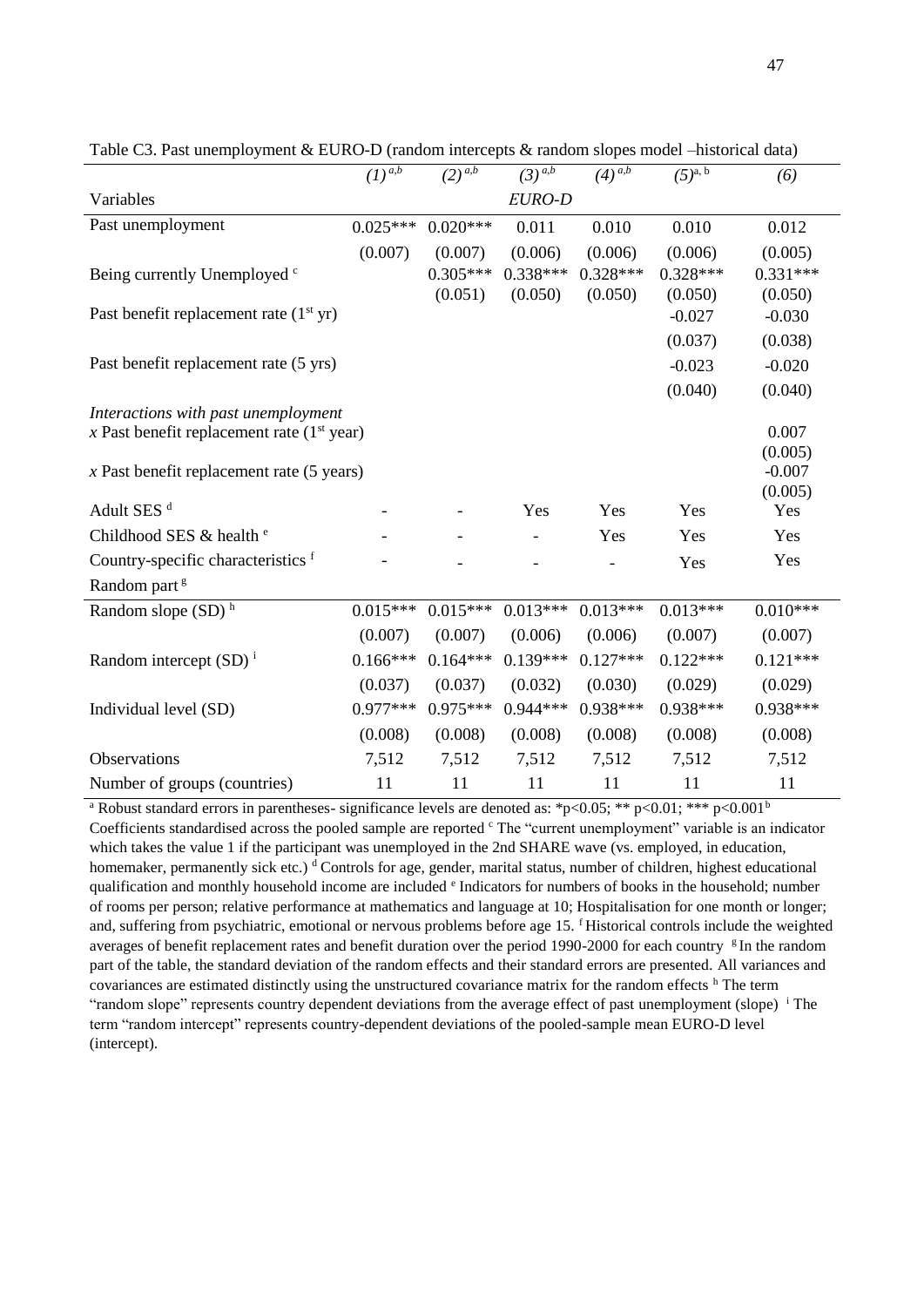# **Appendix D**

| Table DT. Past Unemployment (categorical indicator) & Contemporary Well-being |                      |                                    |                       |  |  |  |  |
|-------------------------------------------------------------------------------|----------------------|------------------------------------|-----------------------|--|--|--|--|
|                                                                               | $(1)$ <sup>a,b</sup> | $(2)$ <sup><i>a</i>,<i>b</i></sup> | $(3)$ <sup>a, b</sup> |  |  |  |  |
| Variables                                                                     | CASP                 | Life<br>satisfaction               | EURO-D                |  |  |  |  |
| Past unemployment <sup>c</sup>                                                |                      |                                    |                       |  |  |  |  |
| 1-3 spells                                                                    | $-0.101*$            | $-0.048$                           | 0.078                 |  |  |  |  |
|                                                                               | (0.050)              | (0.045)                            | (0.048)               |  |  |  |  |
| 4-6 spells                                                                    | $-0.188**$           | $-0.193**$                         | 0.104                 |  |  |  |  |
|                                                                               | (0.070)              | (0.067)                            | (0.069)               |  |  |  |  |
| $>6$ spells                                                                   | $-0.175**$           | $-0.105**$                         | 0.029                 |  |  |  |  |
|                                                                               | (0.066)              | (0.063)                            | (0.065)               |  |  |  |  |
| Being currently unemployed d                                                  | $-0.433***$          | $-0.505***$                        | $0.309***$            |  |  |  |  |
|                                                                               | (0.043)              | (0.044)                            | (0.045)               |  |  |  |  |
| Adult SES <sup>e</sup>                                                        | Yes                  | Yes                                | Yes                   |  |  |  |  |
| Childhood SES & health <sup>f</sup>                                           | Yes                  | Yes                                | Yes                   |  |  |  |  |
| Country-specific characteristics <sup>g</sup>                                 | Yes                  | Yes                                | Yes                   |  |  |  |  |
| Random part <sup>h</sup>                                                      |                      |                                    |                       |  |  |  |  |
| Random Effects $(SD)^{i}$                                                     | $0.244**$            | $0.140***$                         | $0.160***$            |  |  |  |  |
|                                                                               | (0.046)              | (0.030)                            | (0.032)               |  |  |  |  |
| Individual level (SD)                                                         | $0.898***$           | 0.919***                           | $0.932***$            |  |  |  |  |
|                                                                               | (0.007)              | (0.007)                            | (0.007)               |  |  |  |  |
| Observations                                                                  | 9,464                | 9,464                              | 9,464                 |  |  |  |  |
| Number of groups (countries)                                                  | 14                   | 14                                 | 14                    |  |  |  |  |

Table D1. Past Unemployment (categorical indicator) & Contemporary Well-being

<sup>a</sup> Robust standard errors in parentheses- significance levels are denoted as: \*p<0.05; \*\* p<0.01; \*\*\* p<0.001<sup>b</sup> Coefficients standardised across the pooled sample are reported  $\circ$  The past unemployment variable is a categorical indicator (0= 0 spells, 1= 1-3 spells, 2= 4-6 spells, 3= >6 spells) <sup>d</sup>The "current unemployment" variable is an indicator which takes the value 1 if the participant was unemployed in the 2nd SHARE wave (vs. employed, in education, homemaker, permanently sick etc.)<sup>e</sup> Controls for age, gender, marital status, number of children, highest educational qualification and monthly household income are included f Indicators for numbers of books in the household; number of rooms per person; relative performance at mathematics and language at 10; hospitalisation for one month or longer; and, suffering from psychiatric, emotional or nervous problems before age 15 <sup>g</sup> Country-specific characteristics are averaged over 2006 and 2007 and include net benefit replacement rates during initial period of unemployment, net benefit replacement rates after 5 years of unemployment and national unemployment rates.  $^h$  In the random part of the table, the standard deviations of the random effects and their standard errors are presented. All variances are estimated distinctly using the exchangeable covariance matrix for the random effects <sup>i</sup> the term "random slope" represents country dependent deviations from the average effect of past unemployment (slope)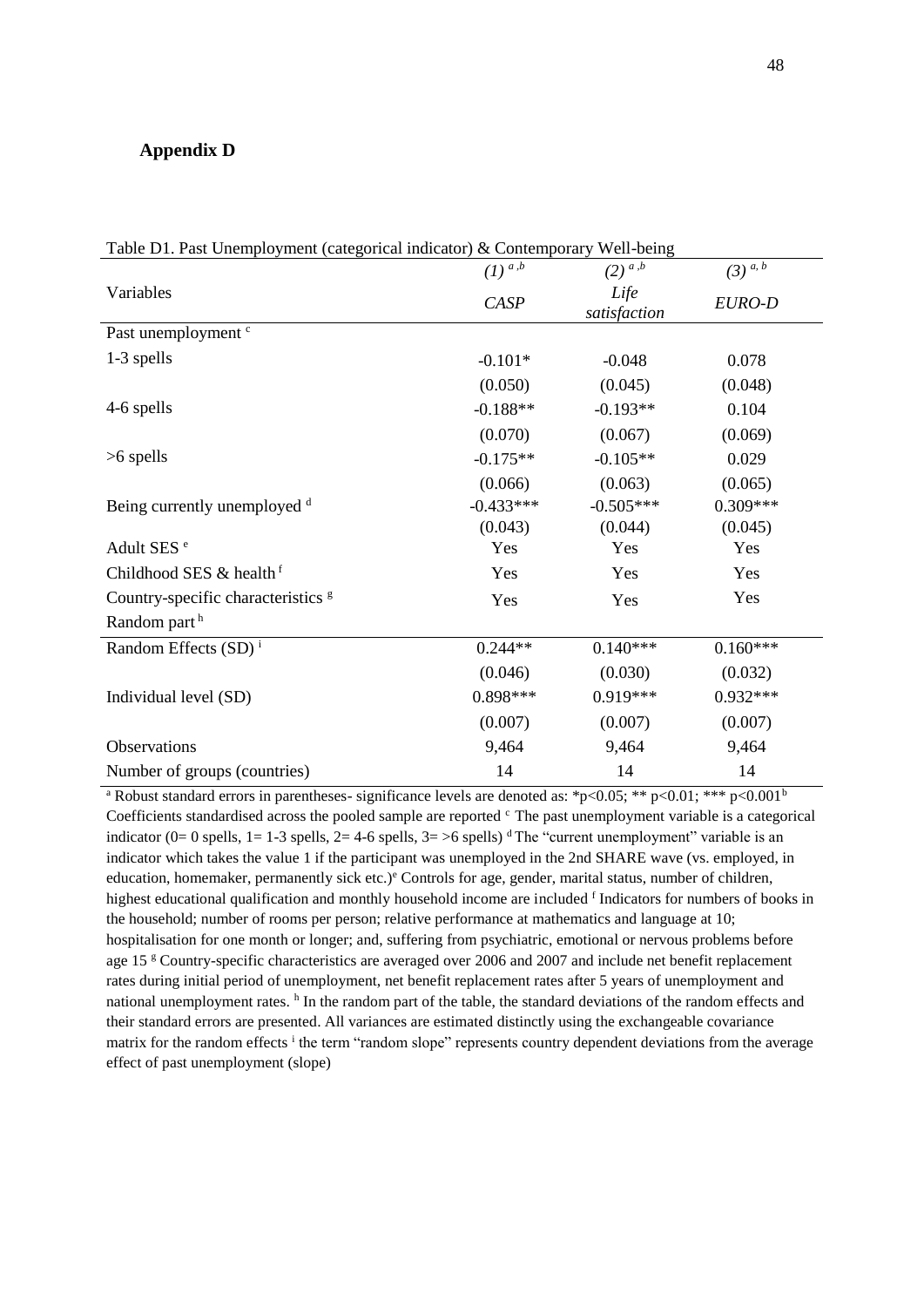## **Acknowledgements**

The SHARE data collection has been primarily funded by the European Commission through FP5 (QLK6-CT-2001-00360), FP6 (SHARE-I3: RII-CT-2006-062193, COMPARE: CIT5-CT-2005-028857, SHARELIFE: CIT4-CT-2006-028812) and FP7 (SHARE-PREP: N°211909, SHARE-LEAP: N°227822, SHARE M4: N°261982). Additional funding from the German Ministry of Education and Research, the Max Planck Society for the Advancement of Science, the U.S. National Institute on Aging (U01\_AG09740-13S2, P01\_AG005842, P01\_AG08291, P30\_AG12815, R21\_AG025169, Y1-AG-4553-01, IAG\_BSR06-11, OGHA\_04-064, HHSN271201300071C) and from various national funding sources is gratefully acknowledged (see [www.share-project.org\)](http://www.share-project.org/).

## **Funding sources**

This research did not receive any specific grant from funding agencies in the public, commercial, or not-for-profit sectors.

## **References**

Abrams, D., Hogg, M.A., 1990. Social identification, self-categorization and social influence. European Review of Social Psychology, 1(1),195-228.

Antonova, L., Aranda, L., Brugiavini, A., Cavapozzi, D., Pasini, G., Trevisan, E., 2017. SHARE job episodes panel. Release version: 6.0.0. SHARE-ERIC. Data set. 10.6103/SHARE.jep.600

Arulampalam, W., Gregg, P., Gregory, M., 2001. Unemployment scarring. The Economic Journal, 111(475), 577-584.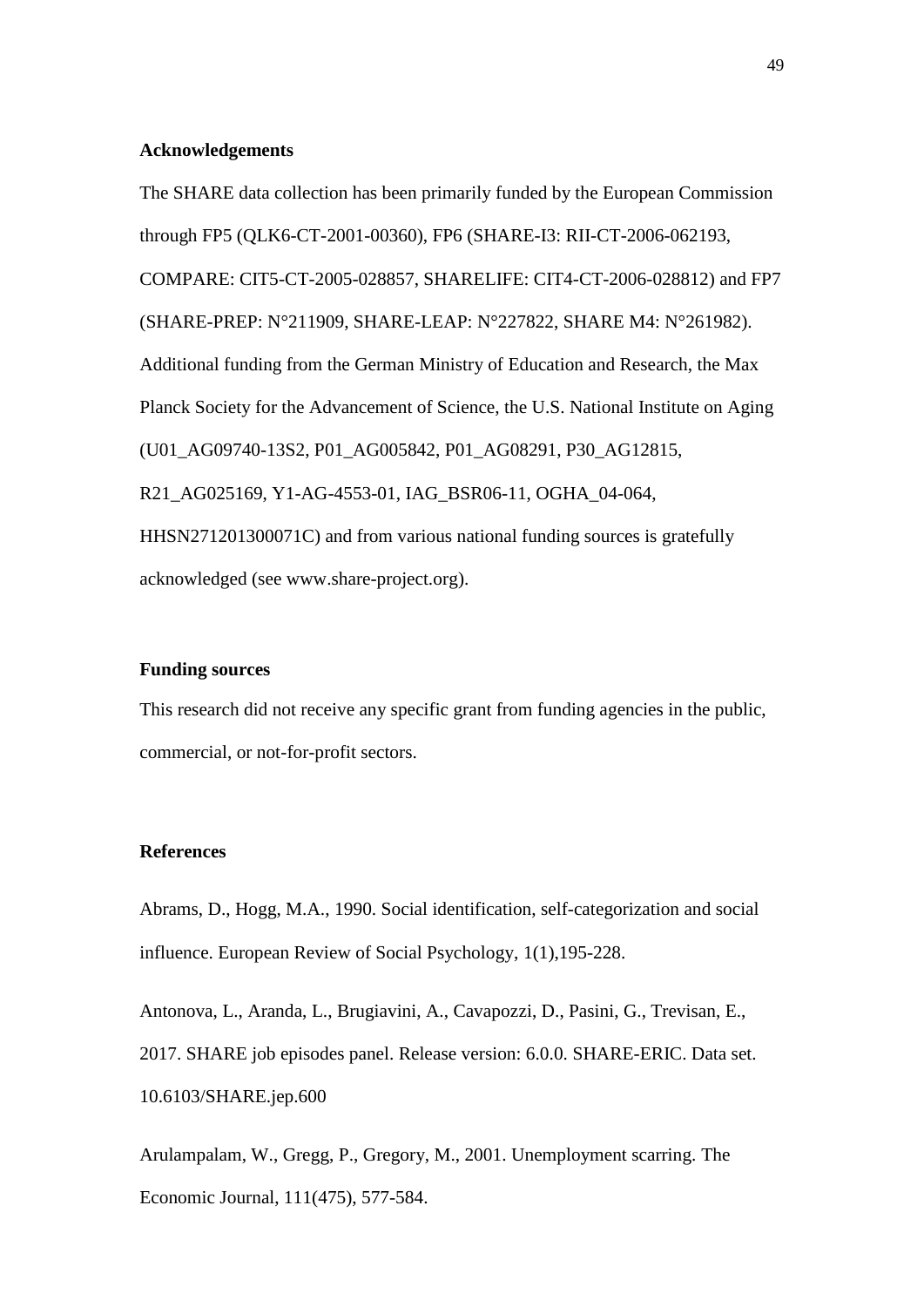Artazcoz, L., Benach, J., Borrell, C., Cortès, I., 2004. Unemployment and mental health: understanding the interactions among gender, family roles, and social class. American Journal of Public Health, 94(1), 82-88.

Baker, D., Glyn, A., Howell, D.,Schmitt, J., 2004. Unemployment and labour market institutions: the failure of the empirical case for deregulation. New York: New School University, Center for Economic Policy Analysis Working Paper.

Berney, L.R., Blane, D.B., 1997. Collecting retrospective data: accuracy of recall after 50 years judged against historical records. Social Science & Medicine, 45(10), 1519- 1525.

Biewen, M., Steffes, S., 2010. Unemployment persistence: is there evidence for stigma effects? Economics Letters, 106(3), 188-190.

Binder, M., Coad, A., 2010. An examination of the dynamics of well-being and life events using vector autoregressions. Journal of Economic Behavior & Organization, 76(2), 352-371.

Blanchflower, D. G., 2015. As good as it gets? The UK labour market in recession and recovery. National Institute Economic Review, 231(1), F76-F80.

Bolle, F., Kemp, S., 2009. Can we compare life satisfaction between nationalities? Evaluating actual and imagined situations. Social Indicators Research, 90(3), 397- 408.

Brandt, M., Hank, K., 2014. Scars that will not disappear: long-term associations between early and later life unemployment under different welfare regimes. Journal of Social Policy, 43(04), 727-743.

Brugiavini, A., Cavapozzi, D., Pasini, G., Trevisan, E., 2013. Working life histories from SHARELIFE: a retrospective panel. SHARE WP Series, 11-13.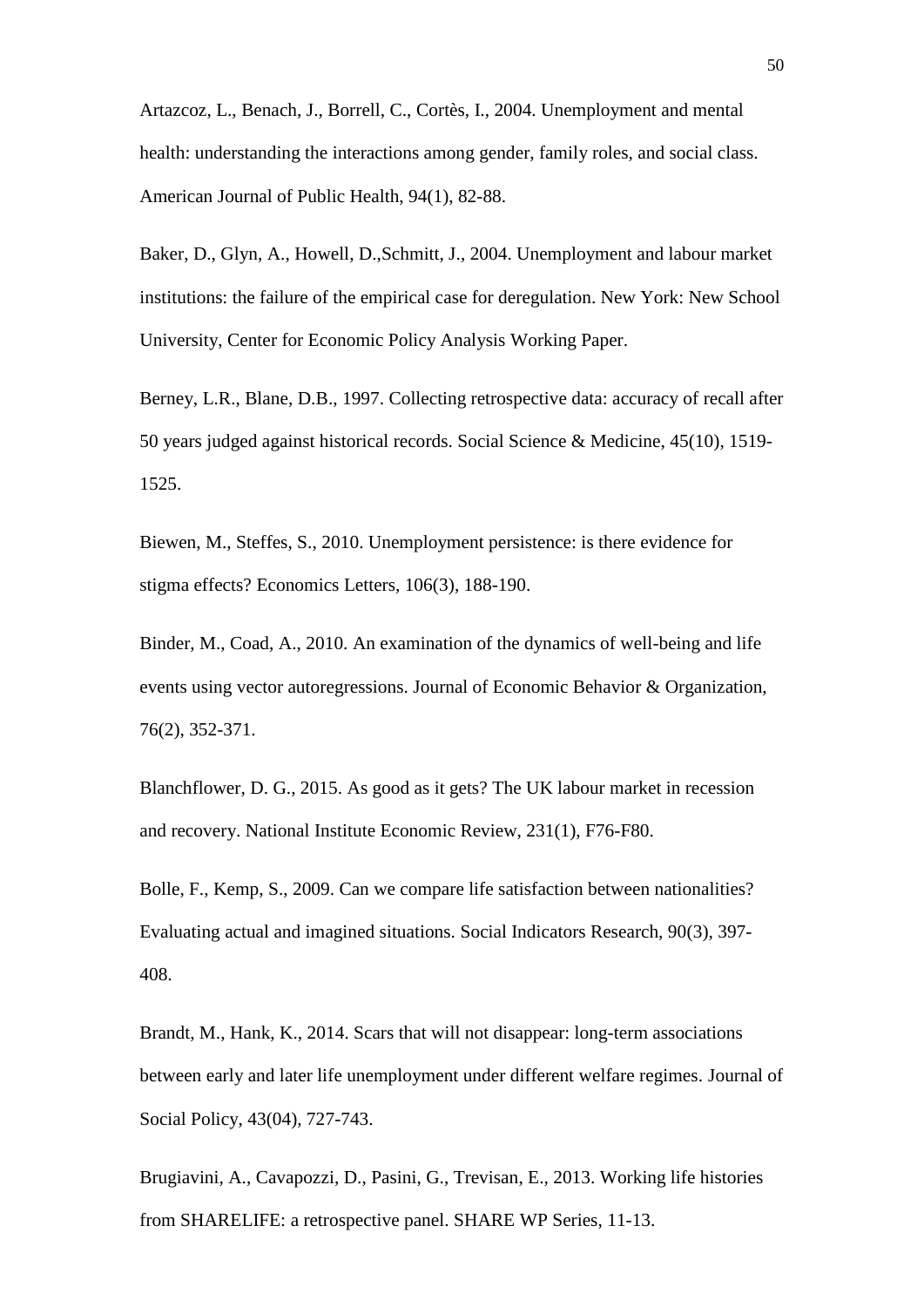Börsch-Supan, A. 2017. Survey of Health, Ageing and Retirement in Europe (SHARE) wave 2. Release version: 6.0.0. SHARE-ERIC. Data set. DOI: 10.6103/SHARE.w2.600

Börsch-Supan, A. 2017. Survey of Health, Ageing and Retirement in Europe (SHARE) wave 3 – SHARELIFE. Release version: 6.0.0. SHARE-ERIC. Data set. DOI: [10.6103/SHARE.w3.600](http://dx.doi.org/10.6103/SHARE.w3.600)

Börsch-Supan, A., Brandt, M., Hank, K., Schröder, M., 2011. The individual and the welfare state: life histories in Europe. Heidelberg: Springer Science & Business Media.

Börsch-Supan, A., Brandt, M., Hunkler, C., Kneip, T., Korbmacher, J., Malter, F.,..., Zuber, S., 2013. Data resource profile: the Survey of Health, Ageing and Retirement in Europe (SHARE). International Journal of Epidemiology, 42(4), 992-1001.

Clark, A. E., Georgellis, Y., Sanfey, P., (2001). Scarring: The psychological impact of past unemployment. Economica, 68(270), 221-241.

Currie, J., 2009. Healthy, wealthy, and wise: socioeconomic status, poor health in childhood, and human capital development. Journal of Economic Literature, 47, 87- 122.

Daly, M., Delaney, L., 2013. The scarring effect of unemployment throughout adulthood on psychological distress at age 50: estimates controlling for early adulthood distress and childhood psychological factors. Social Science & Medicine, 80, 19-23.

De Neve, J. E., Oswald, A. J., 2012. Estimating the influence of life satisfaction and positive affect on later income using sibling fixed effects. Proceedings of the National Academy of Sciences of the United States of America, 109(49), 19953-19958.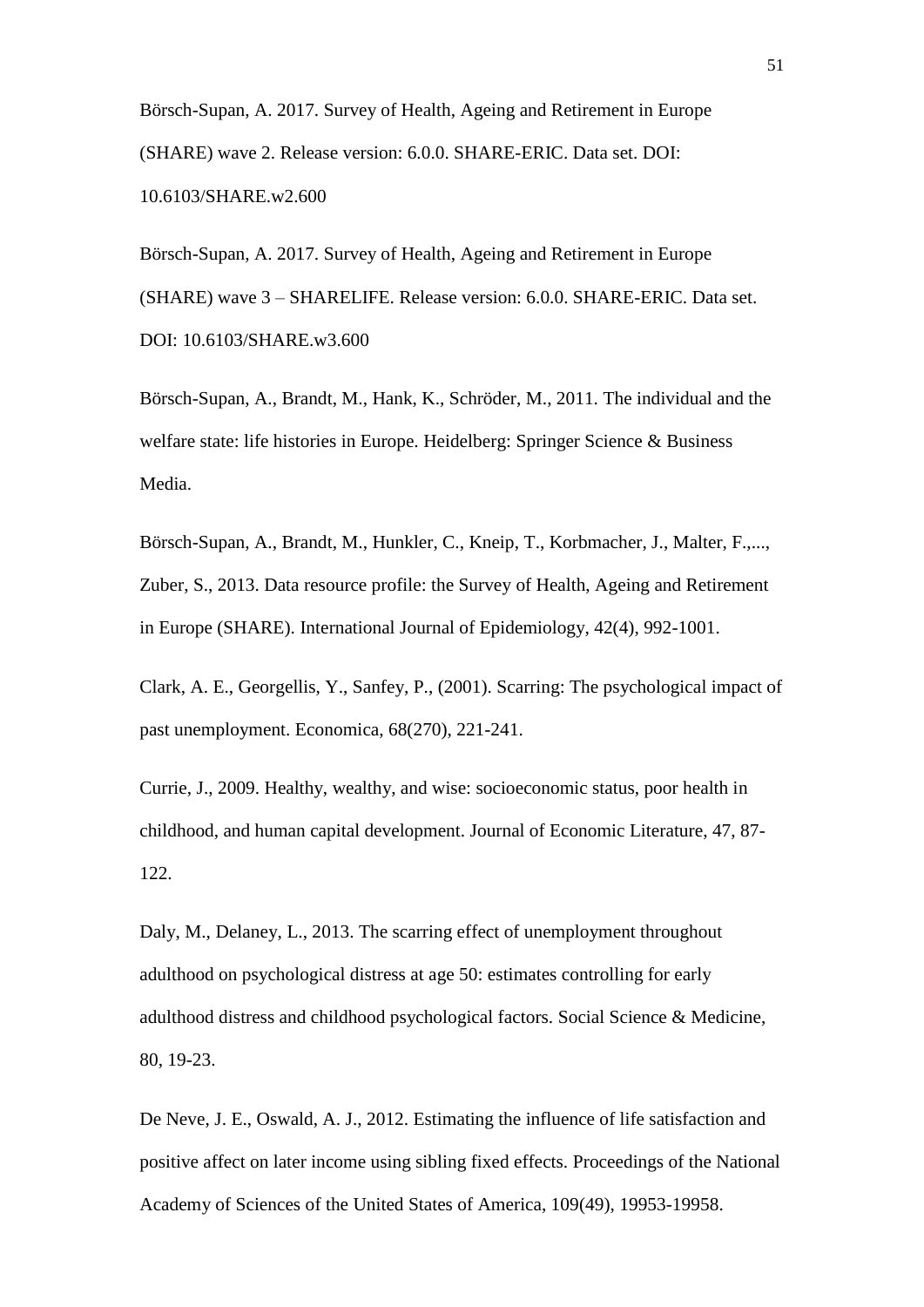Dex, S., McCulloch, A., 1998. The reliability of retrospective unemployment history data. Work, Employment and Society, 12(3), 497-509.

Di Tella, R., MacCulloch, R. J., Oswald, A. J., 2003. The macroeconomics of happiness. Review of Economics and Statistics, 85(4), 809-827.

Dolan, P., Layard, R., Metcalfe, R., 2011. Measuring subjective wellbeing for public policy: recommendations on measures. London: Centre for Economic Performance, LSE.

Egan, M., Daly, M., Delaney, L., 2016. Adolescent psychological distress, unemployment, and the great recession: evidence from the national longitudinal study of youth 1997. Social Science & Medicine, 156, 98-105.

Ekert-Jaffé, O., Terraz, I., 2011. The scarring effect of unemployment in ten European countries: an analysis based on the ECHP. Strasburg: Bureau d' Economie Theorique et Appliquee, UDS, report no.2011-09.

Ezzy, D., 1993. Unemployment and mental health: a critical review. Social Science & Medicine, 37(1), pp.41-52.

Ferrer-i-Carbonell, A., Frijters, P., 2004. How important is methodology for the estimates of the determinants of happiness? The Economic Journal, 114(497), 641- 659.

Fleche, S., Smith, C., Sorsa, P. , 2012. Exploring determinants of subjective wellbeing in OECD countries: evidence from the World Value Survey. OECD Statistics Working Papers, No. 2012/01, OECD Publishing, Paris. <http://dx.doi.org/10.1787/5k9ffc6p1rvb-en>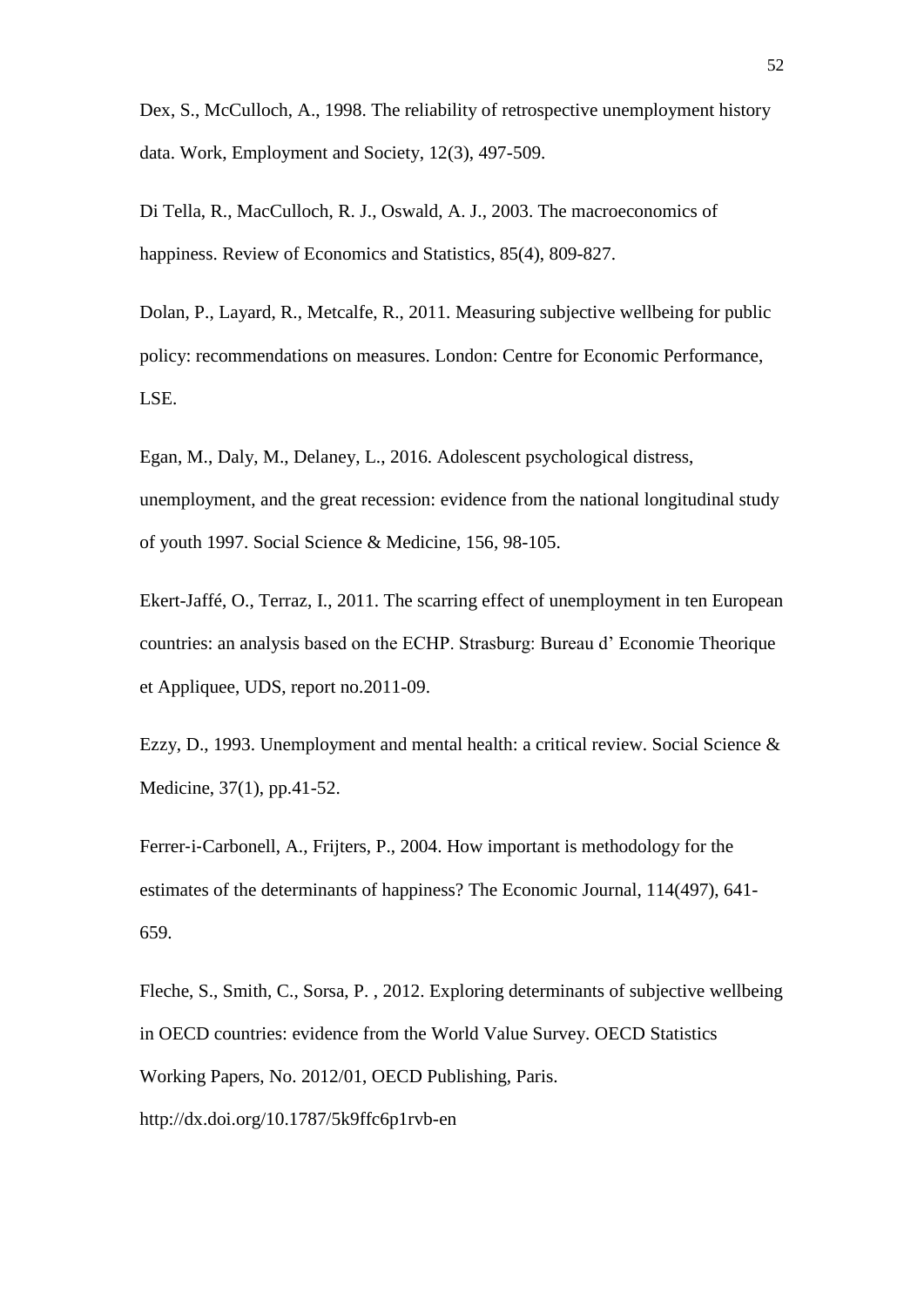Gallie, D., 2000. The experience of unemployment in Europe: the debate. In D. Gallie D. & Paugam S. (Eds.), Welfare regimes and the experience of unemployment in Europe. Oxford: Oxford University Press.

Gangl, M., 2004. Welfare states and the scar effects of unemployment: a comparative analysis of the United States and west Germany. American Journal of Sociology, 109(6), 1319-1364.

Gangl, M., 2006. Scar effects of unemployment: an assessment of institutional complementarities. American Sociological Review, 71(6), 986-1013.

Goldsmith, A. H., Veum, J. R., William, D., 1996. The impact of labor force history on self-esteem and its component parts, anxiety, alienation and depression. Journal of Economic Psychology, 17(2), 183-220.

Gregg, P., 2001. The impact of youth unemployment on adult unemployment in the NCDS. The Economic Journal, 111(475), 626-653.

Haas, S. A., 2007. The long-term effects of poor childhood health: an assessment and application of retrospective reports. Demography, 44(1), 113-135.

Havari, E., Mazzonna, F., 2011. Can we trust older people's statements on their childhood circumstances? Evidence from SHARELIFE. SHARE Working Paper 05/2011.

Heckman, J. J., Borjas, G. J., 1980. Does unemployment cause future unemployment? Definitions, questions and answers from a continuous time model of heterogeneity and state dependence. Economica, 47(187), 247-283.

Hetschko, C., Knabe, A., Schob, R., 2014. Looking back in anger? Retirement and unemployment scarring. Berlin: SOEP Papers on Multidisciplinary Panel Data Research 652.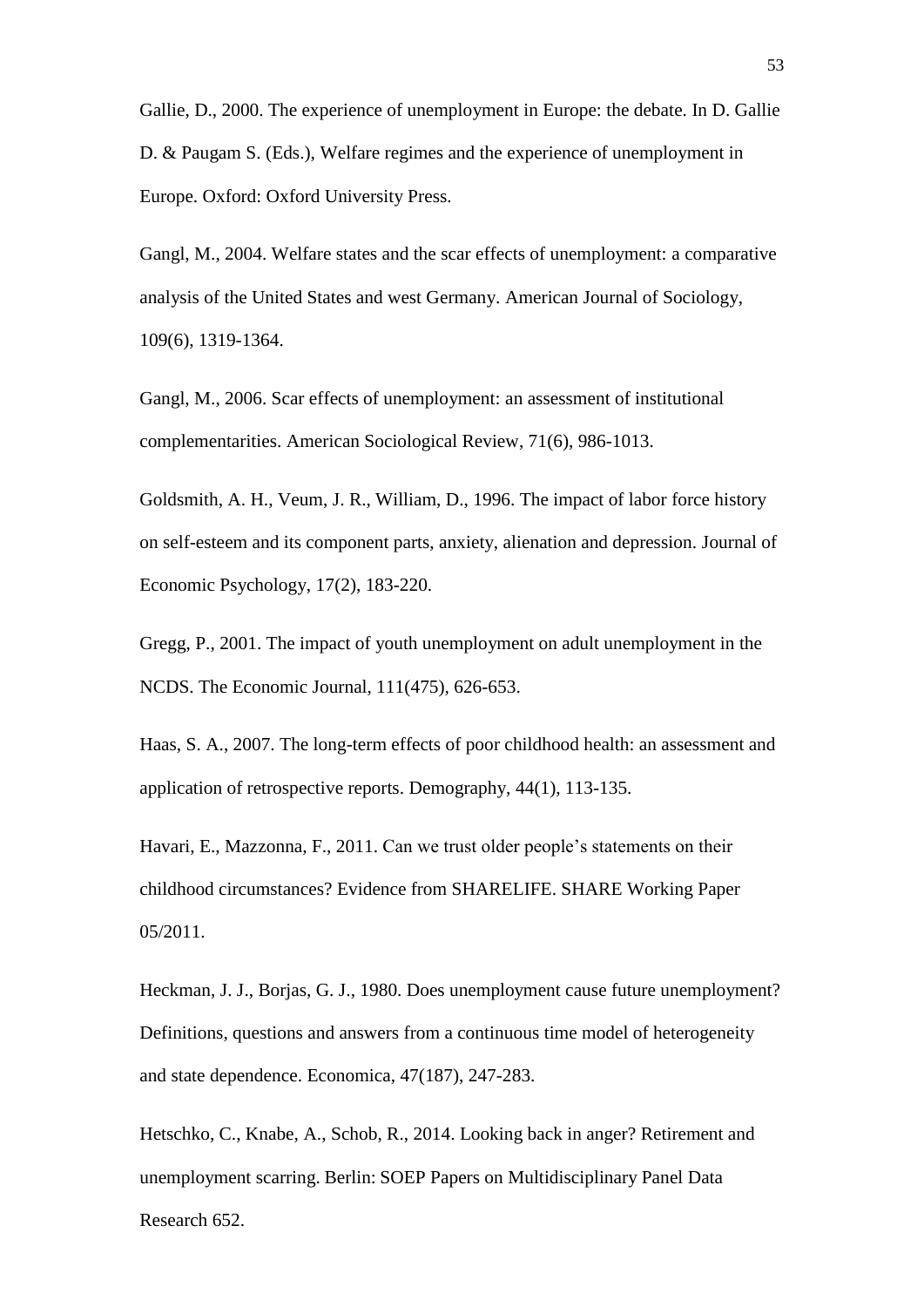Hyde, M., Higgs, P., Wiggins, R.D., Blane, D., 2015. A decade of research using the CASP scale: key findings and future directions. Aging & Mental Health, 19(7), 571- 575.

Hyde, M., Wiggins, R.D., Higgs, P., Blane, D.B., 2003. A measure of quality of life in early old age: the theory, development and properties of a needs satisfaction model (CASP-19). Aging & Mental Health, 7(3), 186-194.

Jahoda, M., 1981. Work, employment and unemployment: values, theories and approaches in social research. American Psychologist, 36, 184-191.

Jahoda, M., 1982. Employment and unemployment: a social-psychological analysis. Cambridge: Cambridge University Press.

Kahneman, D., Krueger, A. B., 2006. Developments in the measurement of subjective well-being. The Journal of Economic Perspectives, 20(1), 3-24.

Kim, G. R., Netuveli, G., Blane, D., Peasey, A., Malyutina, S., Simonova, G., ... Pikhart, H., 2015. Psychometric properties and confirmatory factor analysis of the CASP-19, a measure of quality of life in early old age: the HAPIEE study. Aging & Mental Health, 19(7), 595-609.

Knabe, A., Rätzel, S., 2011. Scarring or scaring? The psychological impact of past unemployment and future unemployment risk. Economica, 78(310), 283-293.

Liu, S., Huang, J.L., Wang, M., 2014. Effectiveness of job search interventions: a meta-analytic review. Psychological Bulletin, 140(4), 1009-1041.

Lucas, R. E., Clark, A. E., Georgellis, Y., Diener, E., 2004. Unemployment alters the set point for life satisfaction. Psychological Science, 15(1), 8-13.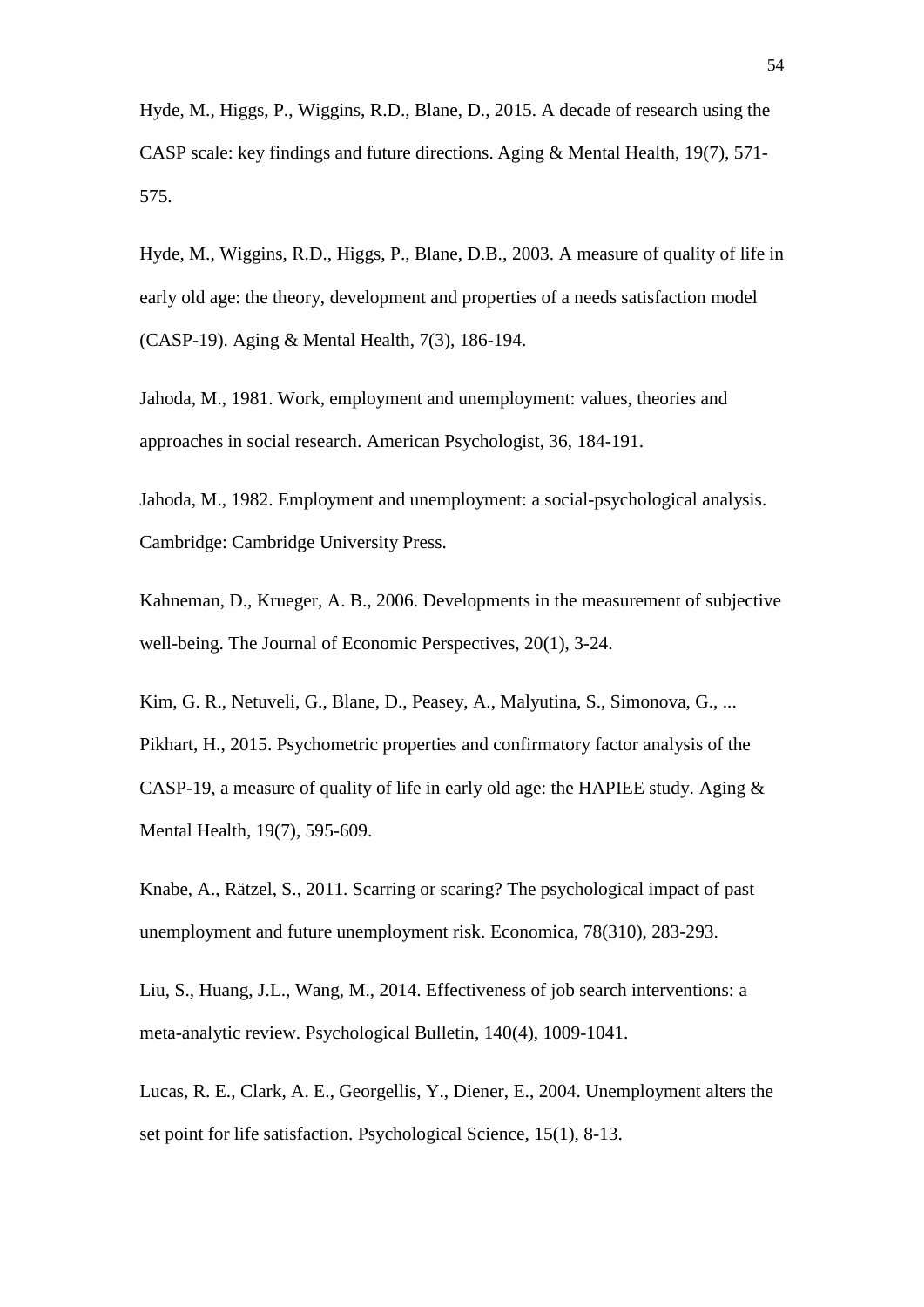McKee-Ryan, F., Song, Z., Wanberg, C. R., Kinicki, A. J., 2005. Psychological and physical well-being during unemployment: a meta-analytic study. Journal of Applied Psychology, 90(1), 53-71.

Murphy, G. C., Athanasou, J. A., 1999. The effect of unemployment on mental health. Journal of Occupational and Organizational Psychology, 72(1), 83-99.

Nordenmark, M., Strandh, M., 1999. Towards a sociological understanding of mental well-being among the unemployed: the role of economic and psychosocial factors. Sociology, 33(3), 577-597.

Nordström, O., 2011. Scarring effects of the first labour market experience: a sibling based analysis. Bonn: IZA Discussion Paper, No. 5565.

Ochsen, C., Welsch, H., 2012. Who benefits from labor market institutions? Evidence from surveys of life satisfaction. Journal of Economic Psychology, 33(1), 112-124.

OECD, 2007. Benefits and wages: OECD indicators. Paris: OECD Publishing. http://dx.doi.org/10.1787/ben\_wages-2007-en

OECD, 2015. How's life? 2015: measuring well-being. Paris: OECD Publishing. http://dx.doi.org/10.1787/how\_life-2015-en

Paul, K. I., Moser, K., 2009. Unemployment impairs mental health: meta-analyses. Journal of Vocational Behavior, 74(3), 264-282.

Prince, M. J., Reischies, F., Beekman, A. T., Fuhrer, R., Jonker, C., Kivela, S. L., ... ,Van Oyen, H., 1999. Development of the EURO-D scale: a European Union initiative to compare symptoms of depression in 14 European centres. The British Journal of Psychiatry, 174(4), 330-338.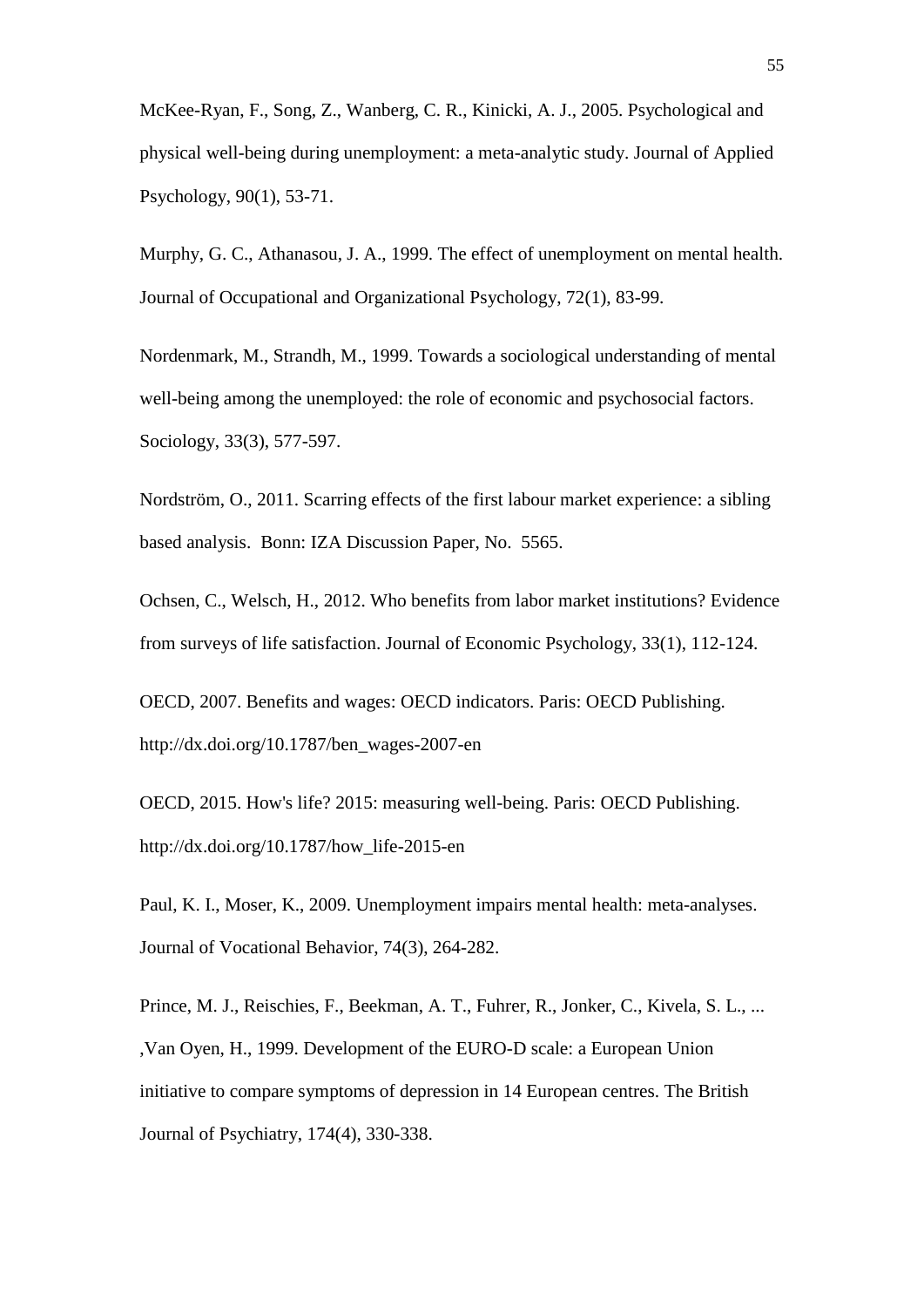Scarpetta, S., Sonnet, A., Manfredi, T., 2010. Rising youth unemployment during the crisis: how to prevent negative long-term consequences on a generation? OECD Social, Employment and Migration Working Papers, No. 106. OECD Publishing, Paris. http://dx.doi.org/10.1787/5kmh79zb2mmv-en

Schröder M., 2011. Retrospective data collection in the Survey of Health, Ageing and Retirement in Europe. Mannheim: Mannheim Research Institute for the Economics of Ageing (MIA).

Smith, J. P., 2009. Reconstructing childhood health histories. Demography, 46(2), 387-403.

Snijders, T., Bosker, R., 1999. Multilevel analysis: an introduction to basic and applied multilevel analysis. London: SAGE Publications.

Steptoe, A., Deaton, A., Stone, A. A., 2015. Subjective wellbeing, health, and ageing. The Lancet, 385(9968), 640-648.

Strandh, M., Hammarström, A., Nilsson, K., Nordenmark, M., Russel, H., 2013. Unemployment, gender and mental health: the role of the gender regime. Sociology of Health & Illness, 35(5), 649-665.

Strandh, M., Winefield, A., Nilsson, K., Hammarstrom, A., 2014. Unemployment and mental health scarring during the life course. European Journal of Public Health, 24(3), 440-445.

Tatsiramos, K., 2010. Job displacement and the transitions to re-employment and early retirement for non-employed older workers. European Economic Review, 54(4), 517-535.

Vanhoutte, B., 2014. The multidimensional structure of subjective well-being in later life. Journal of Population Ageing, 7(1), 1-20.